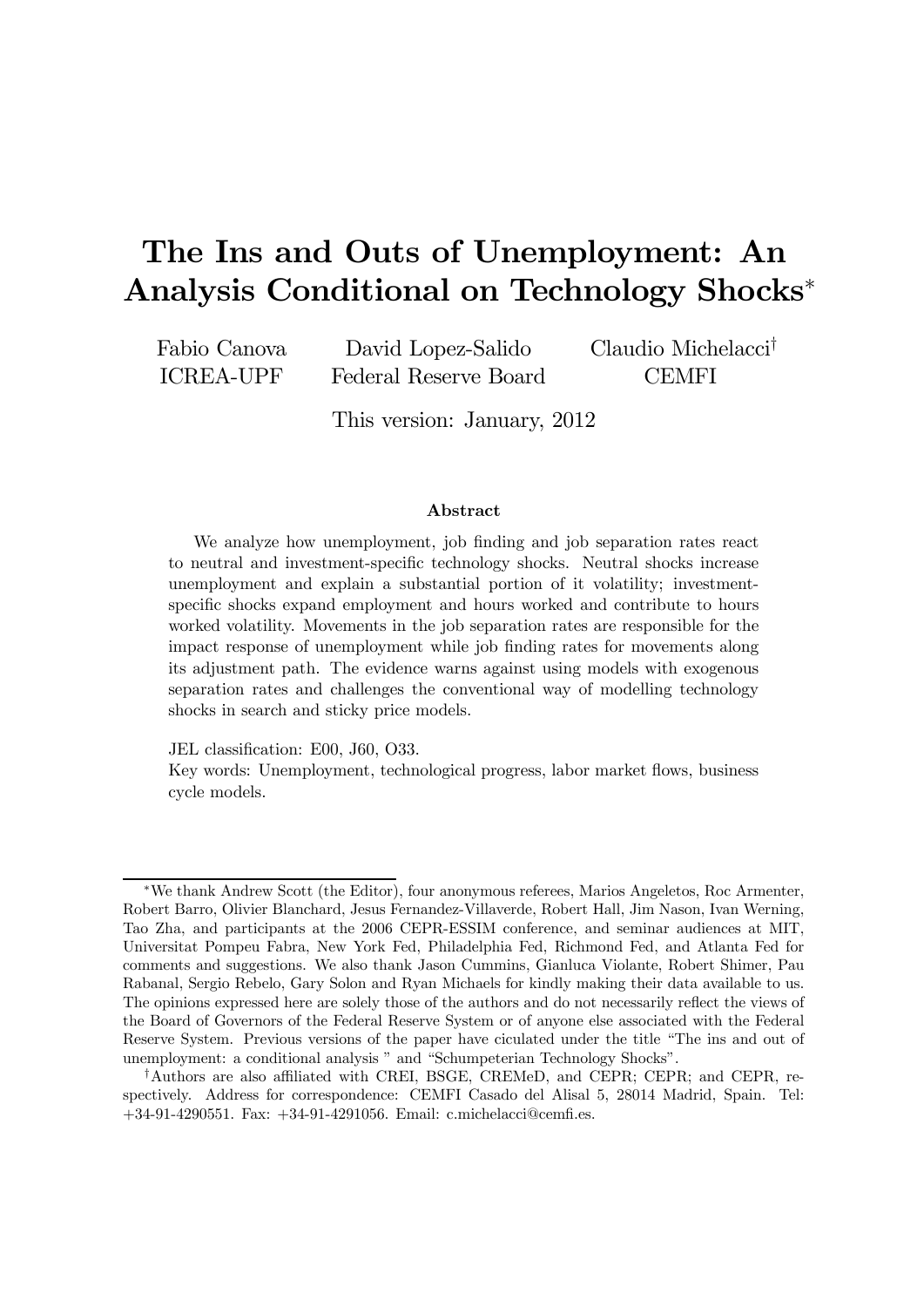#### 1 Introduction

Since the pioneering contributions of Darby et al. (1985, 1986), Jackman et al. (1989), and Blanchard and Diamond (1990), the literature has recognized the importance of characterizing cyclical employment adjustment in terms of workers flows in and out of unemployment. The conventional wisdom has generally been that recessions, defined as periods of sharply rising unemployment, typically begin with a wave of layoffs and persist over time because unemployed workers have hard time to find new jobs. Hall (2005) and Shimer (2007) have challenged this view by showing that, in the US over the business cycle, there are substantial fluctuations in the job finding rate (the rate at which unemployed workers find a job), while the job separation rate (the rate at which employed workers lose their job) is comparatively acyclical. However, Yashiv (2007), Fujita and Ramey (2009), and Elsby et al. (2009) looking at the same evidence, attribute to the separation rate a larger role in characterizing US unemployment fluctuations. Since the conclusions these authors reach are based on unconditional correlation analysis, the interpretation of the evidence is difficult. First, it could be that the response of the unemployment rate differs depending on the source of the shock. An unconditional analysis, lumping different responses together, may mask such differences. Second, it does not tell us how unemployment responds when important business shocks occur. Third, it leaves open the question of what drives fluctuations in finding and separation rates and the contribution of technology shocks relative to other source of fluctuations. Fourth, it could be that the contribution of the ins and outs of unemployment on impact and over the adjustment path are different.

To address these issues, this paper analyzes the dynamics of the ins and outs of unemployment during technology induced recessions. Since the pioneering work of Kydland and Prescott (1982), many authors have suggested that technology shocks are responsible for a large portion of the fluctuations in macroeconomic variables and, following recent literature (see Fisher 2006, and Michelacci and López-Salido 2007), we focus attention on investment-neutral and investment-specific technology shocks. Technology shocks are identified in a VAR by imposing that investment specific technological progress is the unique driving force for the secular trend in the relative price of investment goods, while neutral and investment specific technological progress explain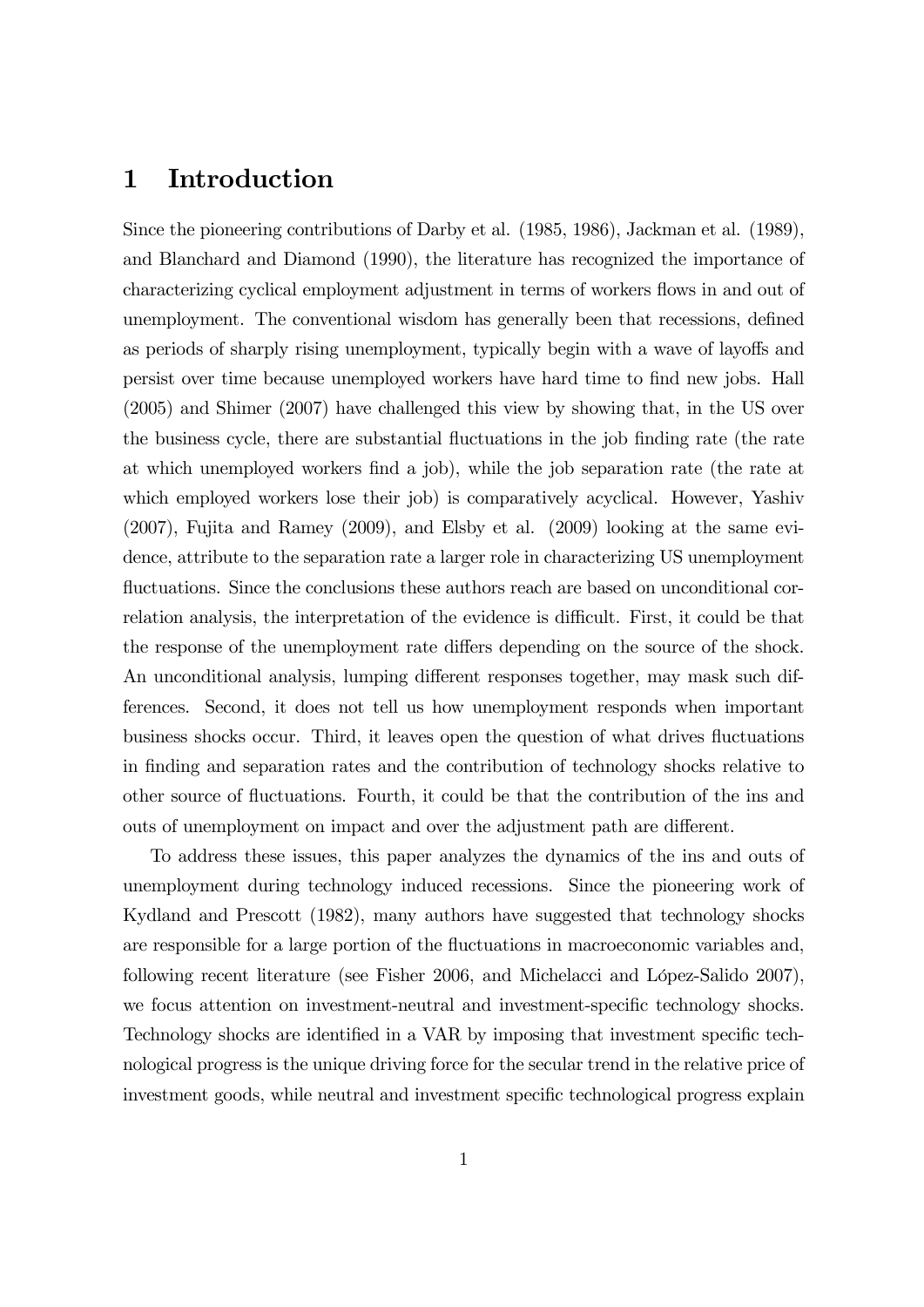long-run movements in labor productivity. These restrictions follow directly from the neoclassical growth model. We analyze the induced labor market dynamics along the intensive margin (hours per-employee) and the extensive margin (number of employed workers) and characterize unemployment dynamics in terms of the job separation rate and the job finding rate.

As in Blanchard and Quah (1989) and in Fernald (2007), we recognize that low frequency movements could give a misleading representation of the effects of shocks. This is a relevant concern since the growth rate of labor productivity and of the relative price of investment goods exhibit significant long run swings which have gone together with important changes in unemployment, and labor market flows. Many authors have documented important changes in the pace of US technological progress over the post WWII period, see for example, Greenwood and Yorokoglu (1997), Gordon (2000) and Jorgenson and Stiroh (2000). These patterns have been greatly emphasized in the literature on growth and wage inequality and growth and unemployment (see Aghion and Howitt, 1994, Mortensen and Pissarides 1998, Violante, 2002, and Hornstein et al., 2007, among others). Here we emphasize that it is important to account for these patterns to correctly identify the effects of technology shocks on labor market variables.

Neutral technology shocks having positive long run effects on labour productivity, substantially increase unemployment in the short run and affect labor markets primarily through the extensive margin. Positive investment specific technology shocks, on the other hand, expand aggregate hours worked, both because hours per-worker increase and because unemployment falls, but the intensive margin contributes most to the adjustments. For neutral shocks, the impact response of unemployment is almost entirely due to the instantaneous response of the separation rate while movements in the finding rate account for the subsequent unemployment dynamics. Thus, positive neutral shocks may cause recessions and the workers flows they induce are in line with the conventional wisdom: unemployment initially rises because of a wave of layoffs and remains high because the job finding rate takes time to recover.

The practical relevance of these findings depends on how important technology shocks are for labor market fluctuations and how accurately they represent important historical episodes. On average, technology shocks explain more than 50 per cent of the cyclical fluctuations in labor market variables with neutral technology shocks mattering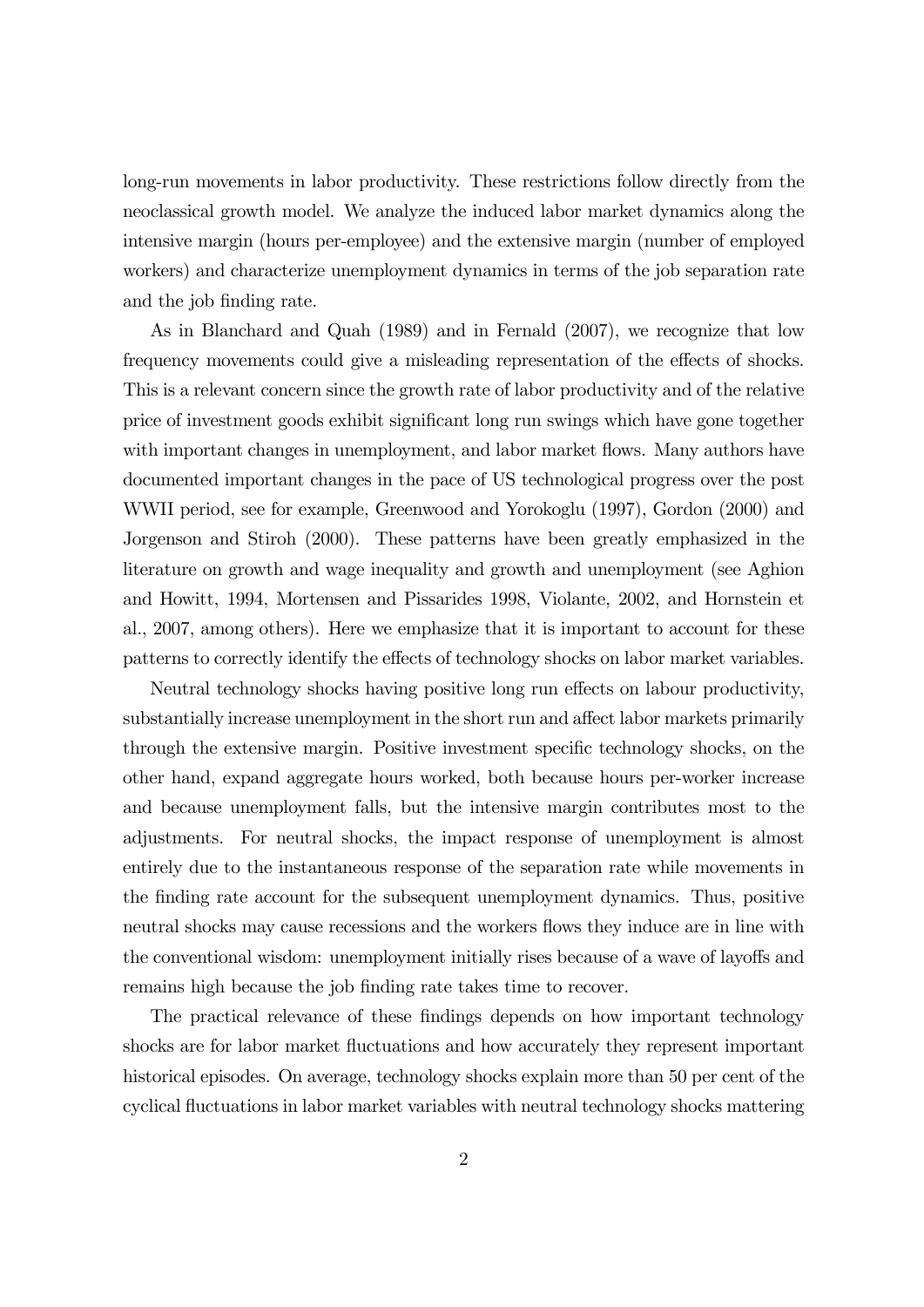slightly more for the volatility of unemployment and investment specific technology shocks more for hours per-worker volatility. In addition, neutral technology shocks explain the recession of the late 80's and the subsequent recovery of the early 90's. They initially rise the job separation and the unemployment rate; subsequently output builds up until it reaches its new higher long run value, but over the transition path employment remains below normal levels because the job finding rate is persistently below its long run level –generating a "jobless"recovery, which is a distinctive feature of this episode. The contribution of technology shocks to the jobless recoveries of the 2000's is instead significantly smaller.

These results are important for the literature analyzing business cycle in the labor market through the lenses of search models. In fact, they provide a healthy warning to the ongoing tendency to analyze the effects of technology shocks in search models with exogenous separation rates, a point also made by Ramey (2008). They also challenge the conventional way to model technology shocks in search models (see, e.g., Shimer, 2007), both because the labor market responses to neutral and investment specific technology shocks are different and because neutral technology shocks are contractionary rather than expansionary on employment (see also Balleer, 2010).

Our evidence also challenges the standard sticky-price explanation for why hours fall in response to neutral technology shocks, see for example Galí (1999). In sticky-price models, when technology improves and monetary policy is not accommodating enough, demand is sluggish to respond and firms take advantage of technology improvements to economize on labor input. While there is very little empirical evidence comparing the cost of firing and the costs of changing prices, the mechanism naturally applies to the intensive margin since displacing workers is likely to be more costly than changing prices–due to both the direct cost of firing and the value of the sunk investment in training and in job specific human capital that is lost with workers displacement.

Finally, our findings that neutral technology shocks are contractionary on employment and the fall in hours is related to the time consuming process of reallocation of workers across jobs,while investment specific technology shocks are expansionary, challenge the wisdom conventional models provide. The finding however are fully consistent with the Schumpeterian view that the introduction of new neutral technologies causes the destruction of technologically obsolete productive units and the creation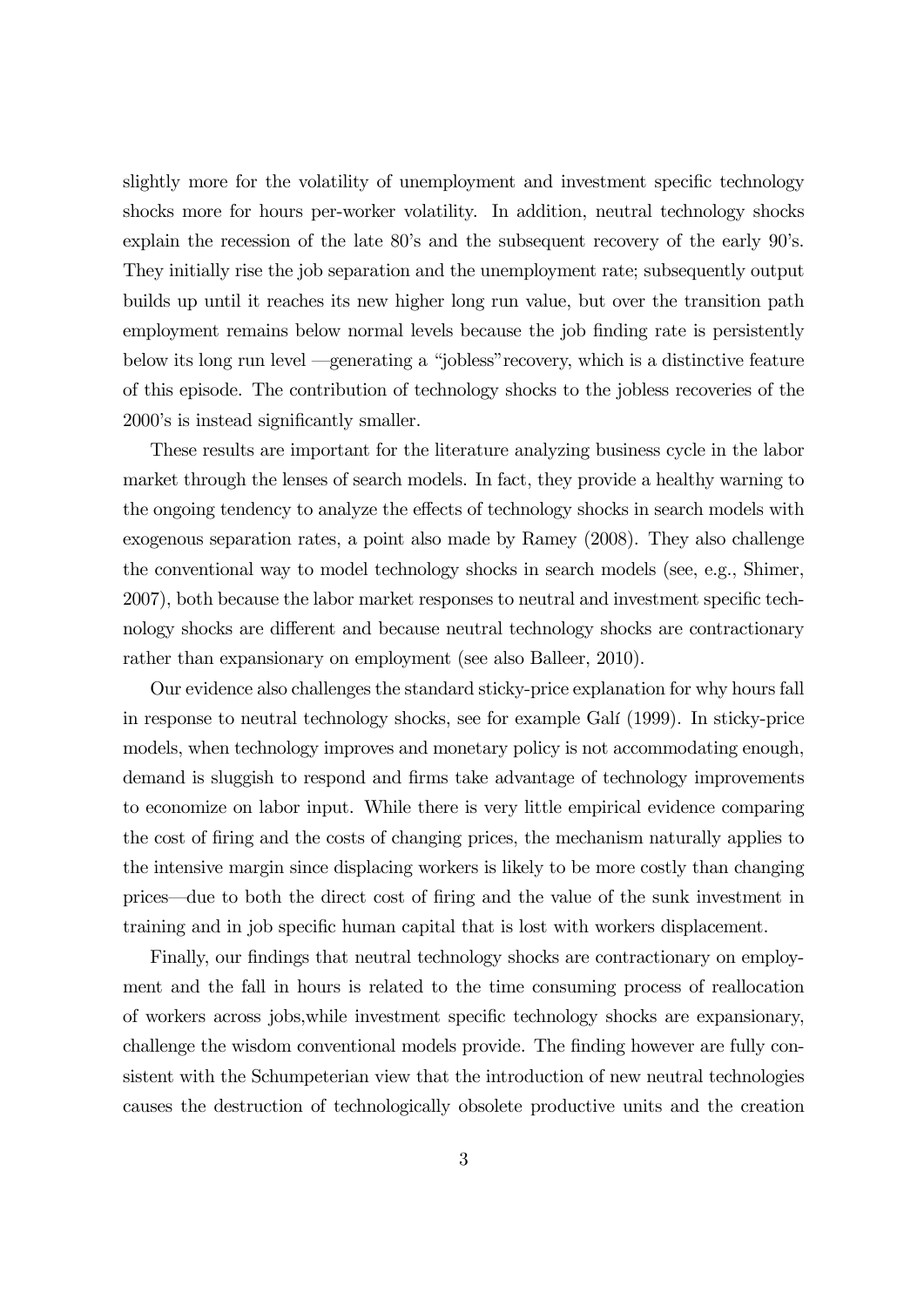of new technologically advanced ones. As shown by Caballero and Hammour (1994, 1996), and Michelacci and López-Salido (2007) when the labor market is characterized by search frictions, these adjustments can cause unemployment. Thus, our findings support the view by Michelacci and López-Salido (2007) that neutral technological progress prompts waves of Schumpeterian creative destruction, where outdated, technologically obsolete productive units are pruned out of the productive system, while investment-specific technology shocks lead to an expansion in economic activity, because a substantial proportion of old jobs upgrade their capital equipment and reap the benefits of the most recent advancements in capital equipment.

We are not the first to analyze labor market dynamics using conditional responses. Michelacci and López-Salido (2007), Ravn and Simonelli (2007), Barnichon (2010, 2011) and Balleer (2010) have also used long-run restrictions in SVARs to identify the effects of technology shocks on job and worker flows, vacancies and unemployment.<sup>1</sup> Braun et al. (2009) and Fujita (2011), on the other hand, have used sign restricted SVARs to study the labor market response to structural shocks but the restrictions they use are not necessarily satisfied if technology shocks have Schumpeterian features. In addition, we emphasize that to identify the effects of technology shocks using long run restrictions it is important to take care of the low frequency movements in the growth rate of productivity and of the price of investment observed in the data and that the effects of neutral shocks on labor market variables are strongly at variance with the dynamics implied by technology shocks, as modelled in the conventional search model.

The rest of the paper is structured as follows. Section 2 discusses the data, the empirical model, and the consequences of low frequency comovements in the variables. Section 3 presents basic results. Section 4 quantifies the relative contribution of job separation rates to the dynamics of technological unemployment. Section 5 measures the contribution of technology shocks to labor market fluctuations. Section 6 interprets the results in light of existing work. Section 7 examines robustness. Section 8 concludes.

<sup>&</sup>lt;sup>1</sup>This paper bears similarities with Michelacci and López-Salido (2007). We complements their work in three ways: we consider workers flow data rather than using job creation and job destruction rates; the labor market flows we use are representative of the whole US economy rather then just the manufacturing sector; the datset is a longer and more informative.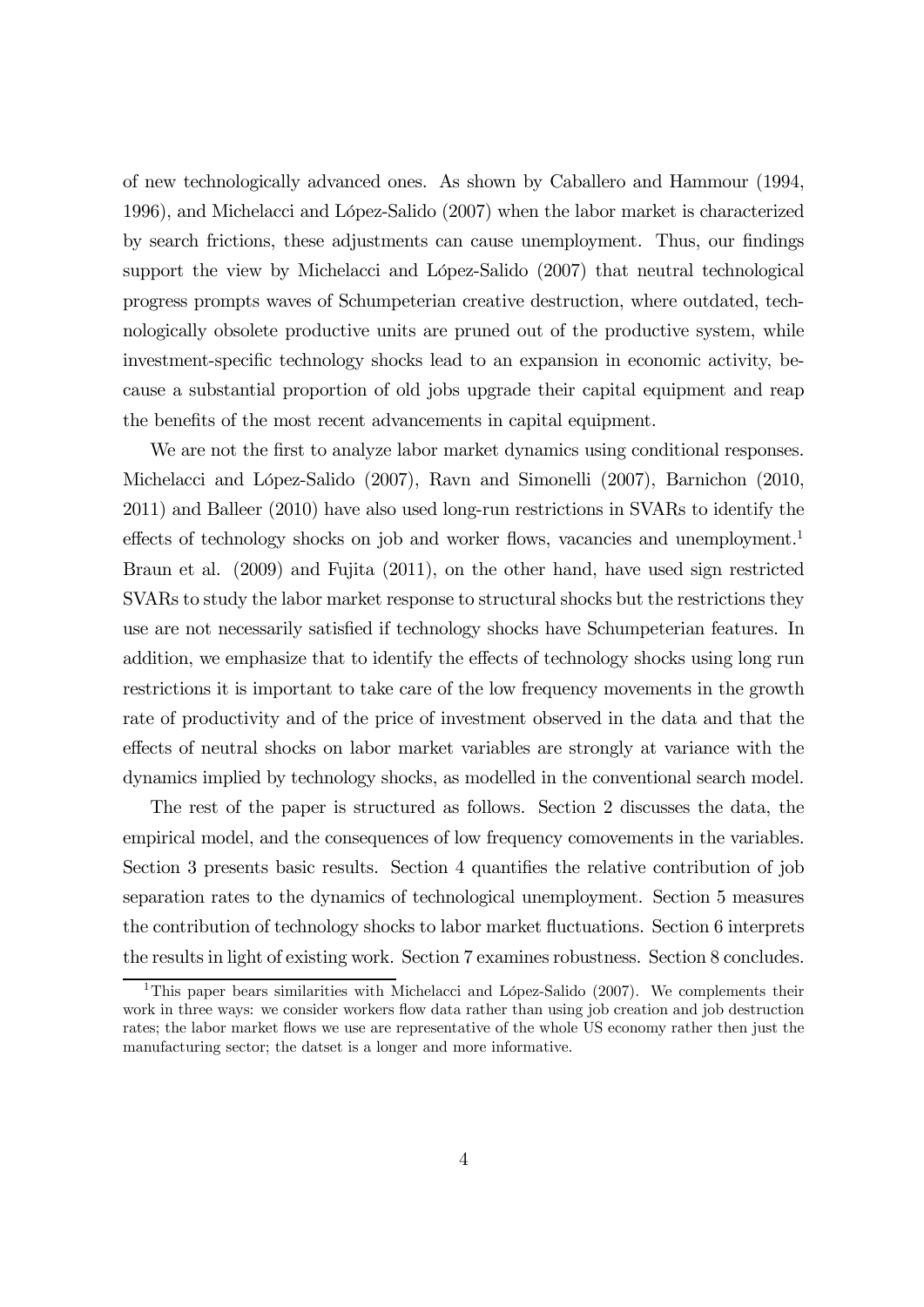#### 2 The empirical model

Let  $X_t$  be a  $n \times 1$  vector of variables and let  $X_{1t}$  and  $X_{2t}$  be the first difference of the price of investment,  $q_t$ , and labor productivity  $y_{nt}$ , respectively. Let  $X_t = D(L)\eta_t$ be the (linear) Wold representation of  $X_t$ , where  $D(L)$  has all its roots inside the unit circle and  $E(\eta_t\eta_t') = \Sigma_{\eta}$ . We assume that the reduced form shocks  $\eta_t$  and the structural shocks  $\epsilon_t$  are related via  $\eta_t = S\epsilon_t$ , where S is a full rank matrix, that the structural shocks  $\epsilon_t$  are uncorrelated and let  $E(\epsilon_t \epsilon_t') = I$ . Thus, impulse responses represent the effects of one-standard deviation shocks. To identify the shocks of interest, we use the restrictions that the non-stationarities in  $q_t$  originate exclusively from investment specific technology shocks and that the non-stationarities in  $y_{nt}$  are entirely produced by investment specific and neutral technology shocks. Hence, a neutral technology shock  $(a y_n$ -shock) is the shock having zero long-run effects on the relative price of investment goods and non-negligible long-run effects on labor productivity; an investment specific technology shock (a q-shock) affects the long-run level of both labor productivity and the price of investment; and no other shock has long-run effects on these two variables. This implies that the first row of  $D(1)S$  has zeros everywhere except in the first position and the second row has zeros everywhere except in the first and second positions.

These restrictions can be derived from a simple neoclassical growth model where technological progress is non-stationary (see Fisher, 2006 and Michelacci and López-Salido, 2007). In models with variable capital utilization and adjustment costs, the short run marginal cost of producing capital is increasing and the price of investment goods responds in the short run to change in investment demand. Since we only restrict the price of investment in the long run, our identification strategy is robust to the existence of short run increasing marginal costs to produce investment goods.

There is controversy on how the price of investment and GDP should be deflated. Fisher (2006) and Michelacci and López-Salido (2007) deflate both of them by the CPI index. Altig et al. (2005) appear to deflate the relative price of investment with the CPI index, and output with the output deflator (although they are not entirely clear about the issue). In a closed economy, excluding indirect taxes, and discounting the fact that the CPI only includes a subset of the consumption goods and that its weights measures the prices paid by urban consumers, the CPI and the output deflator are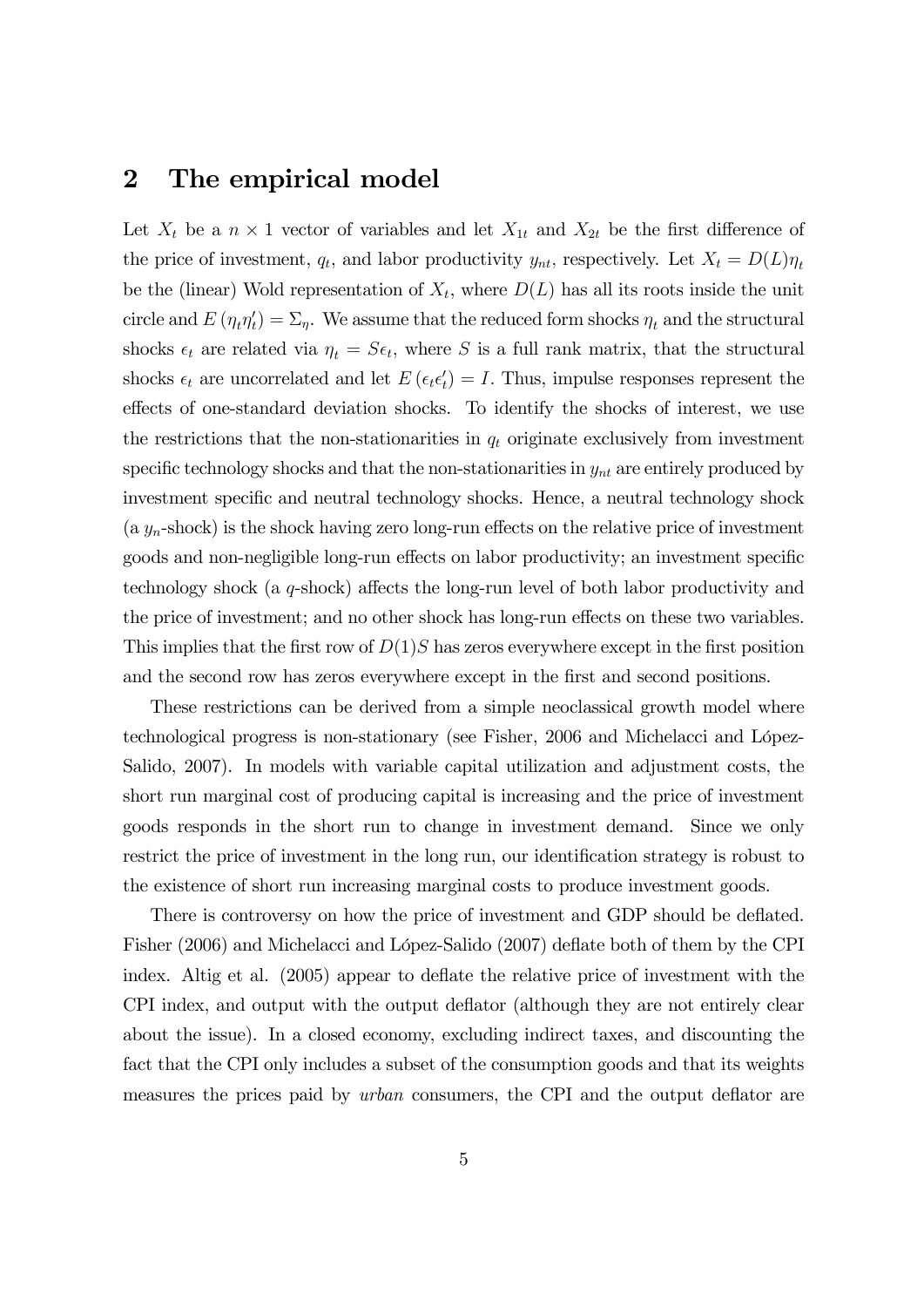similar. In an open economy, differences may arise because some consumption goods are produced abroad. In our baseline specification, we deflate both variables with a output deflator.2 Later, we show that the choice of deflator does not matter.

#### 2.1 The data

Our model has six variables  $X = (\Delta q, \Delta y_n, h, u, s, f)'$ , where  $\Delta$  denotes the first difference operator. The last four variables are in logs and all are multiplied by one hundred: q equals to the inverse of the relative price of a quality-adjusted unit of new equipment,  $y_n$  is labor productivity, measured as output per hours, h is the number of per-capita hours worked (thereafter simply hours), u is the unemployment rate and s and f are the job separation rate and the job finding rate, respectively. The dynamics of hours per-worker can be obtained from the responses of hours and unemployment; those of output per-capita can be derived from the responses of labor productivity and hours. Rather than using a standard lag selection criteria, we use a generous lag length (8 lags) and reduce overparametrization with a prior that stochastically restrict the lag decay toward zero assuming that the prior variance of lag  $j$  is proportional to  $j^{-2}$ . We choose this approach in order to avoid the problems emphasized by Giordani (2004), Chari et al. (2008), and Fernandez-Villaverde et al. (2007), who show that a subset of the variables generated by standard models may display decision rules that are not always representable with a finite order VAR. The sensitivity of the results to the choice of lags is discussed in the robustness section.

The series for labor productivity, unemployment, and hours are from the USECON database commercialized by Estima and are all seasonally adjusted; q until 2000 is from Cummins and Violante (2002), who extend the Gordon (1990) measure of the quality of new equipment, see their paper for further details. The original  $q$  series is annual; we use Galí and Rabanal (2004) quarterly interpolated values up to 2000:IV. We extrapolate this quarterly series up to 2010:I using NIPA account.<sup>3</sup> Real output (mnemonics LXNFO) and the aggregate number of hours worked (LXNFH) correspond to

<sup>&</sup>lt;sup>2</sup>One can show that this approach is consistent with the balanced growth conditions of a well defined open economy, see Kehoe and Ruhl (2007) for a similar point and Section 7 for further discussion.

<sup>3</sup>Several authors have constructed price of investment series directly from NIPA accounts (see for example Justiniano et al. (2010). These series are not very highly correlated with the original Cummins and Violante series making the comparison with the earlier literature difficult.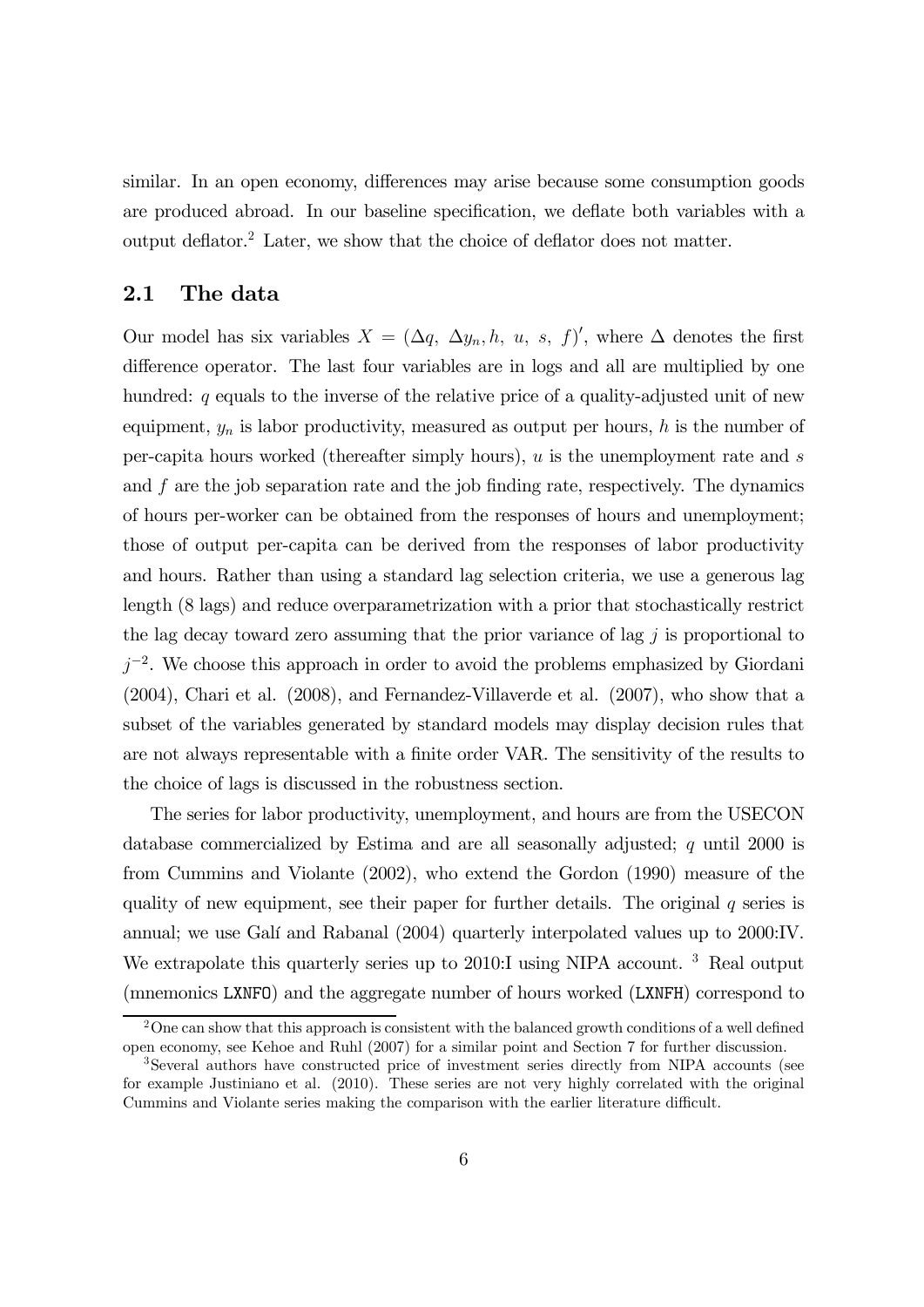the non-farm business sector. The relative price of investment is expressed in output units by subtracting to the (log of the ) original Cummings and Violante series the (log of) the output deflator (LXNFI) and then adding the log of the consumption deflator  $ln((CN+CS)/(CNH+CSH))$ . CN and CS are nominal consumption of non-durable and services while CNH and CSH are the analogous values in real terms. The aggregate number of hours worked per capita is the ratio of LXNFH to the working age population (P16). The unemployment rate corresponds to the civilian unemployment rate. Starting from 1967:II, the monthly Current Population Survey public microdata can be used to calculate the flow of workers that move in and out of the three possible labor market states (employment, unemployment, and out of the labor force). Following Shimer (2007), we calculate exact instantaneous rates at which workers move from employment to unemployment (finding rate) and viceversa (separation rate). The availability of workers' flows data restricts the analysis to 1967:II-2010:I period.

#### 2.2 The low frequency comovements on the VAR

The first graph of Figure 1 plots the log of total hours (continuous line) and the log of the unemployment rate (dashed line). Hours display a clear cyclical pattern, highly negatively correlated (-0.8) with the one of unemployment. Whether the two series are stationary or exhibit persistent low frequency movements, is matter of controversy; see, for example, Francis and Ramey (2005) and Fernald (2007).

The next two graphs of Figure 1 plot the growth rate of  $y_n$  and of the relative price of investment (equal to minus  $q$ ), measured in either output units (continuous line) or consumption units (dashed line). There is a dramatic fall in the value of  $q$  in 1974, reversed in the following years. Cummins and Violante (2002) attribute this drop to the introduction of price controls during the Nixon era. Since price controls were transitory, they do not affect the identification of investment specific shocks, provided that the sample includes both the initial fall in  $q$  and its subsequent recovery. The last graph of Figure 1 displays the log of the job finding rate and the log of the job separation rate. The job finding rate is relatively more persistent than the separation rate (AR1 coefficient is 0.86 vs. 0.73). Given that recessions are typically associated with a persistent fall in the job finding rate, the higher persistence of the job finding rate is consistent with Hall (2005) and Shimer (2007) observation that cyclical fluctuations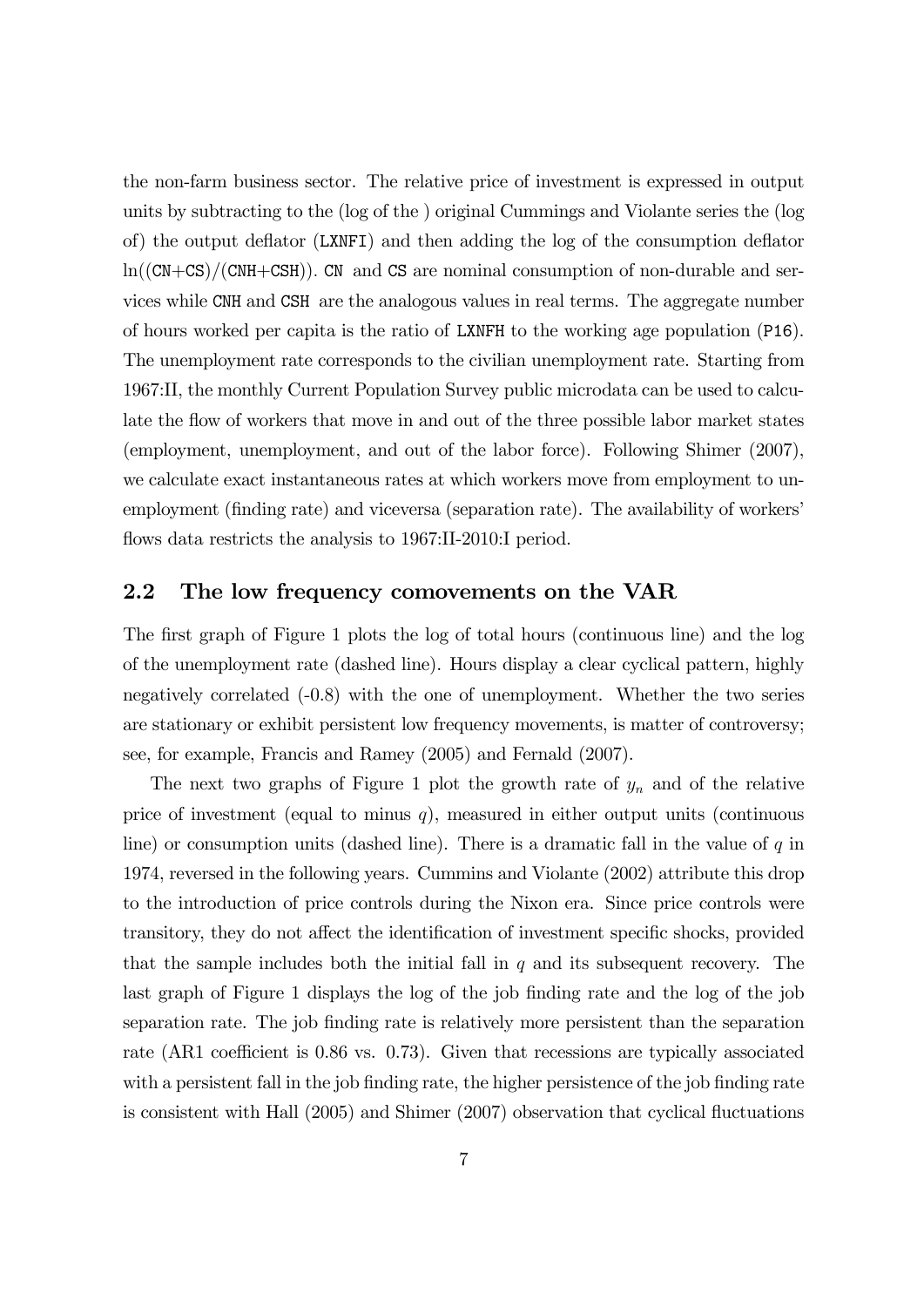in the unemployment rate are highly correlated with those in the job finding rate.

The low frequency co-movements of the series of interest are highlighted in Figure 2. In the first row we follow the growth literature and choose 1973:I and 1997:I as a break points, two dates that many consider critical to understand the dynamics of technological progress and of the US labor market (see Greenwood and Yorokoglu, 1997, Violante, 2002, Hornstein et al. 2007). Switching these dates forward by one or two years has no consequence on the points we make here. The rate of growth of the relative price of investment goods was minus 1.0 per cent per quarter over the period 1967:I to 1973:I and moved to minus 1.3 per cent per quarter in the period 1973:II-1997:I. This difference is statistically significant. During the productivity revival of the late 1990's the price of investment goods was falling at even a faster rate and before 2007 the growth rate of the price of investment exceeded minus 1.6 per cent per quarter. The rate of growth of labor productivity exhibits an opposite trend. It was higher in the 1967:I- 1973:I period than in the 1973:II-1997:I period, strongly recovered in the late 1990's to drop after 2007. Also in this case, subperiod differences are statistically significant. Shifts in technological progress occurred together with changes in the average value of the unemployment rate, see the first row of Figure 2.

The graphs in the second row of Figure 2 plot the trend component of labor productivity growth, the log of hours and the log unemployment obtained by using a Hodrick Prescott filter with smoothing coefficient equal to 1600. The trends are related: there are negative comovements between productivity growth and the log of the unemployment rate and positive comovements between productivity growth and the log of hours. The third row of Figure 2 shows that both the separation rate and the finding rate exhibit low frequency movements that mimic those of the unemployment rate.

#### 2.3 Low-frequencies comovements and impulse responses

To show why these comovements are problematic when analyzing the responses to technology shocks, we plot the point estimates of the responses obtained for three different samples: 1967:I-2010:I, 1973:II-1997:I and 1997:II-2010:I. Figure 3 displays the responses of labor productivity, the relative price of investment, unemployment, hours, hours per employee, the separation rate, and the finding rate to a neutral shock. Figure 4 presents the responses to an investment specific shock.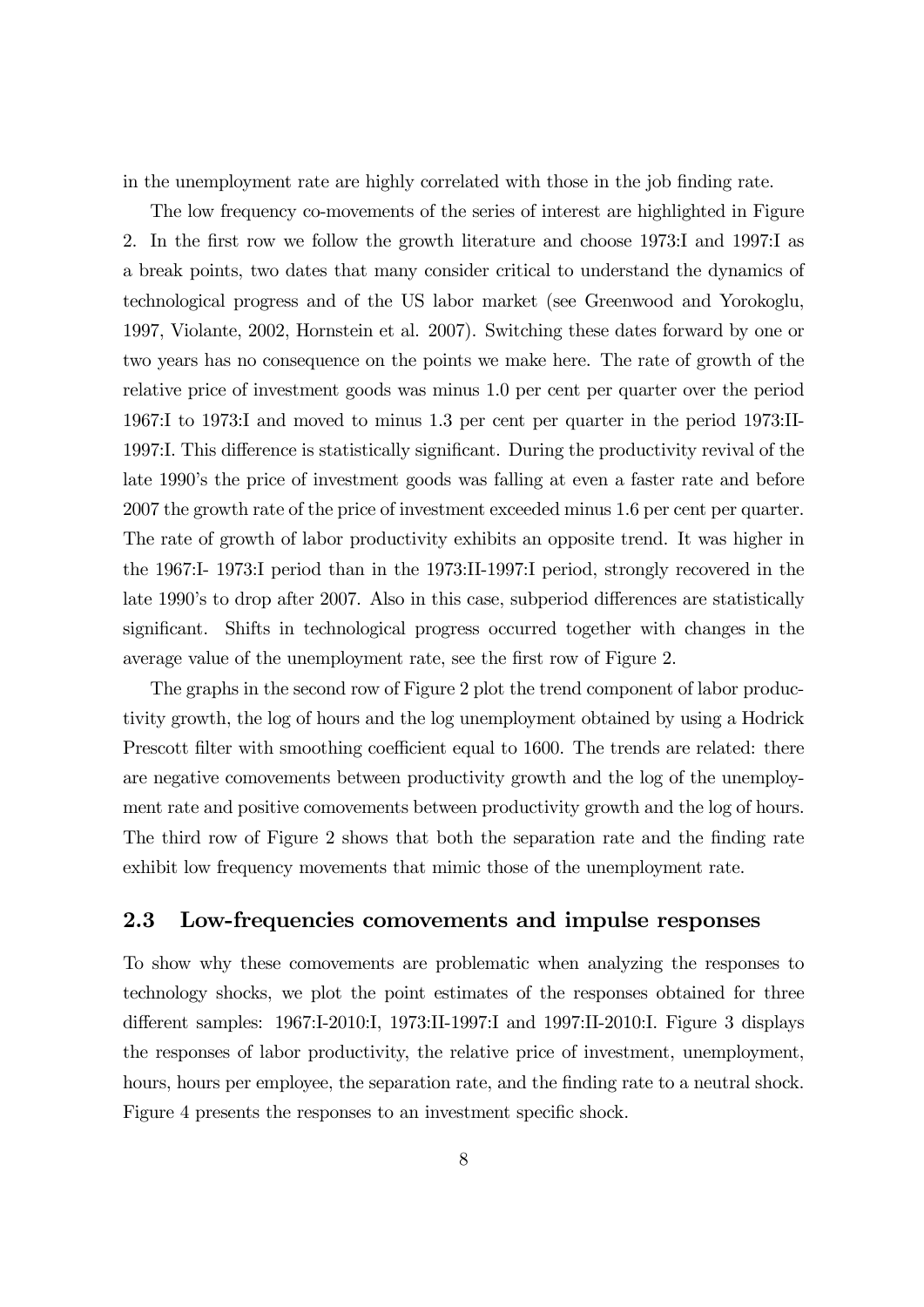It is apparent that estimated responses to neutral shocks in the two subsamples are similar. Yet, they look quite different from the responses for the full sample. In particular, the movements in the relative price of investment are stronger and those in the separation rate weaker. Moreover the fall in hours and in the job finding rate and the increase in unemployment are much less pronounced in the full sample than in each sub-sample. Finally, output and labor productivity respond faster in the full sample. Differences in the estimates can be related to the low frequency correlations previously discussed. In the full sample, a permanent change in the rate of productivity growth is at least partly identified as a series of neutral technology shocks. Thus, over the period 1973:II-1997:I when productivity growth is on average lower, the full sample specification finds a series of negative neutral technology shocks. Since in this period the unemployment rate and the separation rate are above their full sample average, while hours and the finding rate are below, biases emerge leading, for example, to a lower response of the unemployment rate and of the separation rate. Similar logic applies when comparing the responses to investment specific technology shocks in the full sample to those in the two subsamples.  $4$ 

#### 2.4 Discussion

Commentators have sometimes questioned our choice of break points. Some have suggested that taking a break point as known (when in fact it is not) may bias results, while others have suggested that a perhaps more relevant break point would be, as in the Great Moderation literature, somewhere around the beginning of 1980. As shown in the on-line appendices, moving forward by one or two years the break dates does not change the conclusion that, over subsamples, the responses of the variables are similar and different from those of the full sample. Furthermore, visual inspection of Figure 1 indicates that none of the series displays unusual behavior in the early 1980s.

The evidence contained in figure 3 and 4 indicates that the dynamic responses of the variables of the VAR to the two shocks are sufficiently homogeneous over subsamples. Therefore, the low frequency variations we have highlighted can be effectively taken care by adjusting the constant of the VAR and this is what we do in this paper.

<sup>&</sup>lt;sup>4</sup>This evidence is robust to a number of standard modifications, including the use of the populationadjusted hours produced by Francis and Ramey (2005) and the choice of the price deflator.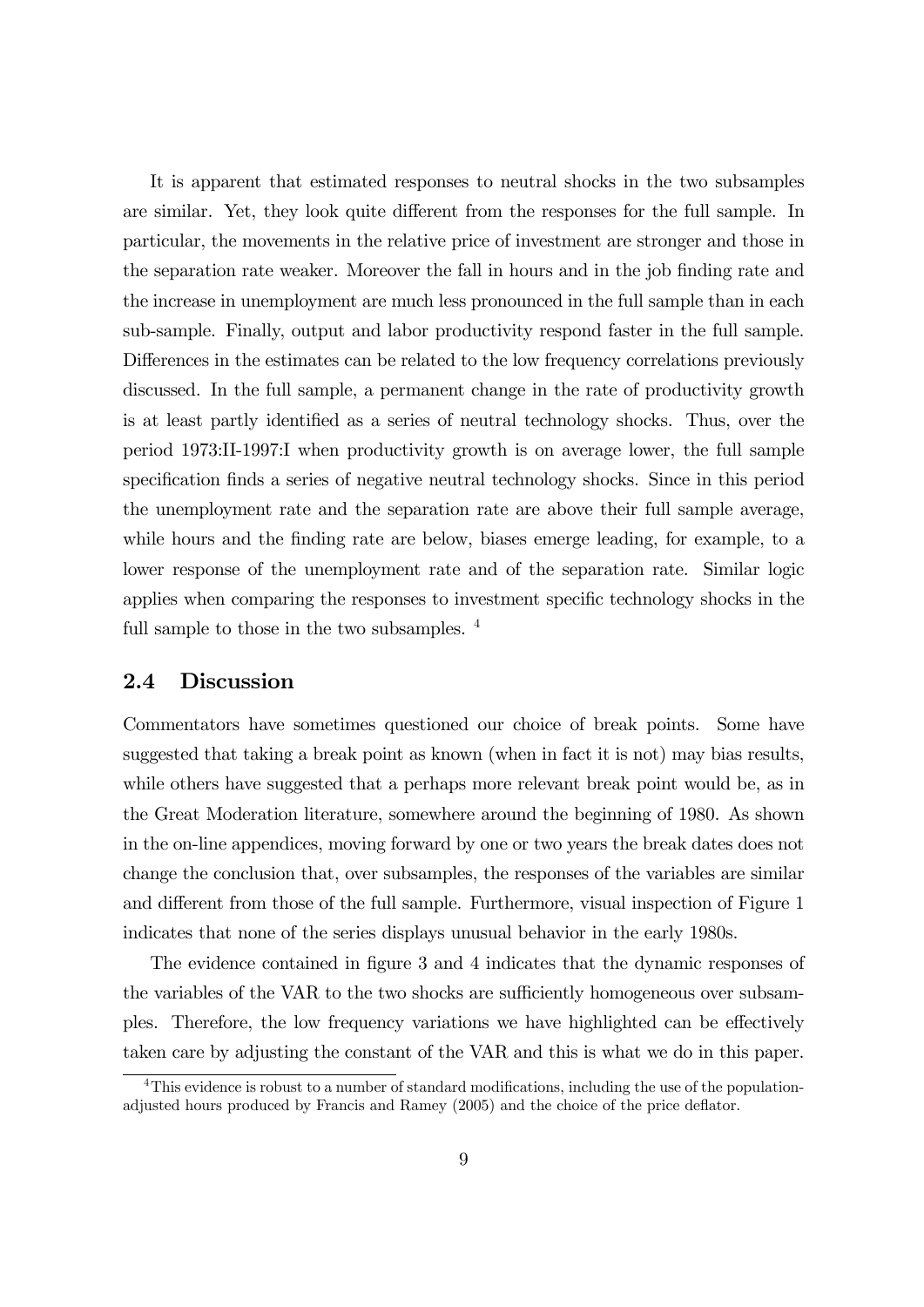In Canova et al. (2010), we elaborate on this issue and present cases where unaccounted level breaks within a sample produce sign switches or an extreme pattern of persistence in the responses, see also Fernald (2007). A simple way to eliminate the low frequency comovements is to estimate the VAR over sub-samples. While feasible, such an approach would be inefficient, since the dynamics are roughly unchanged, and it may cause biases, since imposing long run restrictions in a system estimated over a small sample may distort structural estimates (see Erceg et al. 2005).

Low frequency movements in the data are the object of controversy and our choice of eliminating them could be criticized in, at least, two ways. It could be argued, for example, that after a prolonged period of low productivity growth and in anticipation that productivity will pick up, labor input could be lower in the period of low productivity, making low frequency movements informative about business cycle fluctuations. One way to rationalize our decision of removing low frequency fluctuations is that breaks can not be forecasted so anticipatory effects are not present. It could also be argued that changes in productivity growth also affect agents decisions rule, not just the intercept. Since the dynamics in response to the shocks are very similar in the two subsamples (and different from the full sample where no adjustment for low frequency movements is made), agent's decision rules appear to be unaffected by the breaks. Furthermore, once breaks in the intercepts are considered, the full sample evidence roughly replicates the one the sub-samples, see next section.

### 3 The full sample results

Figure 5 plots the response of the variables of interest to a neutral technology shock in the VAR when the intercept is deterministically broken at 1973:I and 1997:I. The reported bands correspond to 90 percent confidence intervals. We also plot the median of the band rather than the point estimate, since the latter is known to be biased in small samples. A neutral shock leads to an increase in unemployment and to a fall in the aggregate number of hours. The effects on hours worked per-employee are smaller but still statistically significant. The impact increase in unemployment is the result of a sharp rise in the separation rate and of a significant fall in the job finding rate. In the quarters following the shock, the separation rate quickly returns to normal levels while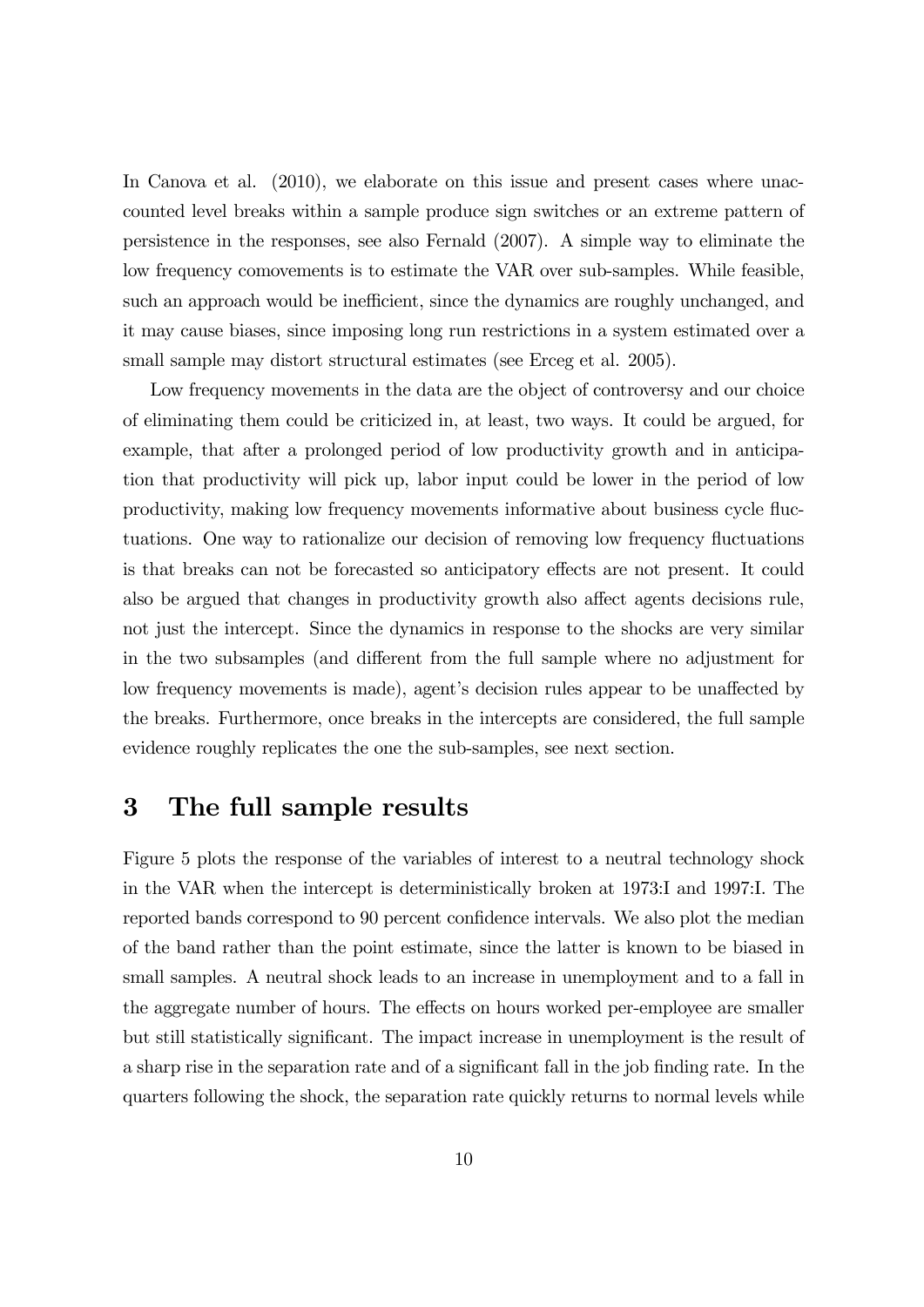the job finding rate takes up to twenty-five quarters to recover. Hence, the dynamics of the job finding rate explains why unemployment responses are persistent. Output takes about 5 quarters to significantly respond but then gradually increases until it reaches its new higher long-run value.

Figure 6 plots responses to an investment specific shock. An investment specific technology shock leads to a short run increase in output and hours per capita and a fall in unemployment. The fall of unemployment is in part due to a sharp drop in the separation rate and in part due to an increase in the job finding rate. In the impact period the unemployment response is, however, small and insignificant. Thus, the increase in hours is primarily explained by the sharp and persistent increase in the number of hours worked per employee. Hence, while labor market adjustments to neutral technology shocks occur mainly along the extensive margin, those in response to an investment specific technology shock mainly occur along the intensive margin.

#### 3.1 Omitted variables

Our VAR has enough lags to make the residuals white noises. Yet, it is possible that omitted variables play a role in the results. For example, Evans (1992) showed that Solow residuals are correlated with a number of policy variables, therefore making responses to Solow residuals shocks uninterpretable, while Forni and Gambetti (2010) show that many puzzles in responses to monetary shocks could be due to omitted variables. To check for this possibility we have correlated, up to 6 leads and 6 lags, our two estimated technology shocks with variables which a large class of general equilibrium models suggest as being jointly generated with neutral and investment specific shocks, such as the consumption to output ratio, the investment to output ratio, and the inflation rate. The point estimates of these correlations together with an asymptotic 95 percent confidence tunnel around zero are in Figure 7.

As the figure indicates, no variable is significantly correlated with the neutral technology shocks we extract. On the other hand, they are indications that the consumption to output ratio and inflation could be correlated with investment specific shocks at some large lag. For this reason we have repeated estimation, enlarging the VAR system to include these three new variables. Since, the dynamics of labor market variables are affected (see the on-line appendix), we continue to work with a six variable VAR.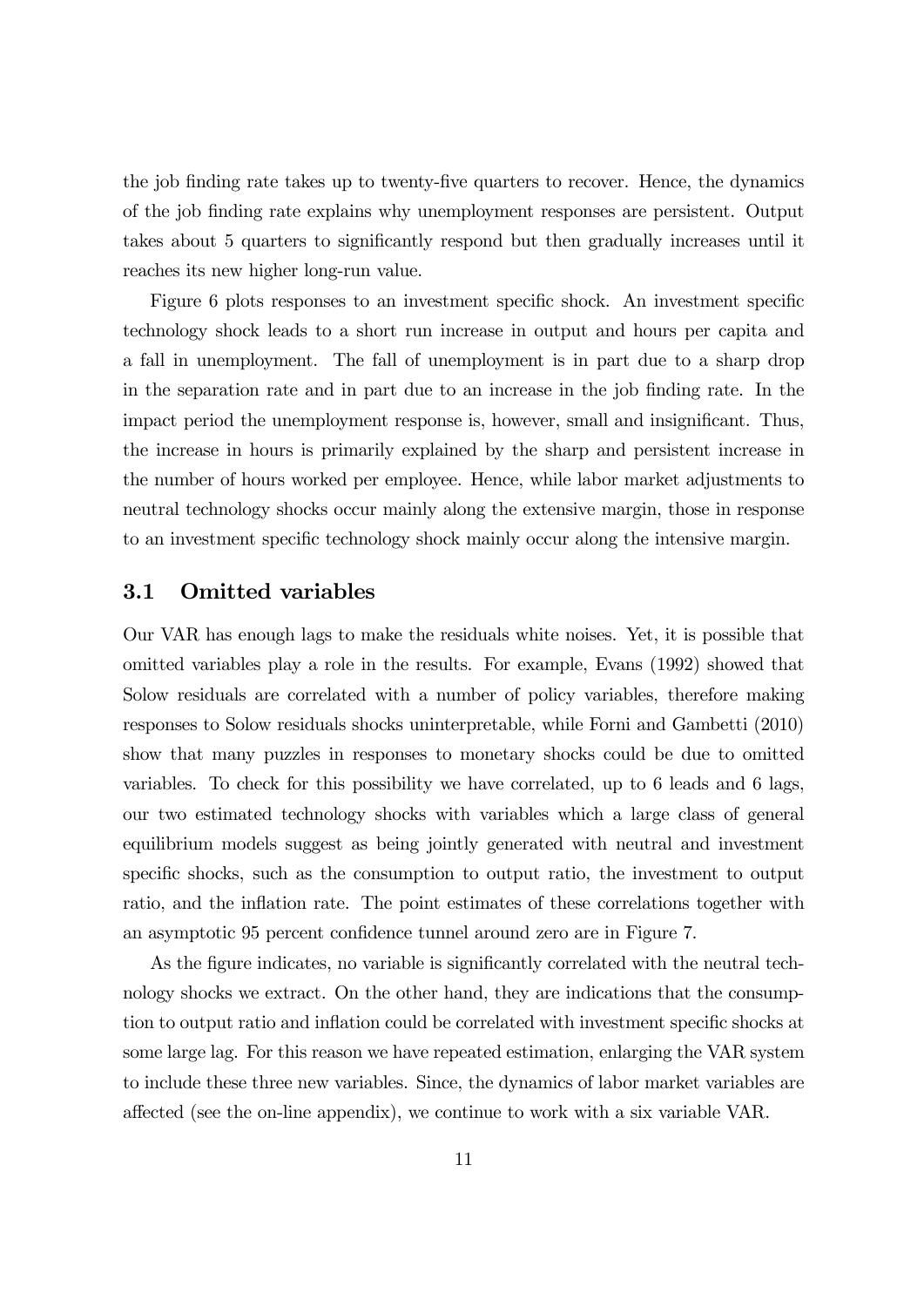#### 4 The role of separation rates

Hall (2005) and Shimer (2007) have challenged the conventional view that recessions– defined as periods of sharply rising unemployment–are the result of higher job-loss rates. They argue that recessions are mainly explained by a fall in the job finding rate. Our responses suggest instead that the separation rate plays a major role in determining the impact effect of technology shocks on unemployment. This is consistent with the evidence of Fujita and Ramey (2009) that the separation rate leads the cycle (by about one quarter) while the finding rate lags it (by about two months), see also Yashiv (2007) and Elsby et al. (2009) for similar considerations.

To further evaluate the role of the separation rate for unemployment fluctuations, we use a simple two state model of the labor market (see Jackman et al., 1989 and Shimer, 2007 and 2008) and assume that the stock of unemployment evolves as:

$$
\dot{u}_t = S(l_t - u_t) - Fu_t \tag{1}
$$

where  $l_t$  and  $u_t$  are the size of the labor force and the stock of unemployment, respectively; while  $S$  and  $F$  are the separation and finding rates in levels, respectively. The unemployment rate tends to converge to the following *fictional* unemployment rate:

$$
\tilde{u} = \frac{S}{S + F} \equiv \frac{\exp(s)}{\exp(s) + \exp(f)}.\tag{2}
$$

Shimer (2007) shows that the fictional unemployment rate  $\tilde{u}$  closely tracks the actual unemployment rate series, so that one can fully characterize the evolution of the stock of unemployment just with the dynamics of labor market flows. After linearizing the log of  $\tilde{u}$ , we can also calculate its response using the response of (the log of) the separation rate s and the finding rate f. Thus, we can measure the contribution of finding and separation rates to the cyclical fluctuations of fictional unemployment  $\tilde{u}$  and evaluate how accurately fictional unemployment approximates actual unemployment.

Figure 8 reports the results. In each panel, the response of the true unemployment rate appears with a solid line and the response of (logged)  $\tilde{u}$  appears with a dotted line. The dash-dotted line corresponds to the response of (logged)  $\tilde{u}$  obtained if the job finding rate had remained unchanged at its average level. It therefore represents the contribution of the separation rate to fluctuations in fictional unemployment.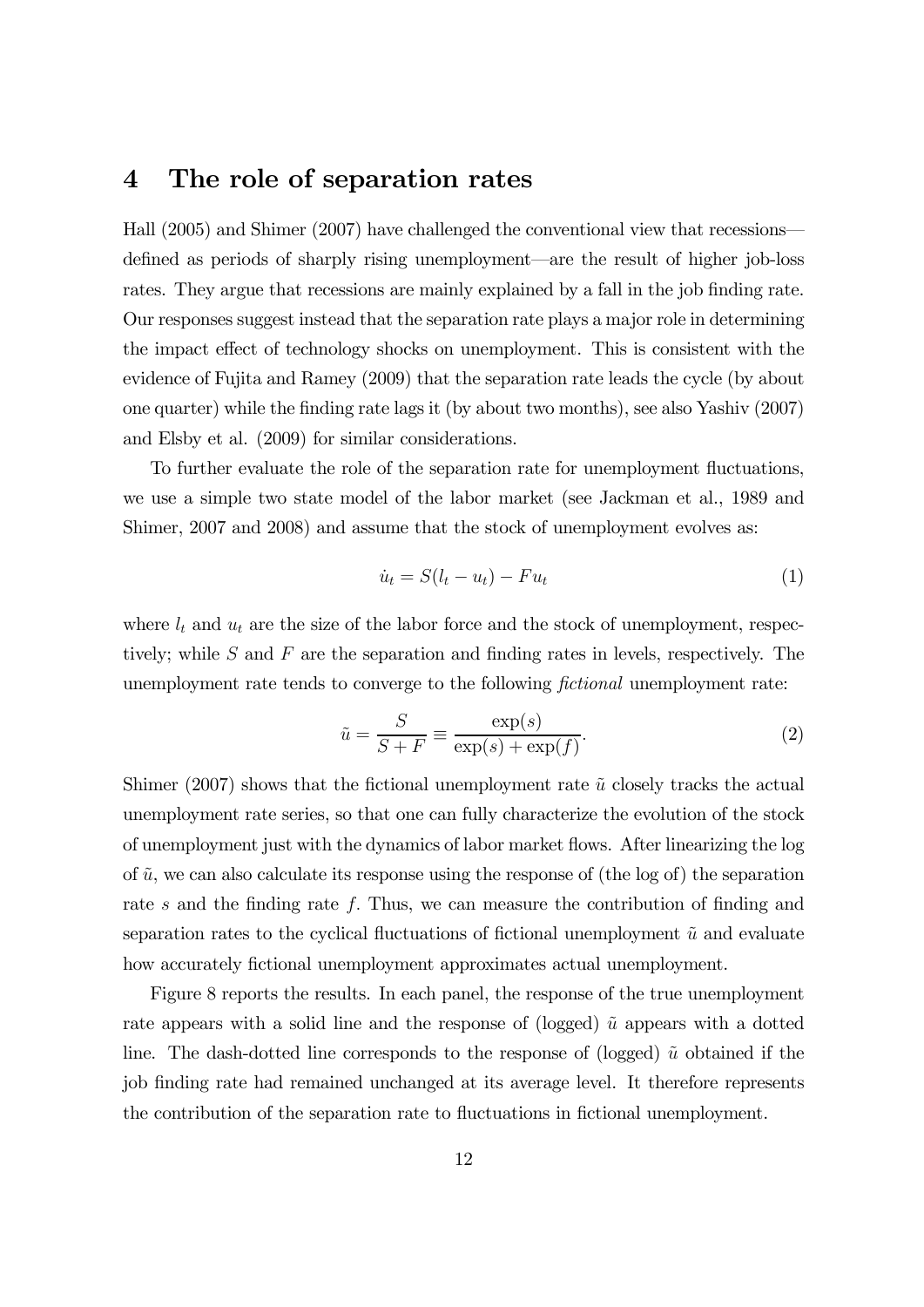The dynamics of fictional unemployment after a neutral shock are explained to a large extent by fluctuations in the separation rate. Consistent with previous analysis, the separation rate explains almost 90 per cent of the impact effect on fictional unemployment. However, its contribution falls to 40 per cent after one quarter and drops to 20 per cent one year after the shock. Following an investment specific shock, unemployment falls on impact because of the fall in the separation rate.

Differences between the response of fictional and actual unemployment to investmentspecific technology shocks are minimal, but there are some differences in the impact response of actual and fictional unemployment to neutral technology shocks. There are several reasons that could explain these differences in impact responses. First there could be responses in the flows at which workers move in and out of the labor force that affect the unemployment rate and that are not properly taken into account by our series for the finding and the separation rate.5 Second one has to bear in mind that the equation (2) is just an approximation and that the fictional and the actual unemployment rates coincide only when labor market transitions are sufficiently fast and time periods are large enough: on impact the two series do not have to coincide. To check our conclusions we also performed the decomposition proposed by Elsby et al. (2009), which allows to calculate the contribution of the separation rate also out of the steady state. The results changes very little, because the discrepancies between the impulse responses of fictional and actual unemployment rate are large just on impact, and by definition impact effects are just deviations from the steady state.

### 5 The contribution of technology shocks

To put our findings in the right perspective, we study whether the contribution of technology shocks to fluctuations in the variables of interest is non-negligible. Otherwise, what we uncover is an interesting intellectual curiosity without practical implications. Table 1 reports the forecast error variance decomposition.

The combined effect of neutral and investment specific shocks for output fluctua-

<sup>&</sup>lt;sup>5</sup>An earlier version of the paper showed that the participation rate is procyclical, and that the flows in and out of the labor force were generally little significant except on impact. This indicates that workers movements in and out of the labor force can play some role in characterizing the response of the unemployment rate.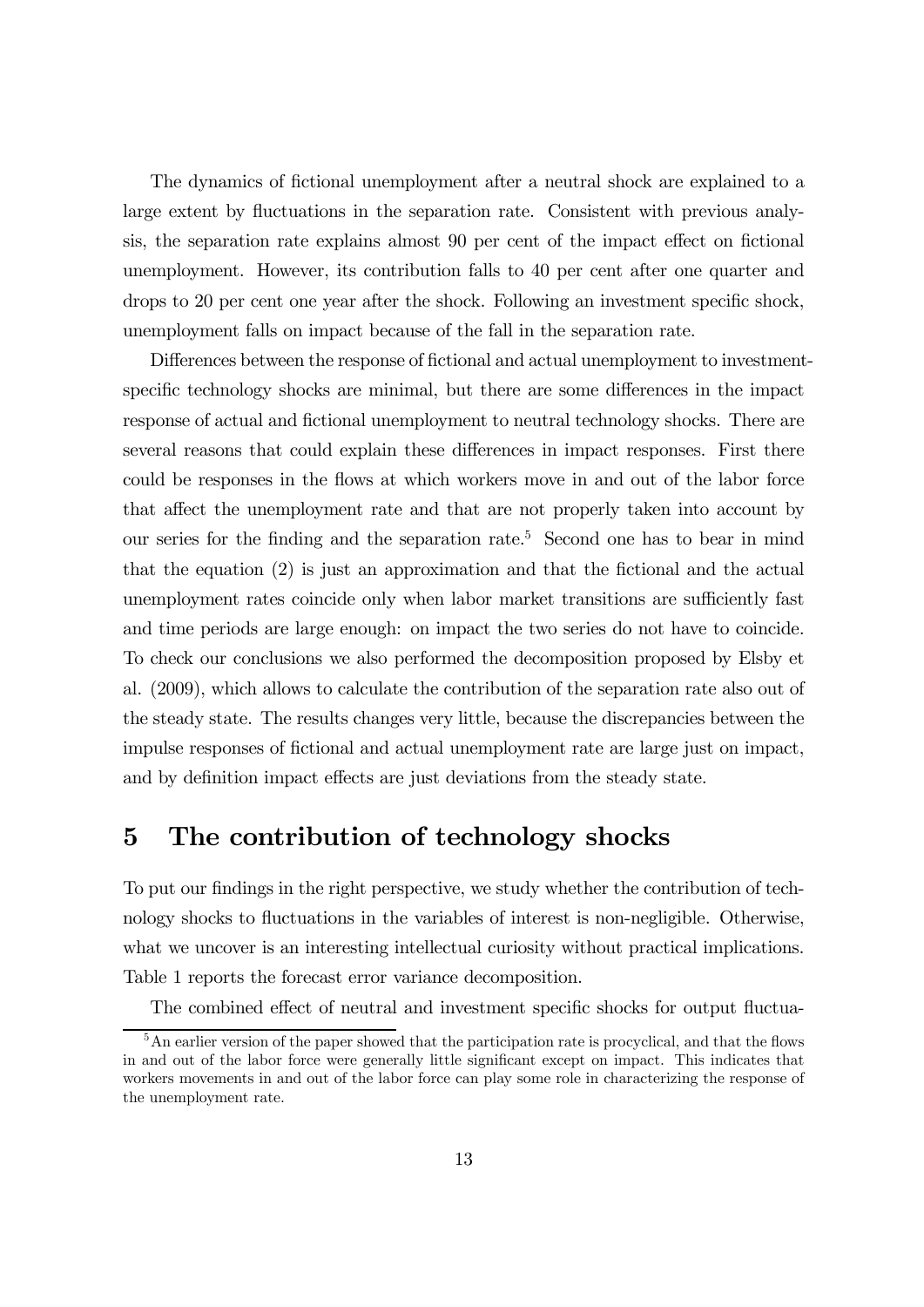tions is considerable: at the 2-8 years horizon the proportion of the variance of output jointly explained by the two shocks is between 40 and 60 percent. The two shocks also explain a substantial portion of the volatility of unemployment and hours per-worker: neutral technology shocks explain about 30-40 per cent of unemployment fluctuations and about 25-35 of the hours per-worker fluctuations at time horizons between 2 and 8 years. Investment specific technology shocks are also important for the volatility of these two variables: at time horizons between 2 and 8 years, they explain between 16 and 36 per cent of the variance of unemployment and between 22 and 44 percent of the variance of hours per-worker. Interestingly, while neutral shocks are major source of volatility in the short run, the importance of investment specific shocks picks up with time. Taken together, the shocks we consider explain 40-60 per cent of the volatility of unemployment and hours at horizons between 2 and 8 years.

The message is similar when considering the two alternative sub-samples. If we stop estimation prior to the productivity revival of the 1990s (see Panel B), the importance of neutral shocks for output fluctuations increases and while the proportion jointly explained by the two technology shocks falls, technology shocks still explain a considerable share of the fluctuations in unemployment and hours per-worker. If we stop estimation prior to the last crisis, the importance of investment specific shocks for output fluctuations increases, but their contribution to the fluctuations in unemployment and hour per-worker falls significantly (see panel C).

Technology shocks are also important for labor markets flows. Neutral shocks explain between 25 and 35 percent of the variability of the finding and separation rate at horizons between 2 and 8 years. The contribution of investment specific shocks is somewhat smaller and changes with the estimation period, but in the full sample they explain about 20-30 percent of the variability of the finding rate. In sum, the technology shocks we have identified represent major sources of fluctuations in both the goods and labor markets and induce significant movements in labor market flows.

Further evidence on the role of technology shocks can be obtained examining their historical contribution to fluctuations in unemployment, output, job finding and job separation. In Figure 9 we present the original series (solid line) and its component due to either neutral or investment specific shocks (dotted line), as recovered from the VAR. All series are detrended with a Hodrick Prescott filter with smoothing parameter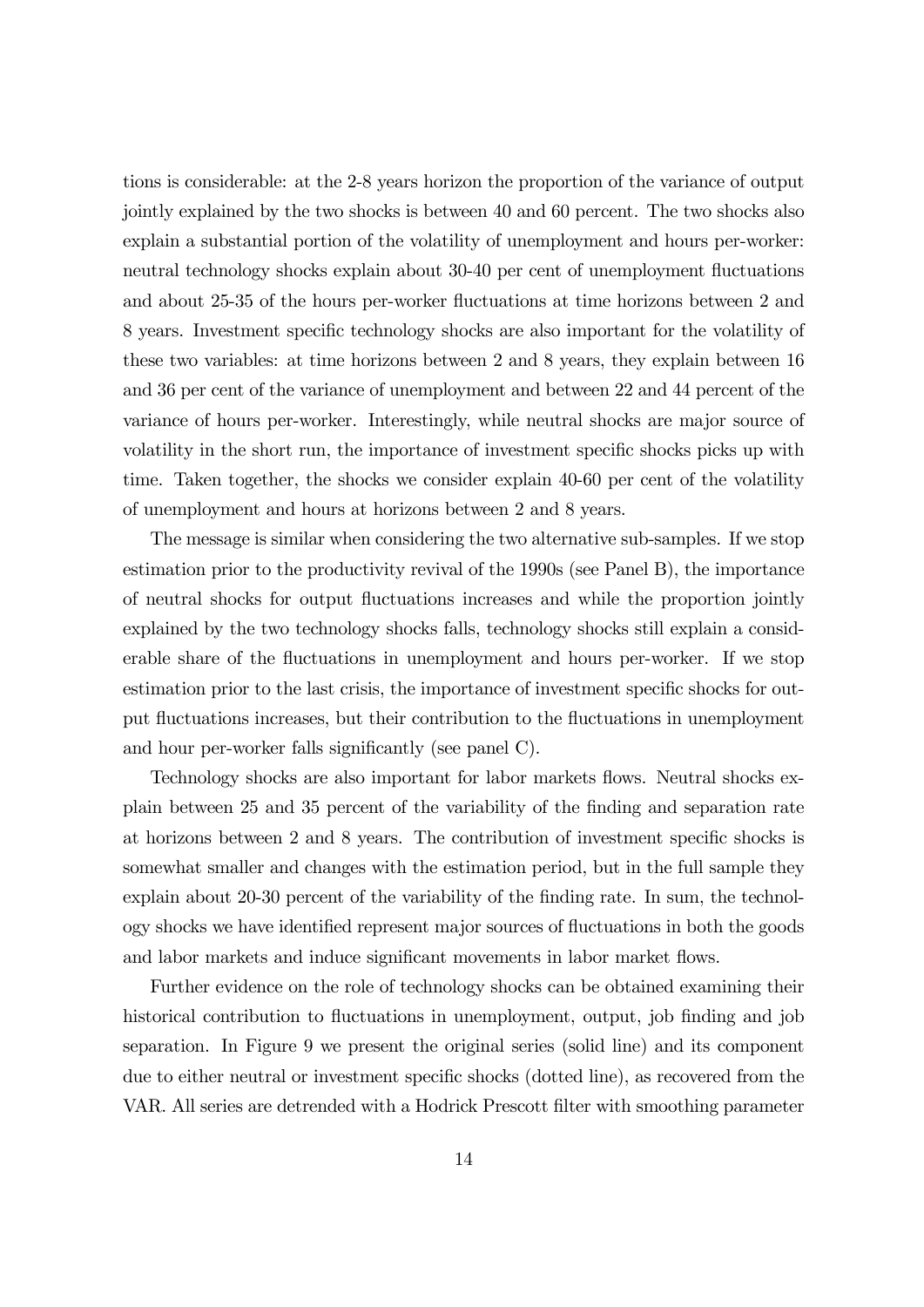equal to 1600; grey area correspond to the NBER recessions.

The figure confirms that technology shocks account for several important business cycle episodes, including the recession of the late 80's and the subsequent remarkably slow labor market recovery of the early 90's. This episode have been extensively investigated in the literature, yet its causes are still unexplained; see for example Bernanke (2003). Two key features of the episode are that the downturn in employment was severe and that the peak in unemployment occurred two years later than the trough in output. This is a remarkable exception relative to other episodes, see McKay and Reis (2007). Figure 10 zooms in on the content of figure 9 and presents output, unemployment, finding and separation rates (solid lines) and their component due just to technology shocks (dotted lines) in that period. The technology component and the raw data tracks are quite close. This is mainly due to the evolution of neutral shocks that naturally tend to induce jobless recoveries: following the initial rise in job separation and unemployment, output increases to its new higher long run value, while unemployment remains above trend because of the low job finding rate, which induces a remarkably slow recovery in the labor market, see right column. It is worth mentioning that the relationship between technology shocks and the jobless recoveries in the 2000's is weaker.

## 6 Interpreting the evidence

Our findings indicate that the separation rate is important in characterizing the labor market response to technology shocks and that labor market adjustments to different technology shocks are different. Neutral shocks exercise their effects primarily along the extensive margin of the labor market and are contractionary on employment; investment specific shocks mainly affect labor along the intensive margin and they are expansionary on hours and employment. These results have important implications for both empirical analysis and theoretical models of business cycles.

First, failure to empirically distinguish between the two types of disturbances may lead to nonsensical representation of the dynamics following unexpected technological improvements. Second, our results qualify the conclusions of Hall (2005) and Shimer (2007) and show the importance to use search models with endogenous separation for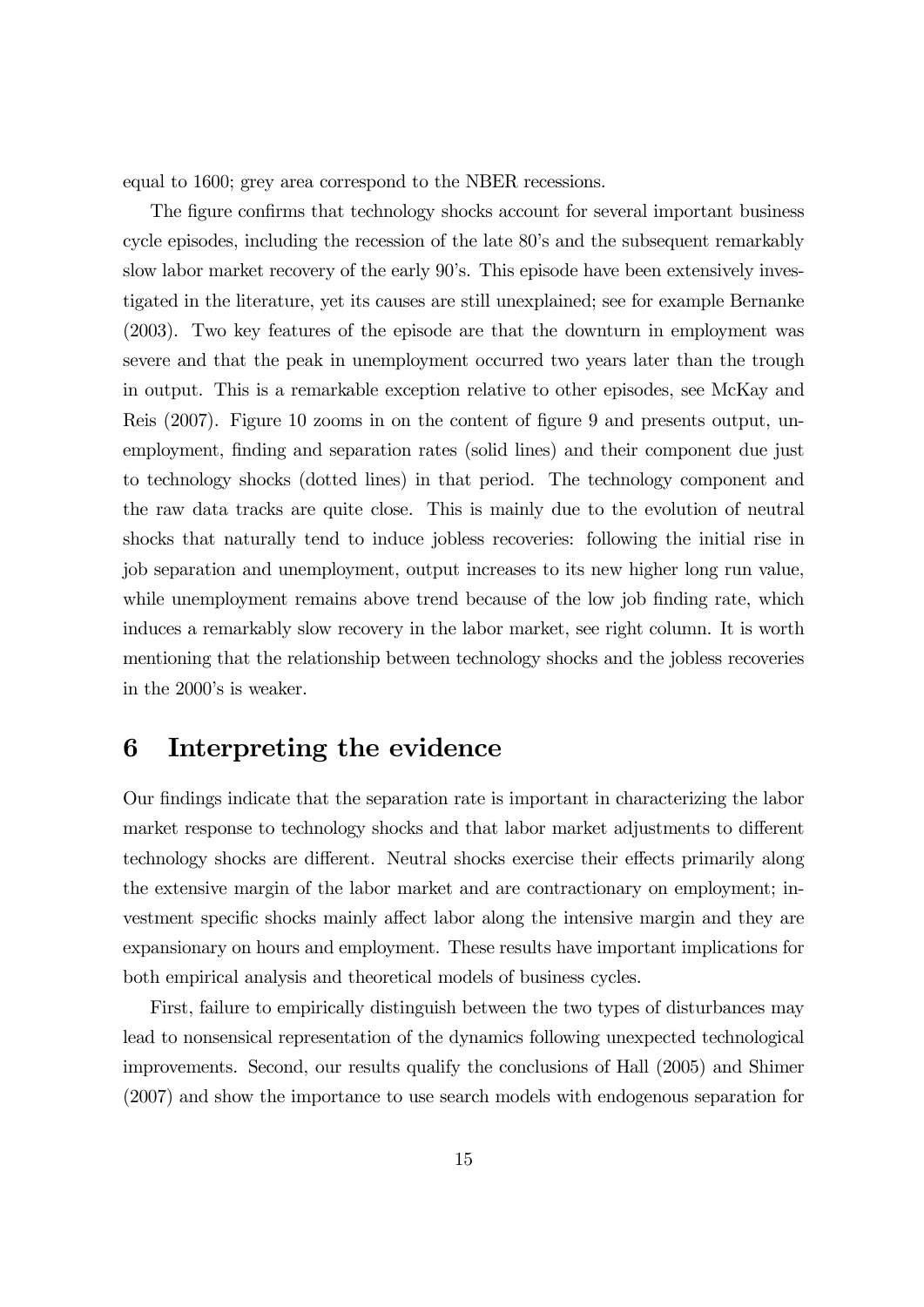business cycle analysis, a point emphasized also by Ramey (2008). The difference in conclusions is partly due to our focus on correlations, conditional on technology shocks, rather than on unconditional correlations at generic business cycle frequencies. Third, for interpretation purposes, it is very important to decompose the response of total hours into the response along the extensive and the intensive margin. For example, since Galí (1999) it is common to interpret the evidence that hours fall in response to neutral technology shocks using sticky prices models. In sticky-price models, when technology improves and monetary policy is not accommodating enough, demand is sluggish to respond to the shocks and firms take advantage of technology improvements to economize on labor input. While this mechanism has its own appeal, it should most naturally apply to the intensive margin of the labor market since changing prices is arguably less costly than displacing workers–whose cost includes both the direct cost of firing and the value of the sunk investment in training and in job specific human capital that is lost with firing (see e.g. Mankiw, 1985 and Hamermesh, 1993 for a review of the literature). Admittedly, no formal model analyzing the trade-off between changing prices and displacing workers exists in the literature and empirical evidence on the issue is scant but one can conjecture that when the decision of changing prices is endogenous and menu cost a-la Caballero and Engel (2007) are used, this is the expected outcome. $6$  Our evidence indicates that labor market adjustments to neutral shocks occur primarily at the extensive margin and the fall in hours is mostly caused by the time consuming process of reallocation of workers across productive units. This challenges the sticky prices interpretation of the phenomenon.

As stressed by Balleer (2010), our findings also challenge the conventional way of modelling technology shocks in search models (see for example Pissarides 2000 and Shimer, 2008), both because the labor market responses to neutral and investment specific technology shocks are substantially different and because neutral technology shocks are contractionary rather than expansionary on employment. A possible interpretation of the finding is that investment specific technological progress has standard neoclassical features, while neutral shocks have Schumpeterian features so that the

 $6$ Of course this is just a conjecture, since in standard sticky price models based on Calvo pricing firms do not explicitly pay a menu cost to change prices and the probability of price adjustment is exogenous, see Barnichon (2010), for a model of this type.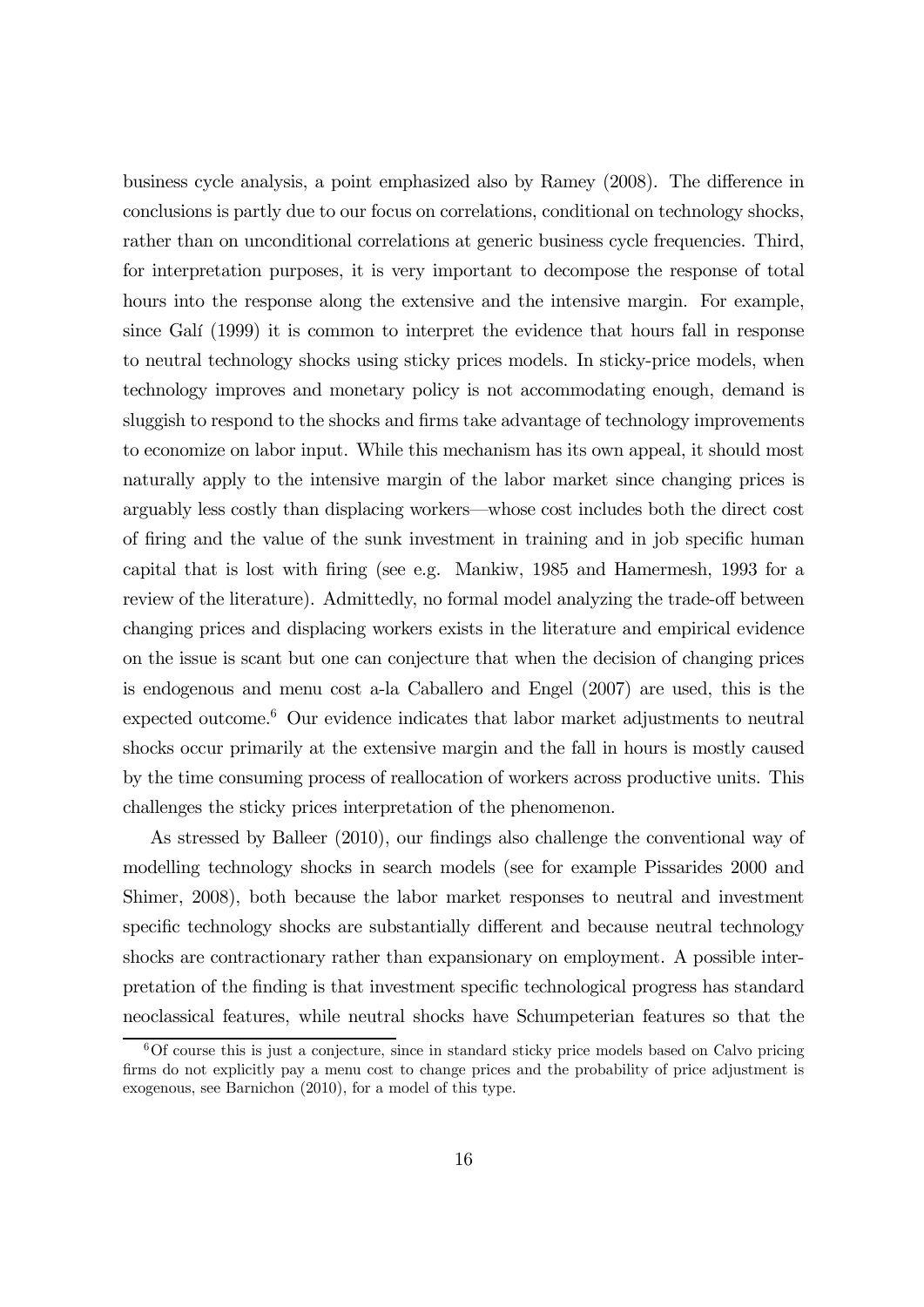introduction of new neutral technologies causes the destruction of technologically obsolete productive units and the creation of new technologically advanced ones. When the labor market features search frictions, this process leads to a temporary rise in unemployment. Schumpeterian creative destruction matters for productivity dynamics at the micro level, see Foster et al. (2001) and it is a prominent paradigm in the growth literature, see Aghion and Howitt (1994), Mortensen and Pissarides (1998), Violante (2002) and Hornstein et al. (2007). Apart from Michelacci and López-Salido (2007), we are not aware of papers using this paradigm to interpret the response of worker flows to technology shocks. In their model, newly created jobs embody the most advanced technologies (both neutral and investment specific) available at the time of their creation while existing jobs may fail to upgrade their previously installed technologies. The idea is that the adoption of new technologies requires the performance of some new worker-specific tasks, so workers initially hired to operate specific technologies may not be suitable for their upgrading. In their model the short run response of the economy to a technology shock may be expansionary or contractionary on employment depending on how easily old jobs upgrade their technology and reap the benefits of technological advancements. When old-jobs' technology can not be easily upgraded, technological progress causes a wave of Schumpeterian creative destruction characterized by a simultaneous increase in the destruction of obsolete productive units and in the creation of new technologically advanced ones. Based on micro evidence on technology dynamics at the firm level, Michelacci and López-Salido (2007) argue that only technologies embodied in capital can be readily upgraded. As a result, a neutral technology shock prompts a wave of Schumpeterian creative destruction where job creation, job destruction and unemployment simultaneously increase, while the adoption of investment specific technologies operate essentially as in the standard neoclassical growth model, leading to an expansion in economic activity.

### 7 Robustness

This section describes some robustness exercises whose outcomes are documented in the on-line appendix. The main conclusions of these exercises is that our technology shocks are unlikely to stand in for other sources of disturbances and that the results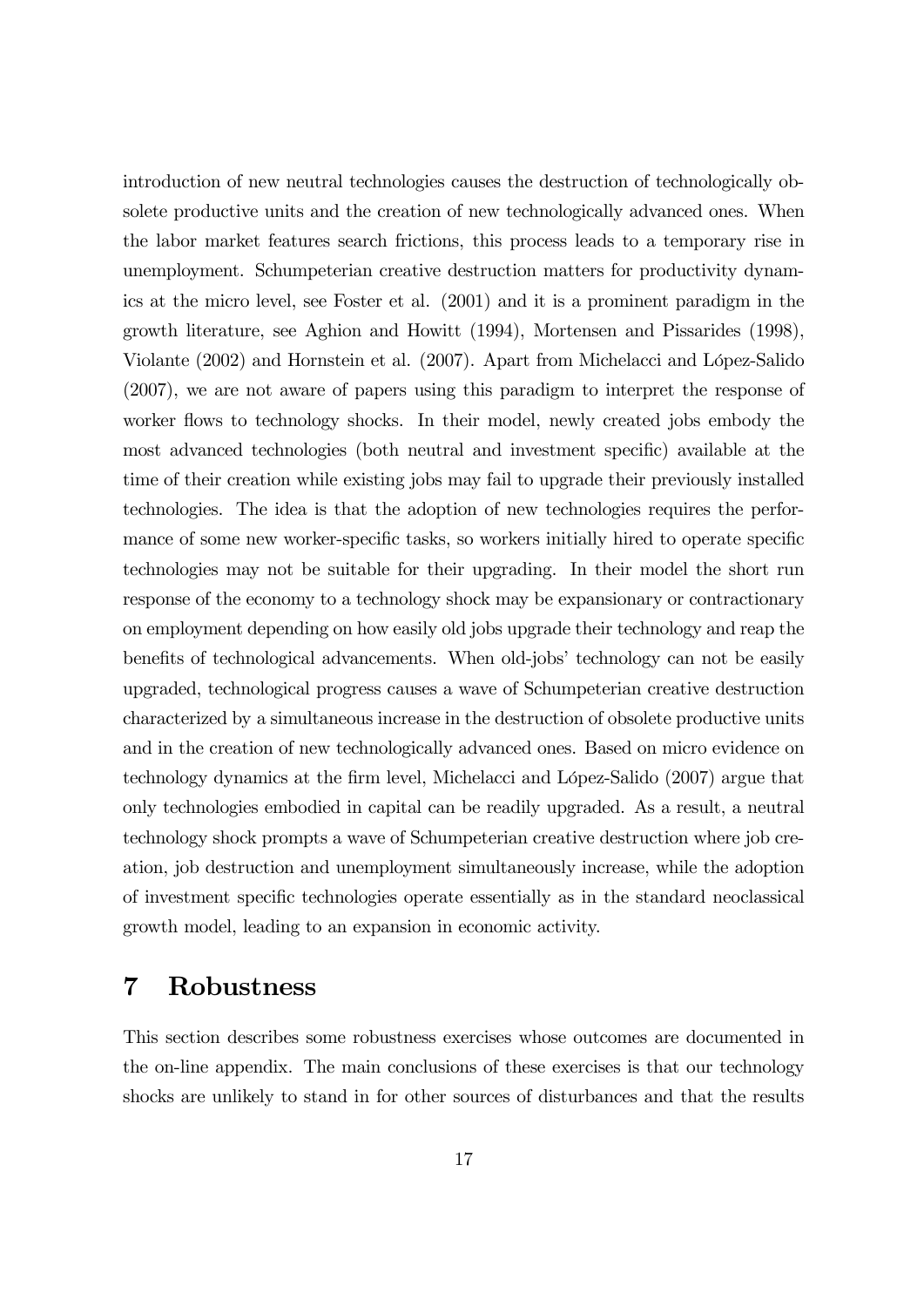stand when we change i) the lag length of the VAR, ii) the way we remove low frequency fluctuations, iii) the timing of identifying restrictions, iv) the price deflator, v) the labor market data and the relative price of investment series.

**Other disturbances** Despite the fact that our technology shocks do not proxy for omitted variables, it is still possible that they stand in for other sources of disturbances. To check for this possibility, we have correlated the estimated technology shocks with oil prices shocks (mnemonics PZTEXP) deflated by the consumption deflator and federal fund rate shocks (FFED), both computed filtering these two series with an  $AR(1)$ . Correlations are insignificant up to 6 leads and 6 lags.

VAR lag length The issue of the length of VAR has been recently brought back to the attention of applied researchers by Giordani (2004) and Chari et al. (2008), who show that the aggregate decision rules of a subset of the variables of a model may have not always be representable with a finite order VAR. This issue is unlikely to be important in our context since we have checked that the residuals of a VAR(8) are white noise and do not stand-in for other potential sources of shocks. To confirm this we have reestimated our VAR using 4 lags. The pattern of responses is unchanged because the prior effectively removes the noise that longer lags produce in the VAR.

Alternative treatments of trends We have considered two alternatives to the dummy approach we employ to remove low frequency movements in the variables of the VAR: we have allowed up to a third order polynomial in time as intercept in the VAR; we filtered all the variables, before entering them in the VAR, with the Hodrick Prescott filter with a smoothing parameter  $\lambda = 12800$ . In both cases responses have the same shape and approximately the same size as in the benchmark specification.

Medium versus long-run identifying restrictions Uhlig (2004) has argued that disturbances other than neutral technology shocks may have long run effects on labor productivity and that, in theory, there is no horizon at which neutral (and investment specific) shocks fully account for the variability of labor productivity. Literally, this implies the neutral shocks we have extracted may not be structural. To take care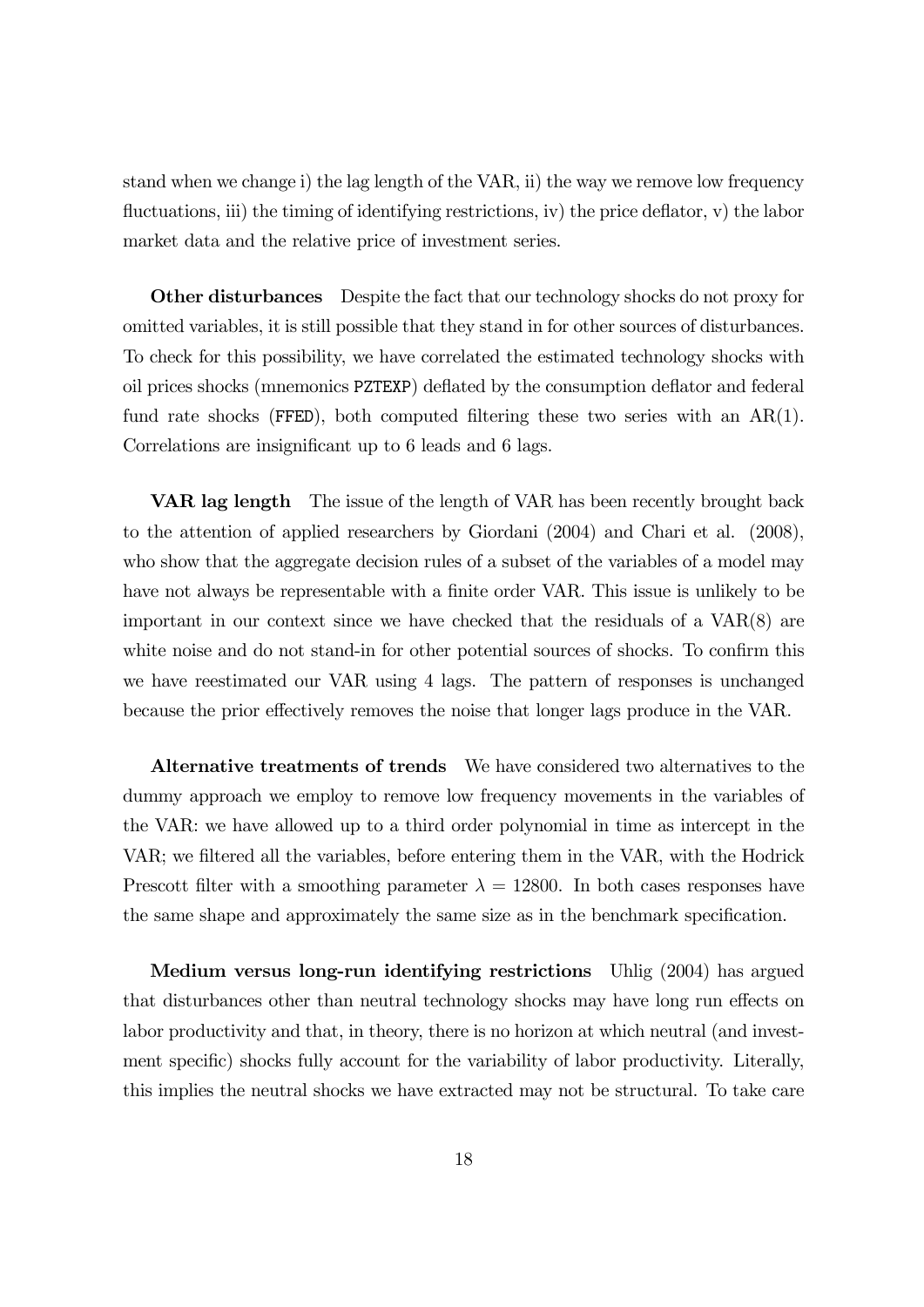of this problem, Uhlig suggests to check if conclusions change when medium term restrictions are used. We have recomputed our responses imposing the restrictions that the two shocks are the sole source of fluctuations in labor productivity and the price of investment is imposed at the time horizon of 3 years rather than in the long-run. The sign and the shape of responses are almost unchanged. Similar results are obtained if the restrictions are imposed at any horizon of at least one year.

**Price deflators** In our benchmark VAR, labor productivity and the relative price of investment are deflated with the output deflator - this is equivalent to use domestic consumption as a numeraire. As mentioned, other authors have either used the CPI deflator or combination of output and CPI deflators. Such choice is potentially problematic since the identifying assumptions are no longer valid with such deflators.

To see this recall that when the price of investment and total factor productivity have unit roots, a standard Solow economy evolves around the (stochastic) trend

$$
X \equiv Z^{\frac{1}{1-\alpha}} Q^{\frac{\alpha}{1-\alpha}}
$$

where  $Z$  is the TFP component and  $Q$  the price of investment component (see e.g. Michelacci and López-Salido (2007)) and that the quantities  $Y = \tilde{Y}/(XN)$ , and  $K \equiv$  $\tilde{K}/(XQN)$  converge to  $Y^* = (s/\delta)^{\frac{\alpha}{1-\alpha}}$  and  $K^* = (s/\delta)^{\frac{1}{1-\alpha}}$ , respectively. Consequently, the logged level of aggregate productivity,  $y_n \equiv \ln \tilde{Y}/N$ , evolves according to

$$
y_n = y^* + v + x = y^* + v + \frac{1}{1 - \alpha}z + \frac{\alpha}{1 - \alpha}q
$$
 (3)

where small letters denote the log of the corresponding quantities in capital letters and  $v$  is a stationary term, accounting for transitional dynamics. Hence, in the long run labour productivity is due to the neutral and the investment specific shocks.

Now, let  $q^c$  and  $y^c_n$  denote the inverse of the relative price of investment and labor productivity (both in logs), when deflated with the Consumer Price Index,  $P_c$ , defined as  $P_c = \left(\frac{P_c^H}{a}\right)^2$  $\bigg)^a \left(\frac{P_c^F}{1-a}\right)$  $\int_{0}^{1-\hat{a}}$ , where  $P_c^H$  and  $P_c^F$  are the prices of consumption goods produced in the US and abroad; and a represents the share of domestic consumption goods. Tedious calculations show that

$$
y_n^c = cte + \frac{1}{1 - \alpha - \beta}z + \frac{\alpha + \beta}{1 - \alpha - \beta}q^c + \frac{1}{1 - \alpha - \beta}(1 - a)\left(p_c^H - p_c^F\right) \tag{4}
$$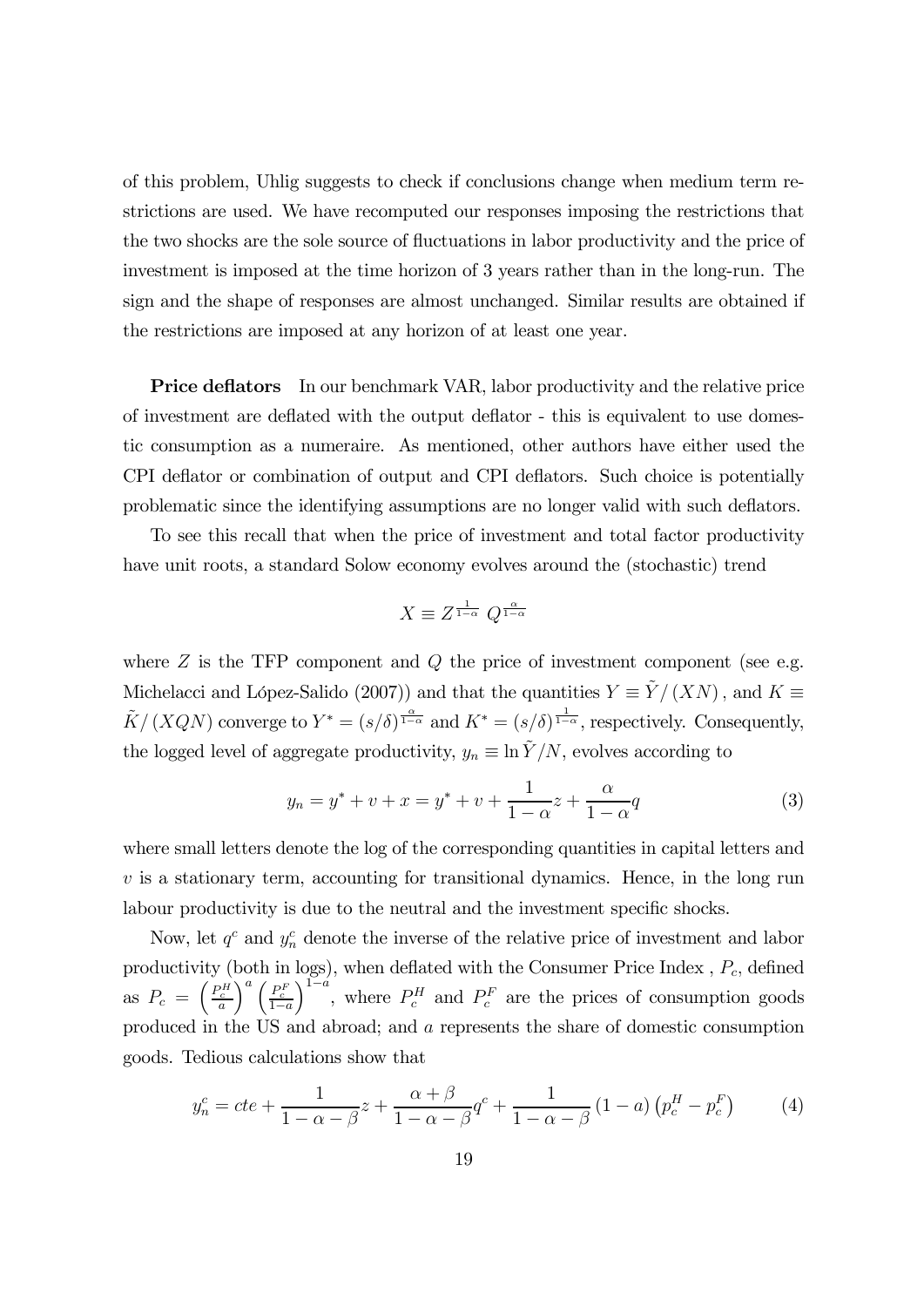where  $\alpha$  and  $\beta$  are the output elasticities to domestic and foreign capital, respectively. Hence, with this choice of numeraire, a permanent change in the real exchange rate could affect long run labor productivity and confused with "neutral" technology shocks (see also Kehoe and Ruhl, 2008). Since the real exchange rate exhibits remarkable persistence, one should worry about mixing neutral and real exchange rate shocks.

When we deflate the relative price of investment with the CPI index and output with the GDP deflator we obtain

$$
y_n = cte + \frac{1}{1 - \alpha - \beta}z + \frac{\alpha + \beta}{1 - \alpha - \beta}q^c + \frac{\alpha + \beta}{1 - \alpha - \beta}(1 - a)\left(p_c^H - p_c^F\right),
$$

and, again, a permanent change in  $p_c^H - p_c^F$  has long run effects on productivity.

Our choice of deflator is the right one, in the sense that it implies a well defined balanced growth path in an open economy version of the Solow model, and does not suffer from misspecification issues. Figure 1 indicates that the difference due to the use of an incorrect price deflator are small. Nevertheless, it is worth investigating whether the results we obtain could be altered if the CPI deflator is used. Responses are roughly similar to our benchmark ones. The main difference concerns the response of the price of investment to a neutral technology shock, which is now more pronounced.

Alternative data sets Elsby et al. (2009) have recently calculated an alternative series for the job finding and job separation rates, by slightly modifying the methodology of Shimer (2007). Our results are unchanged when this alternative series for labor market flows is used in the VAR.

An earlier version of the paper (see Canova, et al., 2009) also used Shimer's (2007) approximate finding and separation rates, which are available from 1948 and results were broadly similar. These rates are constructed from the Bureau of Labor Statistics data for employment, unemployment, and unemployment duration to obtain the instantaneous (continuous time) rate at which workers move from employment to unemployment and viceversa. The two measures, which are quarterly averages of monthly rates, are calculated under the assumption that employment and unemployment are the only two possible states of the labor market. Since they abstract from workers' labor force participation decisions, they approximate the true labor market rates at which unemployed workers find a new job and employed workers lose their job.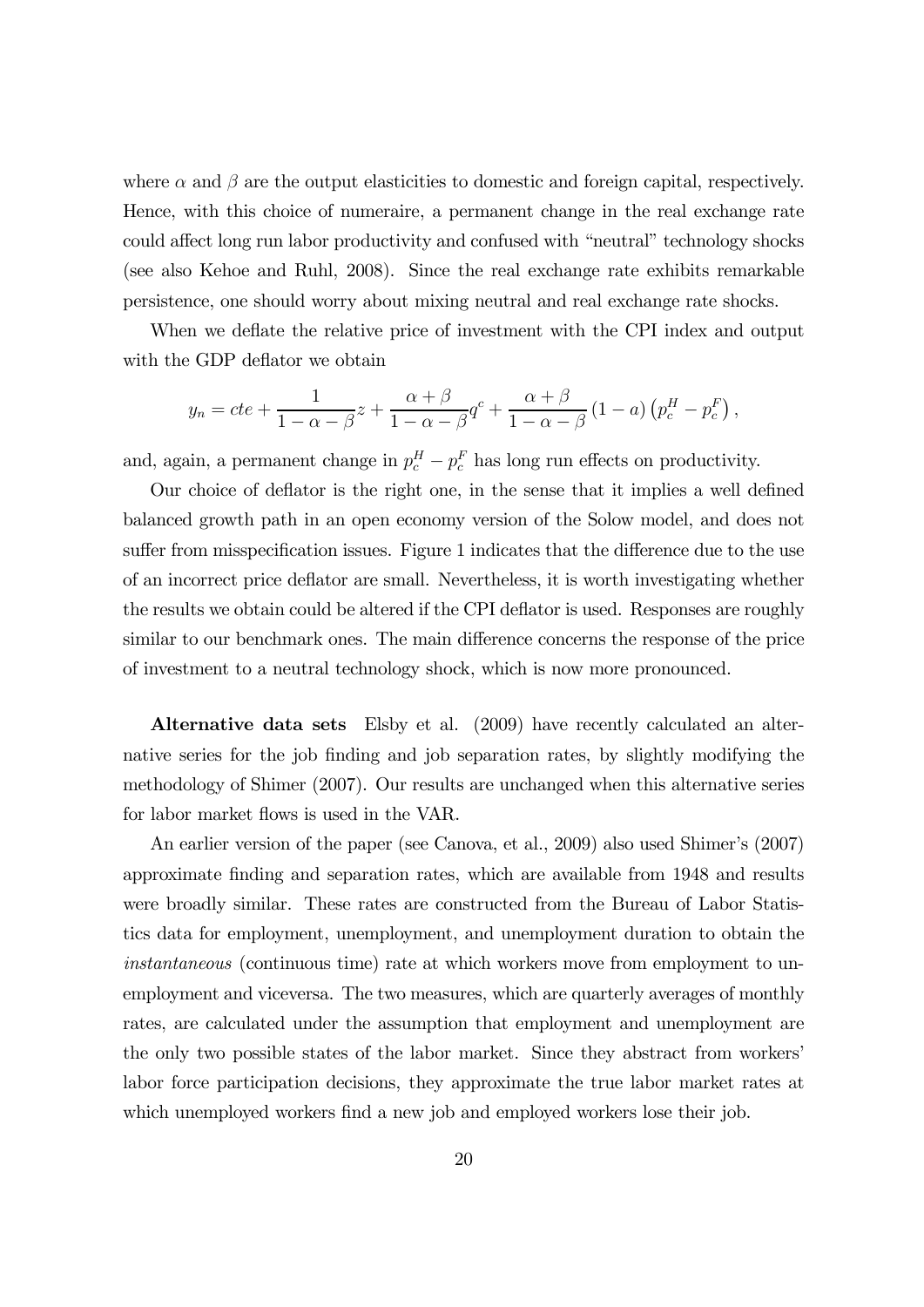It is also worth mentioning that if one uses the  $q$  series directly obtained from the NIPA table (as e.g. in Justiniano et al., 2010), the responses to investment specific shocks change somewhat. The series we use and the one obtained from the NIPA table are positively but not perfectly correlated. In addition, the average growth rate of the variable is different. Which series should be used in both structural and semi-structural estimation exercises is unclear and future work should explore in more details the construction of the appropriate price of investment series.

### 8 Conclusions

We have analyzed the effects of neutral and investment specific technology shocks on unemployment, job finding, job separation rates and other labor market variables. We show that positive neutral technology shocks affect labor market variables primarily along the extensive margin and substantially increase unemployment. Positive investment specific technology shocks, on the other hand, expand aggregate hours worked, both because hours per-worker increase and because unemployment falls, but the intensive margin contributes most to the adjustments. For both shocks, the short run response of unemployment is almost entirely due to the instantaneous response of the separation rate while movements in the finding rate account for the dynamic adjustments of unemployment. Thus, positive neutral shocks can cause recessions and the induced flows in and out of unemployment are in line with the conventional wisdom: unemployment initially rises because of a wave of layoffs and remains high because the job finding rate takes time to recover. Technology shocks explain over 50 per cent of the cyclical fluctuations in labor market variables and around 30 percent of fluctuations in workers flows and accurately characterize the "jobless" recovery of the early 90's. Our findings are robust to a number of specification choices, to the selection of price deflators and to changes in auxiliary assumptions.

The evidence we uncover casts doubts on the recent tendency to use search models with exogenous separation rates to analyze the effects of technology shocks. It also challenges the standard sticky price explanation for why hours fall in response to neutral technology shocks. The evidence may instead be consistent with the idea that investment specific technological progress has standard neoclassical features, while neutral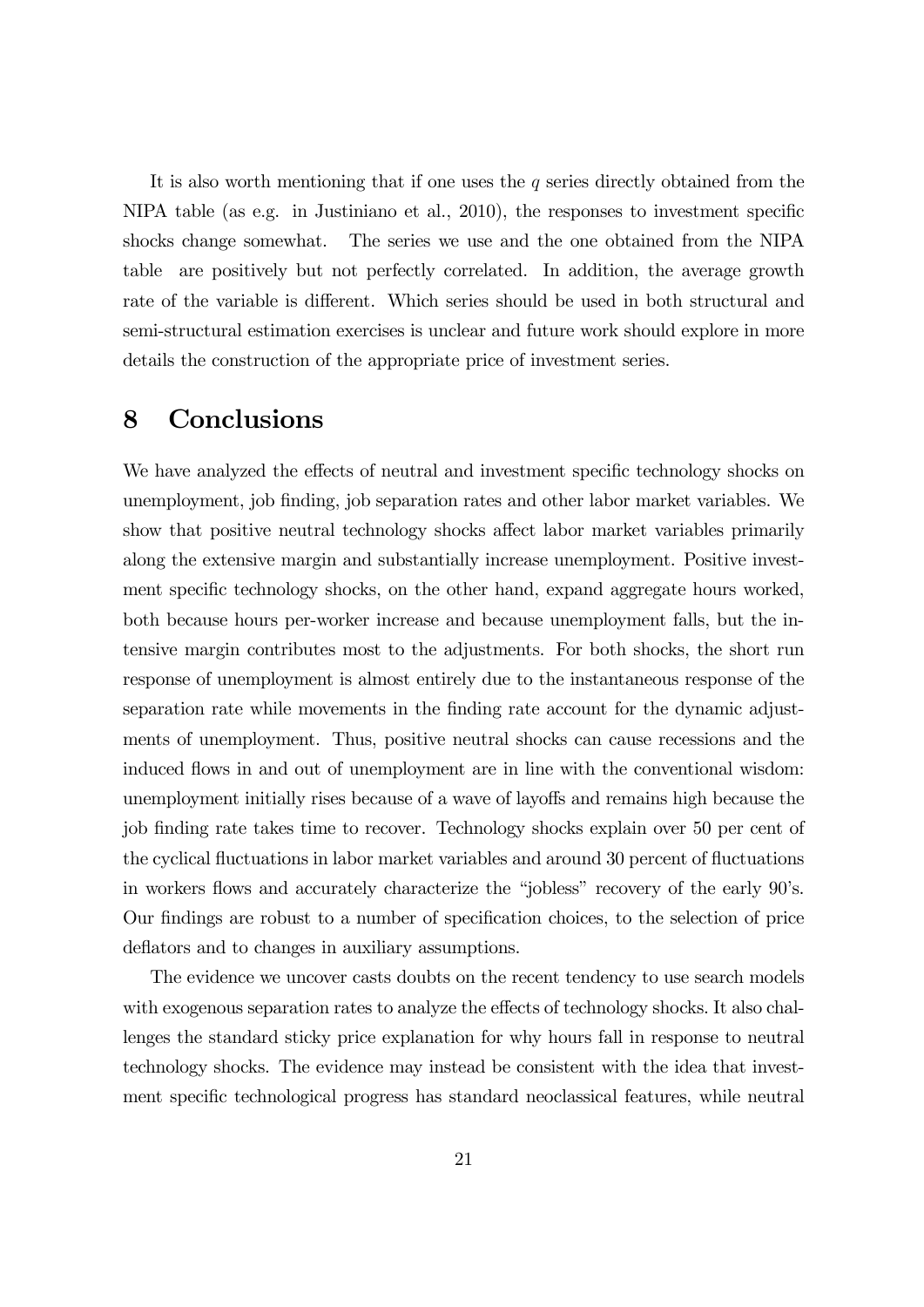technological progress is Schumpeterian. According to this view the introduction of new neutral technologies causes the destruction of technologically obsolete productive units and the creation of new technologically advanced ones. When the labor market is characterized by search frictions, these adjustments lead to a temporary rise in unemployment (see e.g. Canova et al., 2007). If correct, this interpretation questions the conventional way of modelling technology shocks in search models.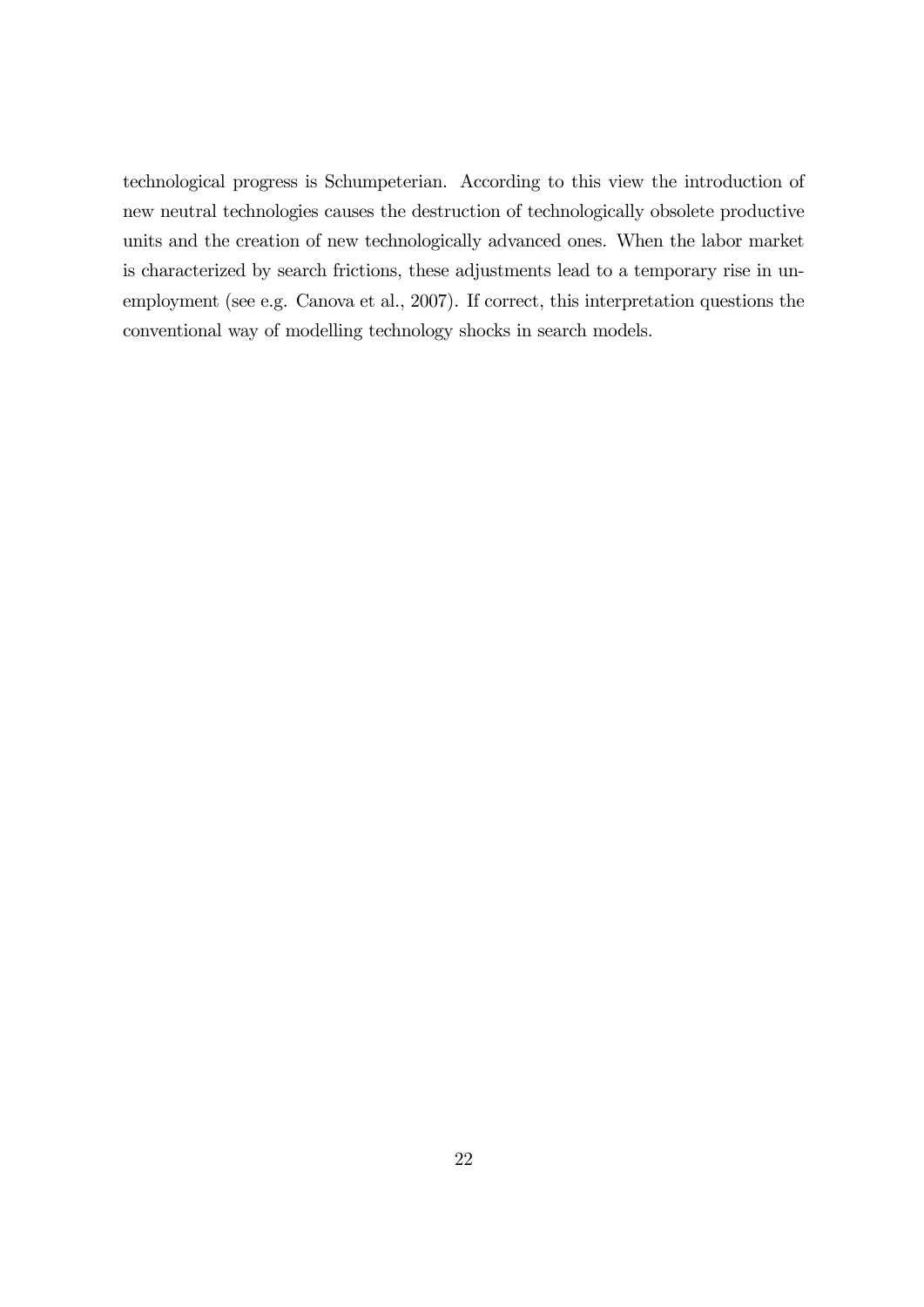### References

- [1] Aghion, P. and Howitt, P. (1994): "Growth and Unemployment," Review of Economic Studies 61, 477-494.
- [2] Altig, D. Christiano, J. Eichenbaum, M. and Linde, J. (2005): "Firm-Specific Capital, Nominal Rigidities and the Business Cycle," NBER Working Paper 11034.
- [3] Balleer, A. (2010): "New Evidence, Old Puzzles: Technology Shocks and Labor Market Dynamics," Mimeo Institute for International Economic Studies Stockholm.
- [4] Barnichon, R., (2010): "Productivity and Unemployment over the Business Cycle," Journal of Monetary Economics 57, 1013-1025.
- [5] Barnichon, R., (2011): "The Shimer Puzzle and the Identification of Productivity Shocks," Mimeo Universitat Pompeu Fabra.
- [6] Bernanke, B. (2003): "The Jobless Recovery. Remarks by Governor Ben Bernanke," speech at the Global Economic and Investment Outlook Conference. Available at www.federalreserve.gov/boarddocs/speeches.
- [7] Blanchard, O. and Diamond, P. (1990): "The Cyclical Behavior of the Gross Flows of U.S. Workers," Brookings Papers on Economic Activity 2, 85—143.
- [8] Blanchard, O. and Quah, D. (1989): "The Dynamic Effects of Aggregate Demand and Supply Disturbances," American Economic Review 79, 655-673.
- [9] Braun, H., De Bock R. and DiCecio R. (2009): "Supply Shocks, Demand Shocks, and Labor Market Fluctuations," Federal Reserve Bank of St.Louis Review, May, 155-176.
- [10] Caballero, R. and Hammour, M. (1994): "The Cleansing Effect of Recessions," American Economic Review 84, 1350-1368.
- [11] Caballero, R. and Hammour, M. (1996): "On the Timing and Efficiency of Creative Destruction," Quarterly Journal of Economics 111, 805-852.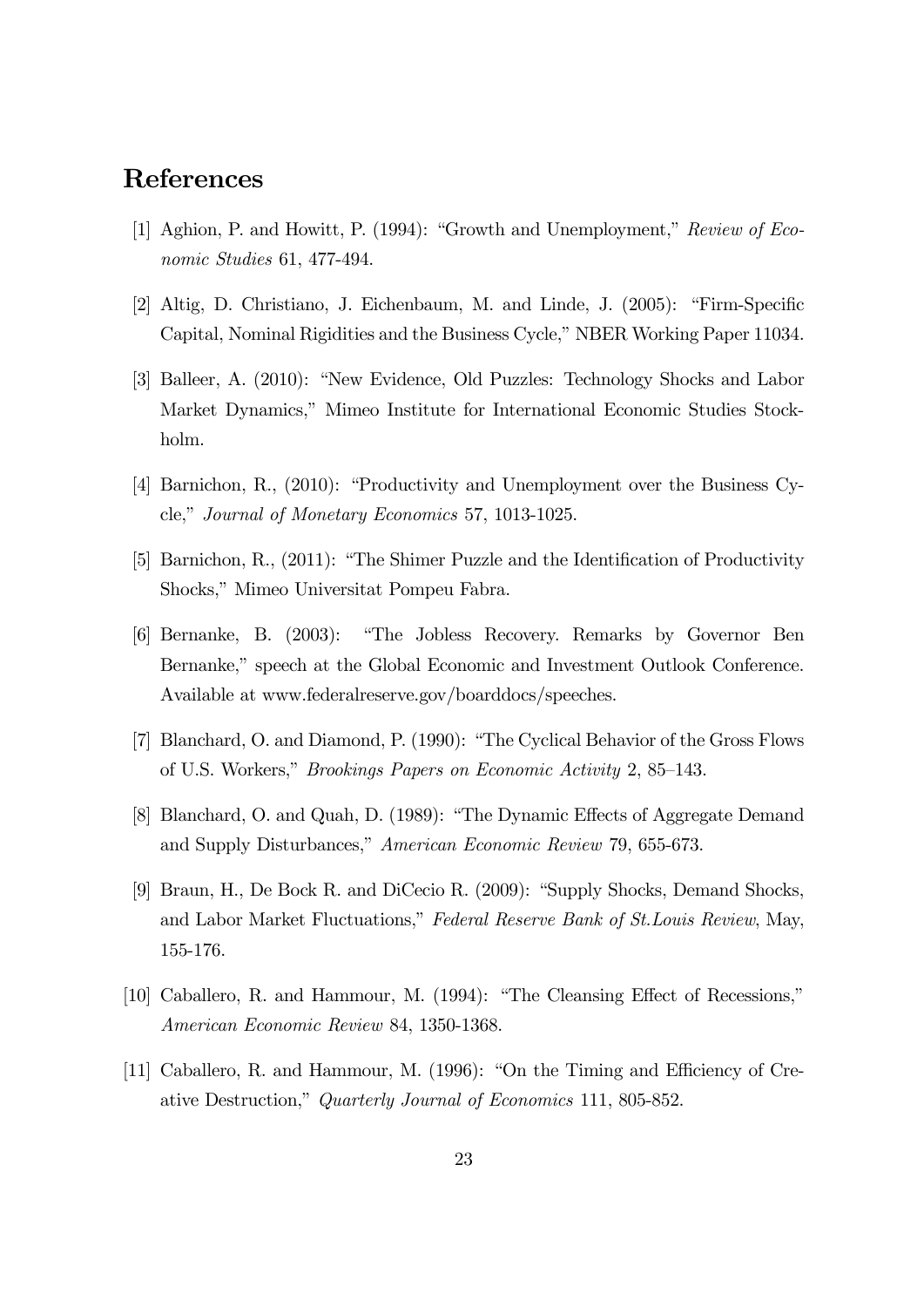- [12] Caballero, R. and Engel, E. (2007): "Price Stickiness in Ss Models: New Interpretations of Old Results,"Journal of Monetary Economics 54, 1001-1121.
- [13] Canova, F. López-Salido, D. and Michelacci, C. (2007): "Shumpeterian technology shocks," CEPR working paper.
- [14] Canova, F. López-Salido, D. and Michelacci, C. (2009): The Ins and Out of Unemployment: A conditional Analysis, UPF working paper 1213.
- [15] Canova, F. López-Salido, D. and Michelacci, C. (2010): "On the Robust Effects of Technology Shocks on Hours worked and Output," Journal of Applied Econometrics 25, 755-773.
- [16] Chari, V. , Kehoe, P. and McGrattan, E. (2008): "Are structural VARs with longrun restrictions useful in developing business cycle theory?," Journal of Monetary Economics 55, 1337-1352.
- [17] Cummins, J. and Violante, G. (2002): "Investment Specific Technical Change in the US (1947-2000): Measurement and Macroeconomic Consequences," Review of Economic Dynamics 5, 243-284.
- [18] Darby, M., J. Haltiwanger, and Plant, M. (1985): "Unemployment Rate Dynamics and Persistent Unemployment under Rational Expectations," American Economic Review 75, 614—637.
- [19] Darby, M., J. Haltiwanger, and Plant, M. (1986): "The Ins and Outs of Unemployment: The Ins Win," NBER Working Paper.
- [20] Elsby, M., Michaels, R. and Solon, G. (2009): "The Ins and Outs of Cyclical Unemployment," American Economic Journal: Macroeconomics 1, 84—110.
- [21] Erceg, C., Guerrieri, L. and Gust, C. (2005), "Can Long Run Restrictions Identify technology shocks?", Journal of the European Economic Association 3, 1237-1278.
- [22] Evans, C. L. (1992): "Productivity Shocks and Real Business Cycles," Journal of Monetary Economics 29, 191—208.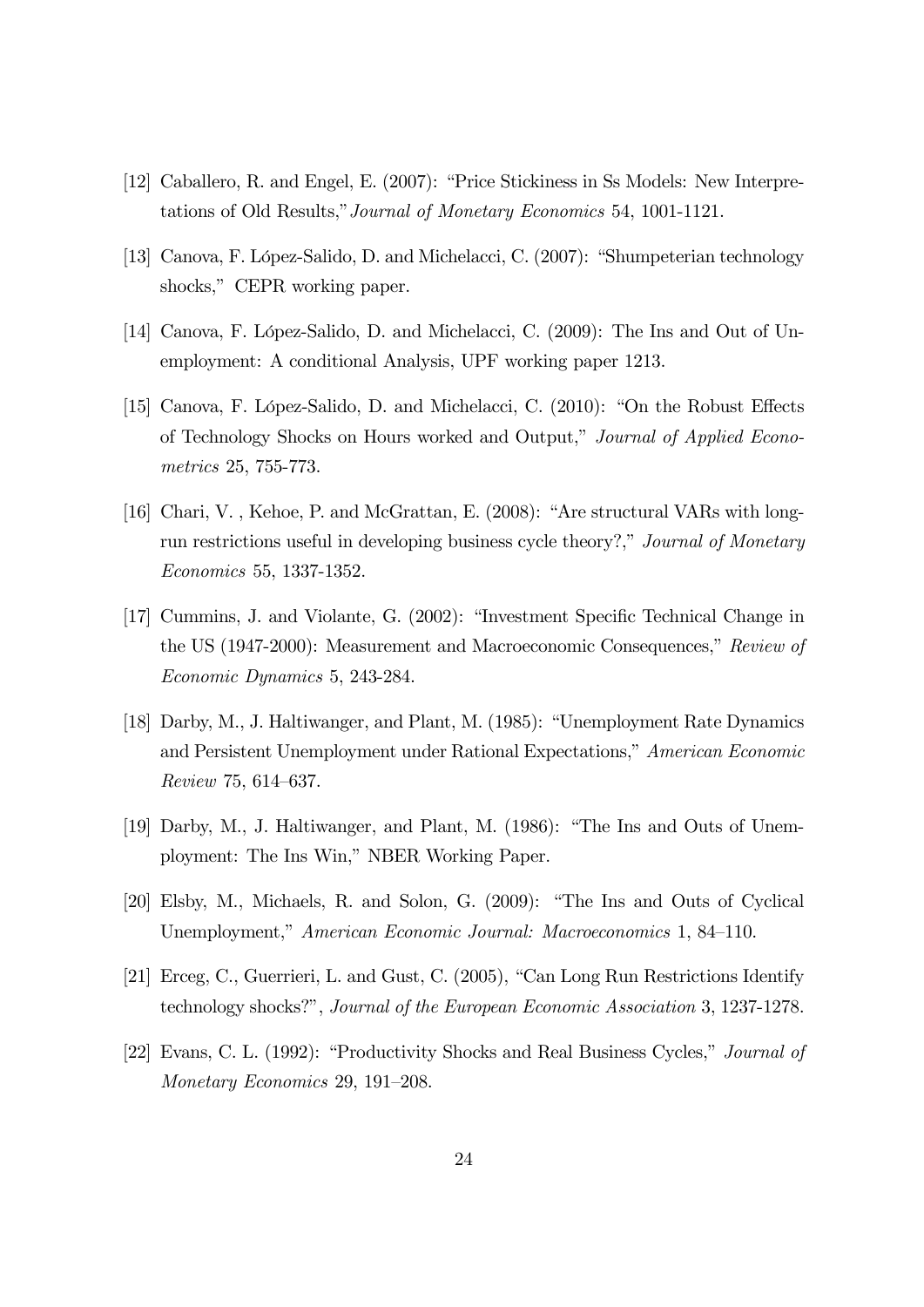- [23] Fernald, J. (2007): "Trend Breaks, Long Run Restrictions, and Contractionary Technology Improvements," Journal of Monetary Economics 8, 2467-2485.
- [24] Fernandez-Villaverde J, Rubio-Ramirez J, Sargent T, Watson M. (2007): "The ABC (and D) for understanding VARs," American Economic Review 97, 1021- 1026.
- [25] Fisher, J. (2006): "The Dynamic Effects of Neutral and Investment-Specific Technology Shocks," Journal of Political Economy 114, 413-451.
- [26] Forni, M. and Gambetti, L. (2010) "The Dynamic Effects of Monetary Policy: A structural Factor Model Approach", Journal of Monetary Economics 54, 203-213.
- [27] Foster, L., Haltiwanger, J. and Krizan, C. (2001): "Aggregate Productivity Growth: Lessons from Microeconomic Evidence," in New Developments in Productivity Analysis, University of Chicago Press.
- [28] Francis, N. and Ramey, V. (2005): "Is the Technology-Driven Real Business Cycle Hypothesis Dead? Shocks and Aggregate Fluctuations Revisited," Journal of Monetary Economics 52, 1379-1399.
- [29] Fujita, S. (2011): "Dynamics of Worker Flows and Vacancies: Evidence from the Sign Restriction Approach," Journal of Applied Econometrics 26, 89-121.
- [30] Fujita, S. and Ramey, G. (2009): "The Cyclicality of Separation and Job Finding Rates," International Economic Review 50, 415-430.
- [31] Galí, J. (1999): "Technology, Employment, and the Business Cycle: Do Technology Shocks Explain Aggregate Fluctuations?," American Economic Review 89, 249-271.
- [32] Galí, J. and Rabanal, P. (2004): "Technology Shocks and Aggregate Fluctuations: How Well Does the RBC Model Fit Postwar U.S. Data?", NBER Macroeconomics Annual 19, 225-288.
- [33] Giordani P. (2004): "An alternative explanation of the price puzzle," *Journal of* Monetary Economics 51, 1271-1296.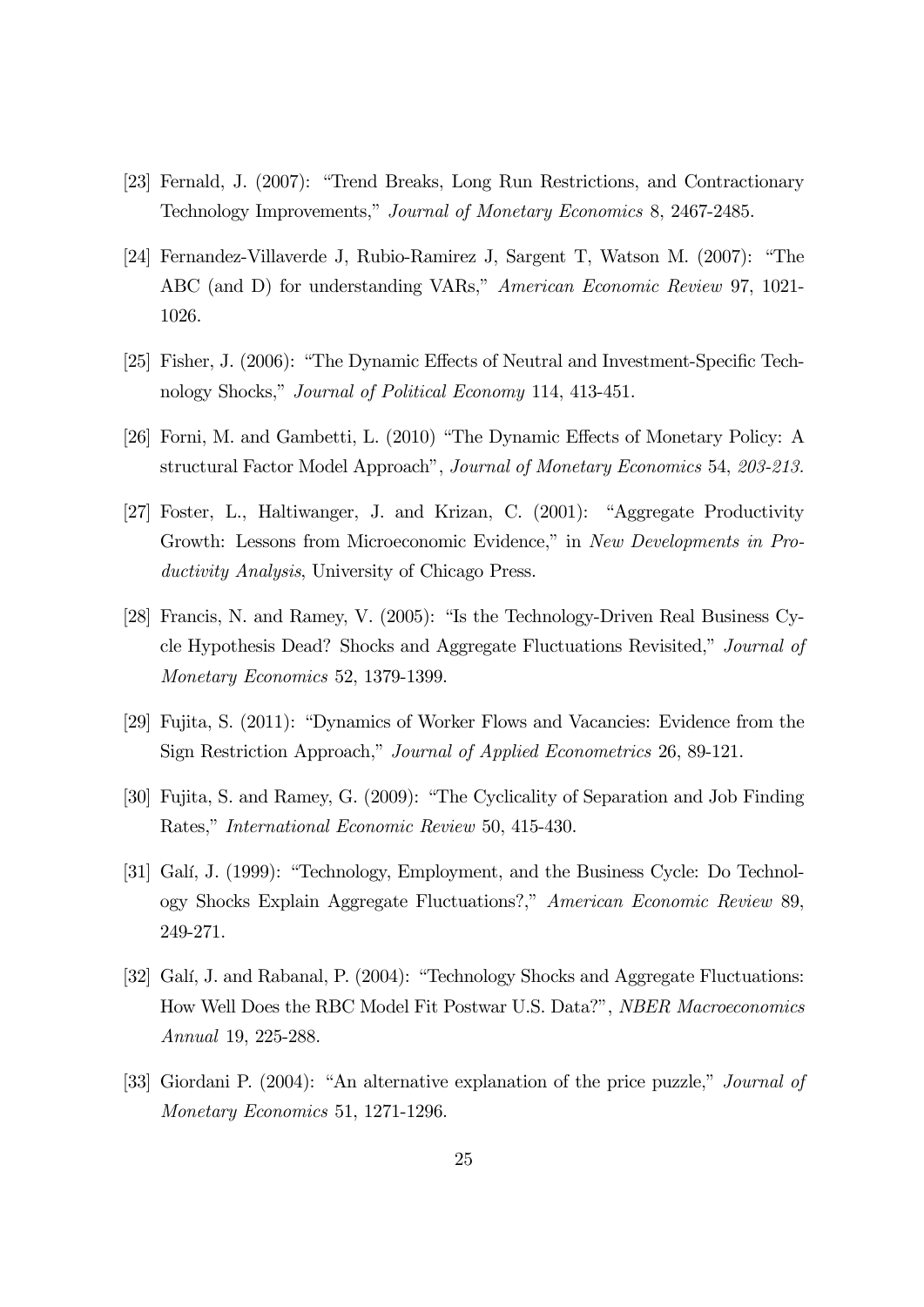- [34] Gordon, R. (1990), The Measurement of Durable Good Prices, NBER Monograph Series, University of Chicago Press.
- [35] Gordon, R. (2000): "Does the 'New Economy' Measure Up To The Great Inventions of the Past?," Journal of Economic Perspectives 14, 49-74.
- [36] Greenwood, J. and Yorokoglu, M. (1997): "1974," Carnegie-Rochester Conference Series on Public Policy 46, 49-95.
- [37] Hall, R. (2005): "Job Loss, Job Finding, and Unemployment in the US Economy over the past Fifty Years," NBER Macroeconomic Annual, Vol. 20, Mark Gertler and Kenneth Rogoff (editors).
- [38] Hamermesh, D. (1993): Labour Demand, Princeton University Press.
- [39] Hornstein, A. Krusell, P. and Violante, G. (2007): "Technology-Policy Interaction in Frictional Labor Markets," Review of Economic Studies 74, 1089-1124
- [40] Jackman, R., Layard, R., and Pissarides, C (1989): "On Vacancies," Oxford Bulletin of Economics and Statistics, 51, 377-394.
- [41] Jorgenson, D. and Stiroh, K. (2000): "Raising the Speed Limit: U.S. Economic Growth in the Information Age," Brookings Papers on Economic Activity 31:1, 125-210.
- [42] Justiniano, A., Primiceri, G. and Tambalotti, A. (2010) Investment shock and business cycle, Journal of Monetary Economics 57, 132-145.
- [43] Kehoe, T. and Ruhl, K. (2008): "Are Shocks to the Terms of Trade Shocks to Productivity?," Review of Economic Dynamics 11, 804-819.
- [44] Kydland F. and Prescott E. (1982): "Time to Build and Aggregate Fluctuations," Econometrica 50, 1345-1370.
- [45] Mankiw, G. (1985), "Small Menu Costs and Large Business Cycles: A Macreoconomic Model of Monopoly", Quarterly Journal of Economics 100, 529-539.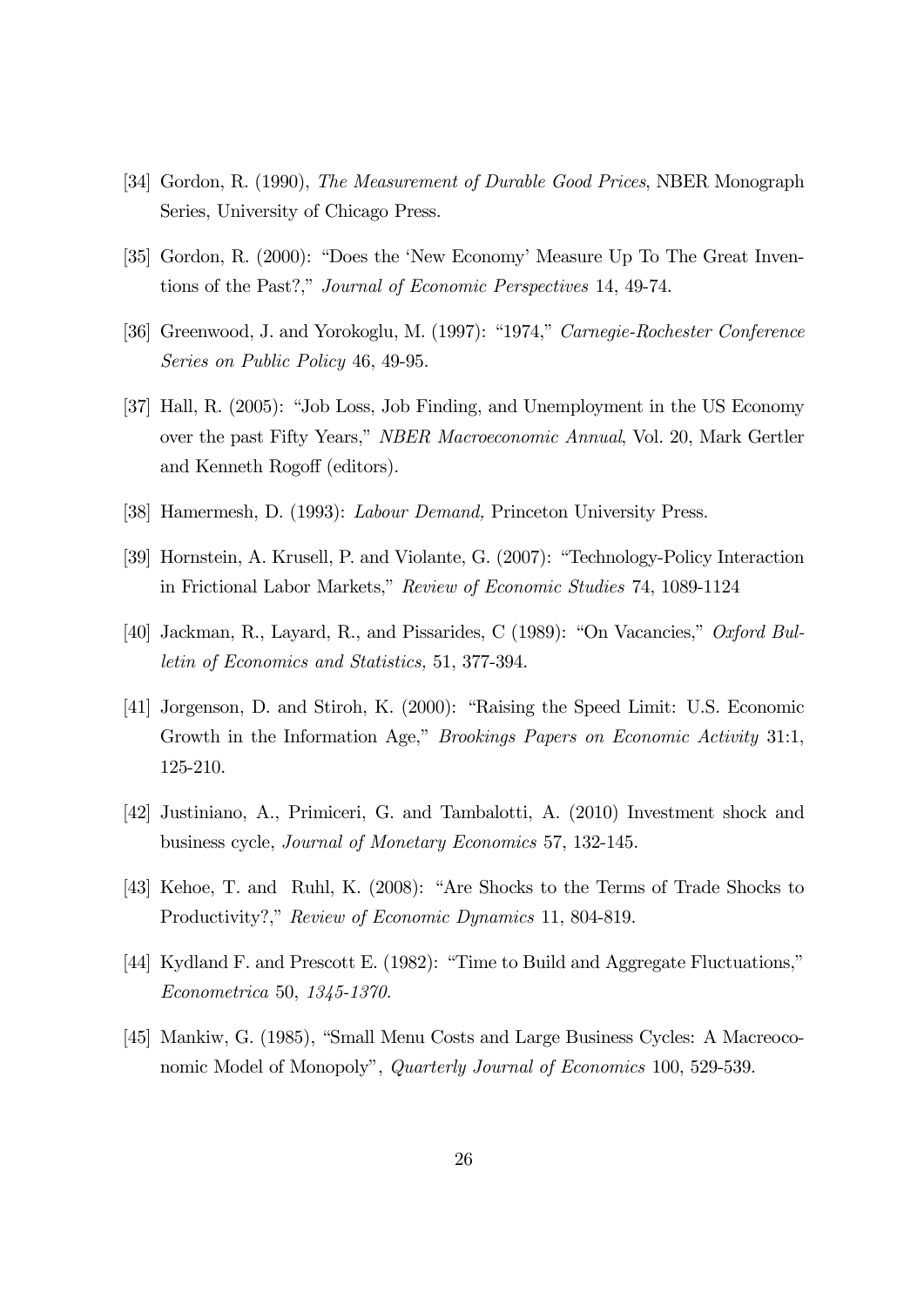- [46] McKay, A. and Reis, R. (2007): "The Brevity and Violence of Contractions and Expansions," Journal of Monetary Economics 55, 738-751.
- [47] Michelacci, C. and López-Salido, D. (2007): "Technology Shocks and Job Flows," Review of Economic Studies 74, 1195-1227.
- [48] Mortensen, D. and Pissarides, C. (1998): "Technological Progress, Job Creation, and Job Destruction," Review of Economic Dynamics 1, 733-753.
- [49] Pissarides, C. (2000): Equilibrium Unemployment Theory, 2nd Edition, MIT Press.
- [50] Ramey, G. (2008): "Exogenous vs. Endogenous Separation," Mimeo University of California San Diego.
- [51] Ravn, M. and Simonelli S. (2009): "Labor Market Dynamics and the Business Cycle: Structural Evidence for the United States," Scandinavian Journal of Economics 109, 743-77.
- [52] Shimer, R. (2007): "Reassessing the Ins and Outs of Unemployment," NBER Working Paper 13421.
- [53] Shimer, R. (2008): "Labor Markets and Business Cycles," CREI Lectures in Macroeconomics, available at http://robert.shimer.googlepages.com/workingpapers
- [54] Uhlig, H. (2004): "Do Technology Shocks Lead to a Fall in total Hours Worked?," Journal of the European Economic Association 2, 361-371.
- [55] Violante, G. (2002): "Technological Acceleration, Skill Transferability and the Rise of Residual Inequality," Quarterly Journal of Economics 117, 297-338.
- [56] Yashiv, E. (2007): "U.S. labor market dynamics revisited," Scandinavian Journal of Economics 109, 749-806.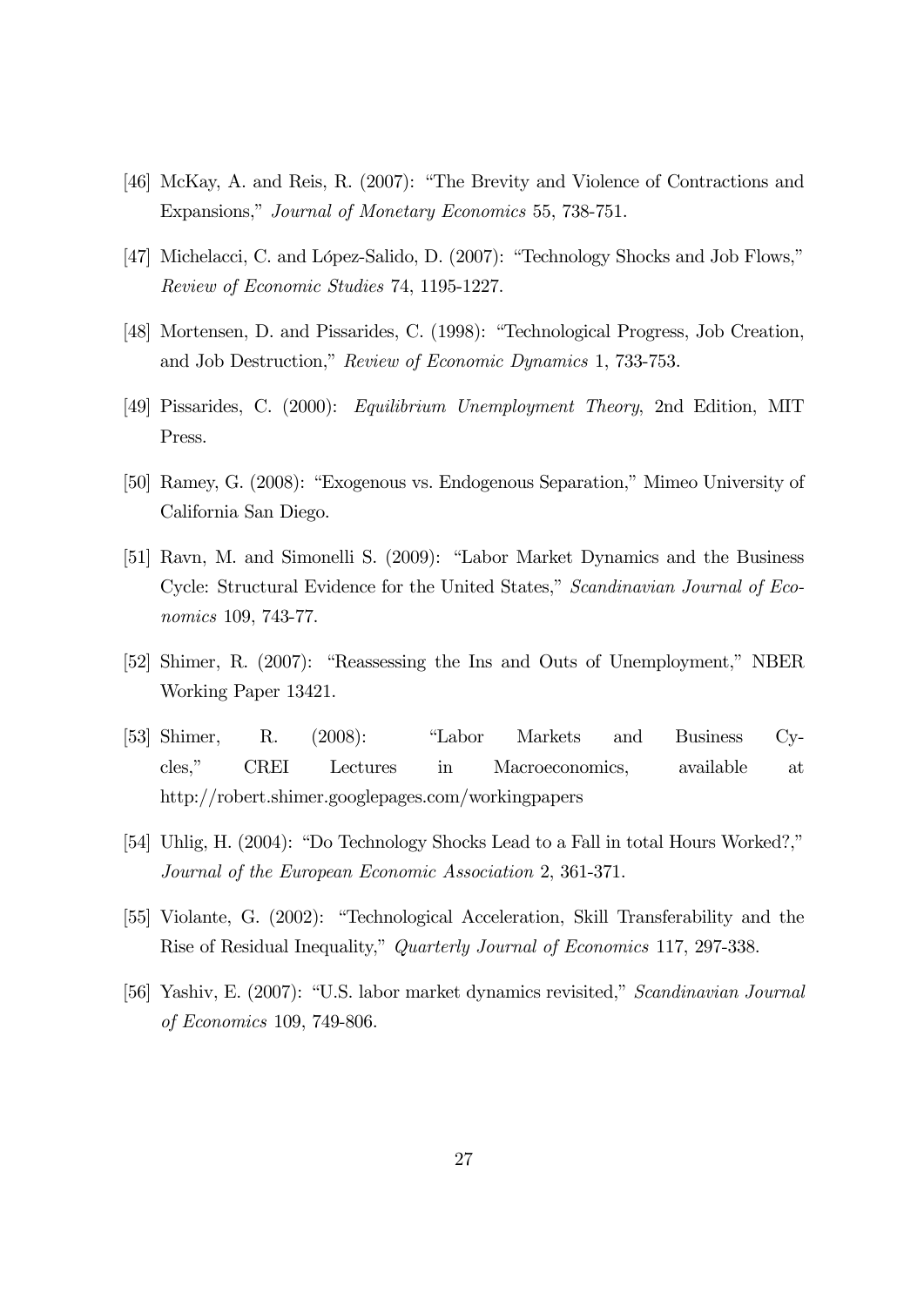| Variable                  | Neutral        |                    |    |                |                    | Investment specific |                |                |  |
|---------------------------|----------------|--------------------|----|----------------|--------------------|---------------------|----------------|----------------|--|
|                           |                | Horizon (quarters) |    |                | Horizon (quarters) |                     |                |                |  |
|                           | $\mathbf{1}$   | 8                  | 16 | 32             | $\mathbf{1}$       | 8                   | 16             | 32             |  |
| A:Full sample             |                |                    |    |                |                    |                     |                |                |  |
| Output                    | 1              | 3                  | 15 | 32             | 16                 | 34                  | 34             | 27             |  |
| Hours                     | 31             | 21                 | 16 | 12             | 28                 | 49                  | 58             | 63             |  |
| Hours per Worker          | 52             | 41                 | 33 | 26             | $\overline{2}$     | 22                  | 34             | 44             |  |
| Unemployment              | 57             | 43                 | 37 | 30             | $\mathbf{1}$       | 16                  | 27             | 36             |  |
| Finding Rate              | 22             | 35                 | 31 | 26             | $\mathbf{1}$       | 11                  | 22             | 33             |  |
| Separation Rate           | 37             | 35                 | 34 | 33             | 3                  | 11                  | 14             | 16             |  |
| B. 1967:II-1997:IV sample |                |                    |    |                |                    |                     |                |                |  |
| Output                    | 1              | 6                  | 27 | 48             | $\overline{4}$     | 31                  | 35             | 25             |  |
| Hours                     | 24             | 17                 | 10 | 6              | 16                 | 45                  | 62             | 70             |  |
| Hours per Worker          | 44             | 31                 | 25 | 21             | 3                  | 11                  | 26             | 37             |  |
| Unemployment              | 43             | 33                 | 29 | 26             | 8                  | 7                   | 18             | 27             |  |
| Finding Rate              | 17             | 30                 | 28 | 27             | 9                  | 4                   | 9              | 13             |  |
| Separation Rate           | 28             | 26                 | 25 | 23             | $\mathbf{1}$       | $\overline{7}$      | 12             | 16             |  |
| C. 1967:II-2007:I sample  |                |                    |    |                |                    |                     |                |                |  |
| Output                    | $\overline{2}$ | 10                 | 25 | 47             | $\overline{7}$     | 35                  | 40             | 38             |  |
| Hours                     | 14             | 12                 | 8  | $\overline{7}$ | 18                 | 42                  | 58             | 67             |  |
| Hours per Worker          | 35             | 32                 | 28 | 26             | $\mathbf{1}$       | 7                   | 17             | 25             |  |
| Unemployment              | 36             | 35                 | 33 | 31             | $\mathbf 5$        | $\overline{4}$      | $9\,$          | 14             |  |
| Finding Rate              | 8              | 24                 | 24 | 23             | $\overline{5}$     | 3                   | $\overline{7}$ | 10             |  |
| Separation Rate           | 21             | 28                 | 28 | 28             | $\mathbf{1}$       | $\overline{2}$      | $\overline{4}$ | $\overline{5}$ |  |

Table 1: Forecast Error Variance Decomposition: percentage of the forecast error variance explained by neutral and investment-specific technology shocks. The VAR has siz variables and intercept deterministically broken at 1973:II and 1997:I. The variables of the VAR are the growth in the relative price of investment and in labor productivity, hours per capita, the unemployment rate, the job separation and the job finding rate, the consumption to output ratio, the investment to output ratio, and the inflation rate.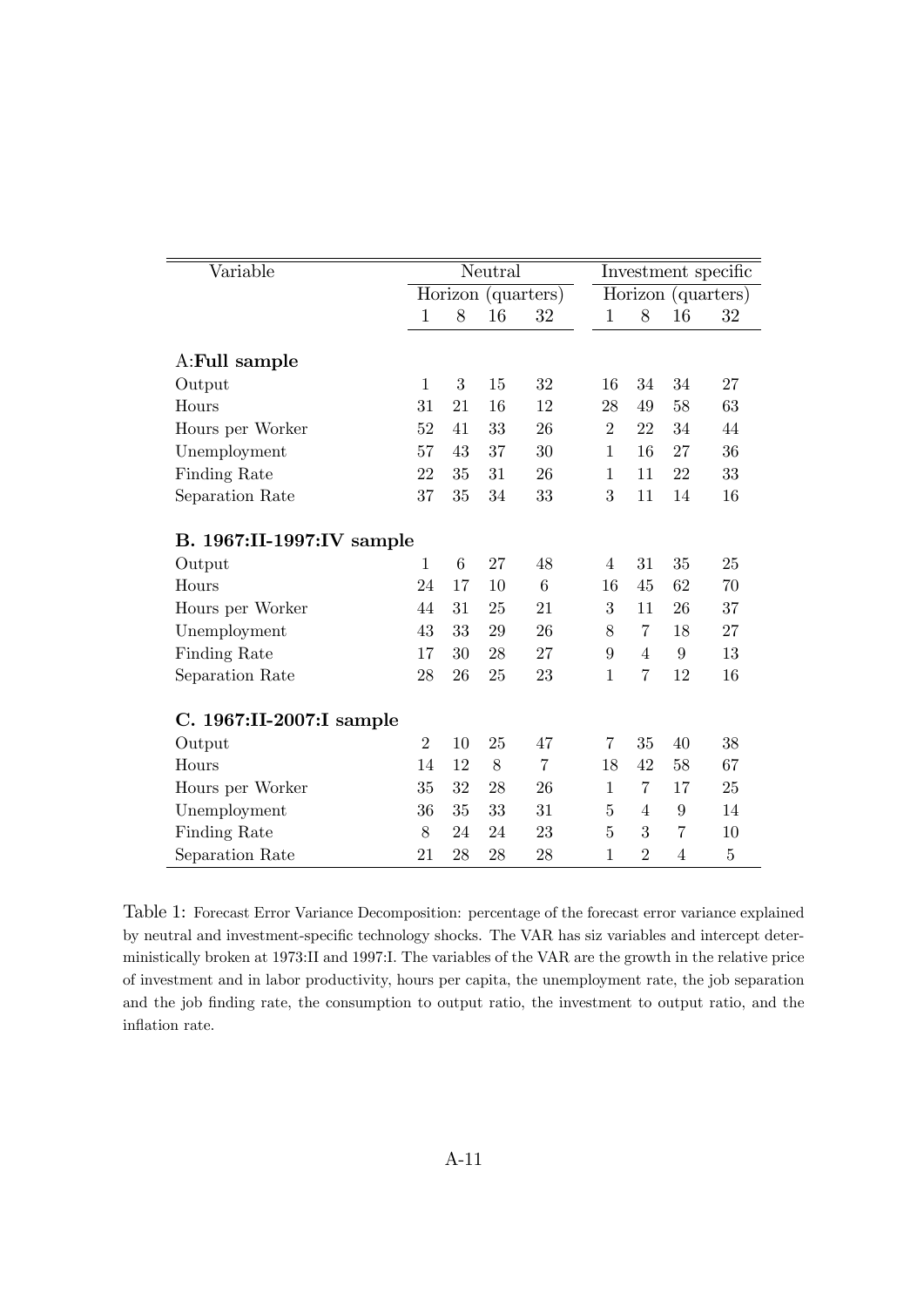

Figure 1. First graph: the continuous line is the log of the aggregate number of hours worked per-capita; the dashed line is the log of civilian unemployment. Second graph: the continuous line is the growth rate of labor productivity in the non-farm business sector, measured in output units; the dashed line the same variable, measured in consumption units. Third graph: the continuous line is the growth rate of the relative price of investment goods measured in output units; the dashed line the same variable measured in consumption units. Fourth graph: the continuous line is the log of job finding rate and the dashed line is the log of job separation rate.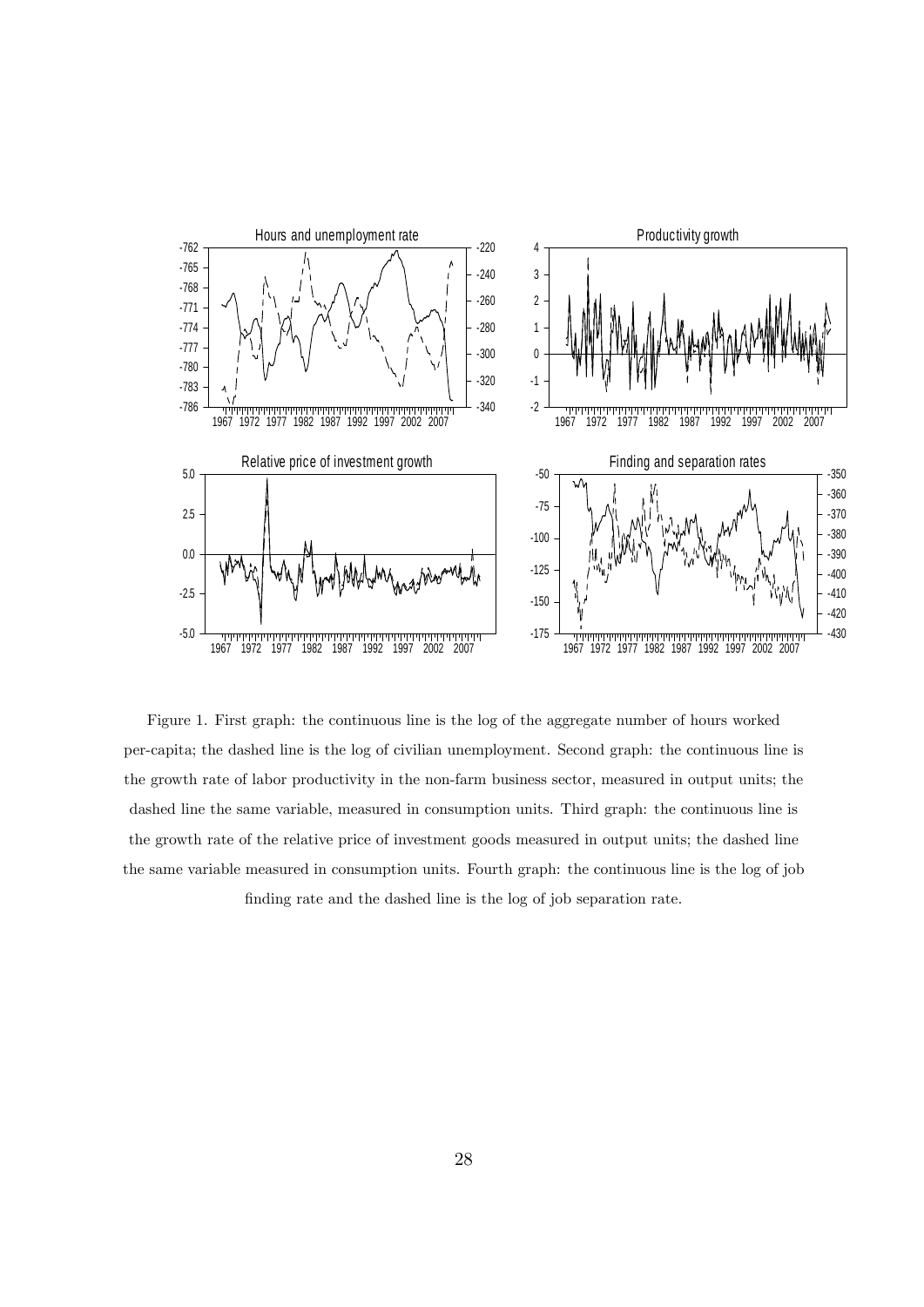

Figure 2.First graph: the continuous line is the average quarterly growth rate of the relative price of investment and the dashed line the unemployment rate. Second graph: the continuous line is the average quarterly growth rate of labour productivity and the dashed line the unemployment rate. Third graph: the continuous line is the Hodrick Prescott trend of labor productivity growth and the dashed line hours per-capita. Fourth graph: the continuous line is the Hodrick Prescott trend of labor productivity growth and the dashed line and unemployment rate. Fifth and sixth graph: the continuous lines are the Hodrick Prescott trend of finding and separation rates and the dashed line is the unemployment rate. The smoothing coefficient is  $\lambda = 1600$ .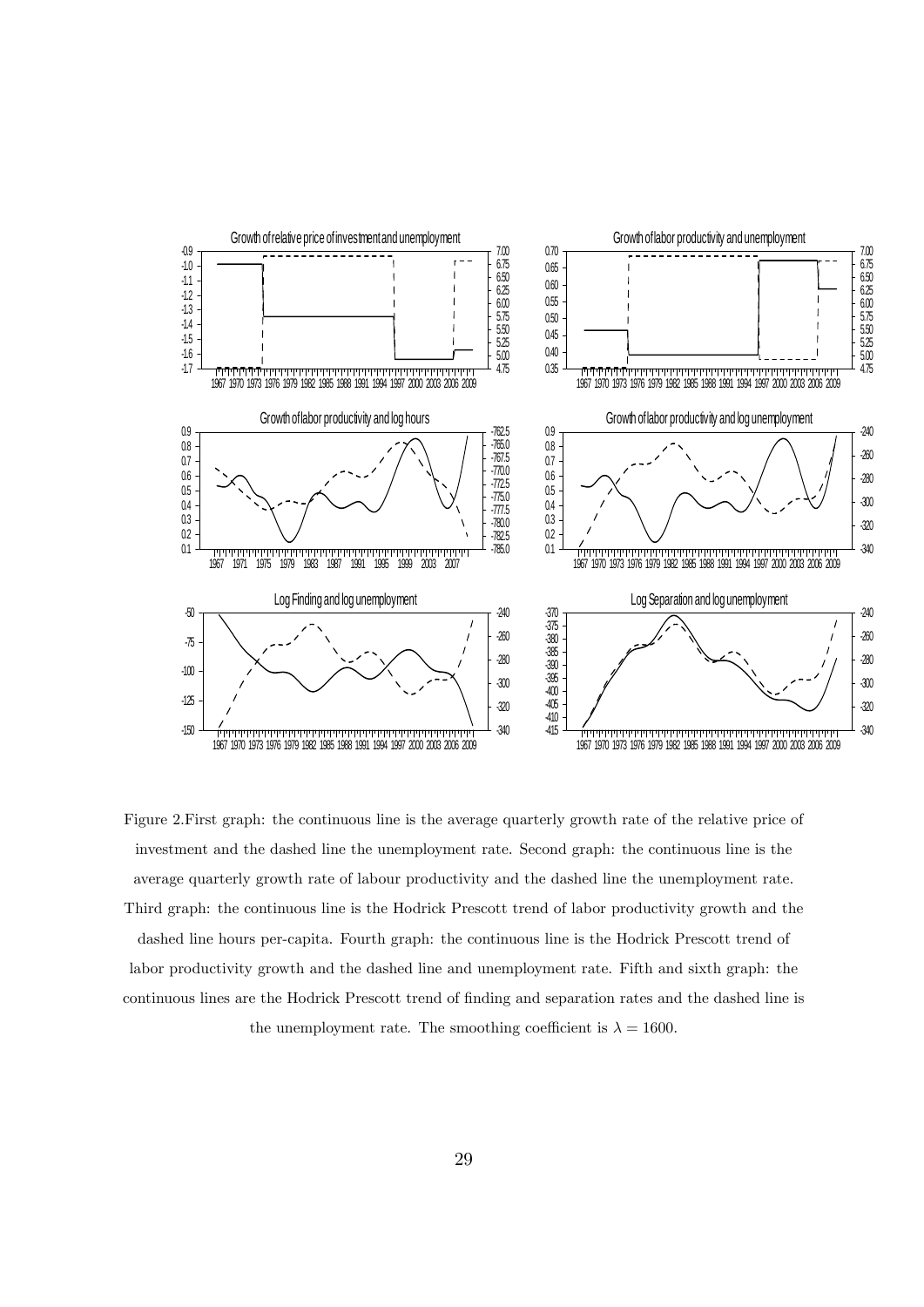# Neutral Technology Shock

## 67:I-10:I (continuous), 97:II-10:I (dotted), 73:II-97:I (dash-dotted)



Figure 3. Responses to a one-standard deviation neutral shock. Each line corresponds to a six variable VAR(8) with the rate of growth of the relative price of investment, the rate of growth of labour productivity, the (logged) unemployment rate, and the (logged) aggregate number of hours worked per capita, the log of separation and finding rates.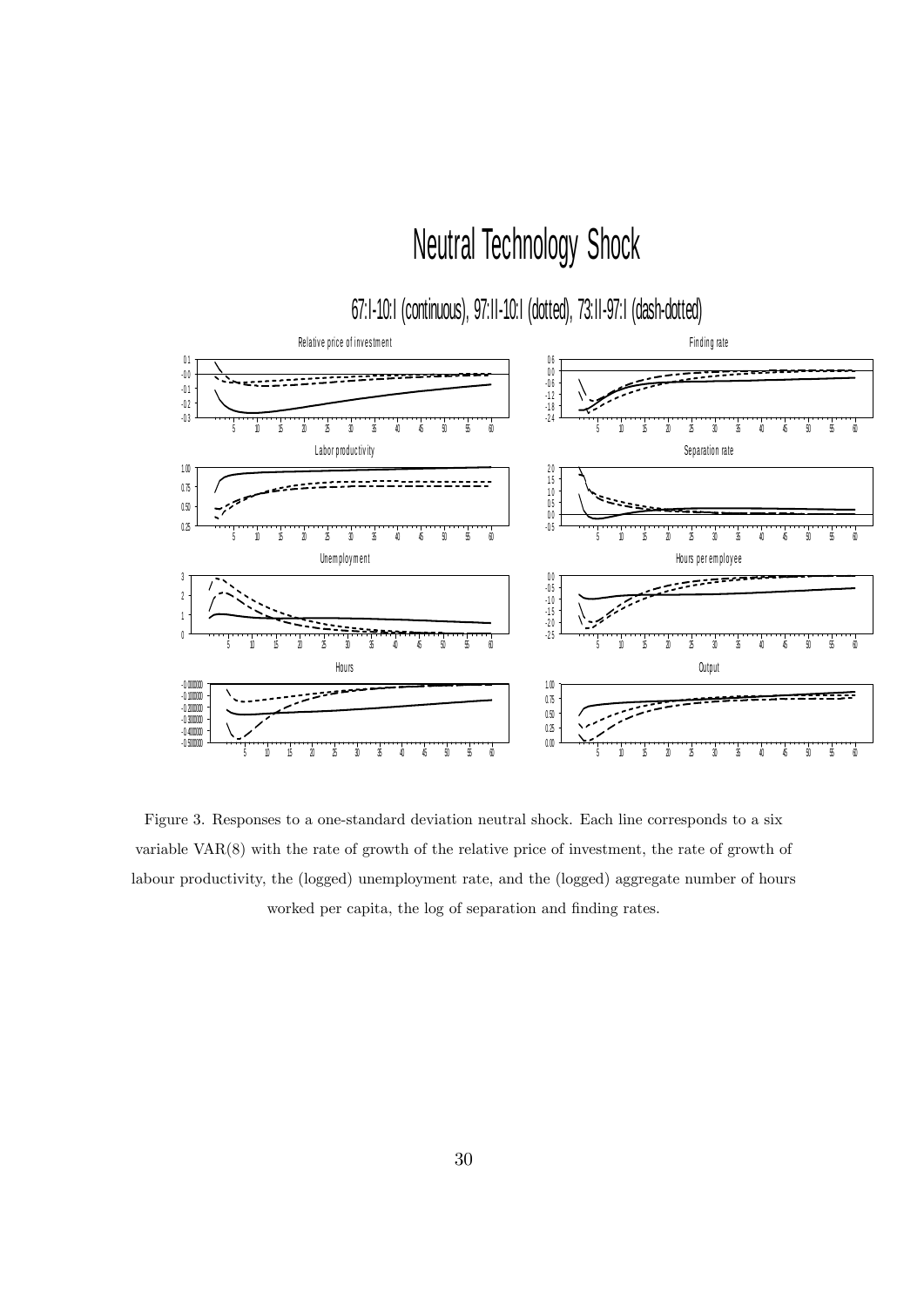# Inv estment Specif ic Shock

## 67:I-10:I (continuous), 97:II-10:I (dotted), 73:II-97:I (dash-dotted)



Figure 4. Responses to a one-standard deviation investment specific shock. Each line corresponds to a six variable VAR(8) with the rate of growth of the relative price of investment, the rate of growth of labour productivity, the (logged) unemployment rate, and the (logged) aggregate number of hours worked per-capita, the log of separation and finding rates.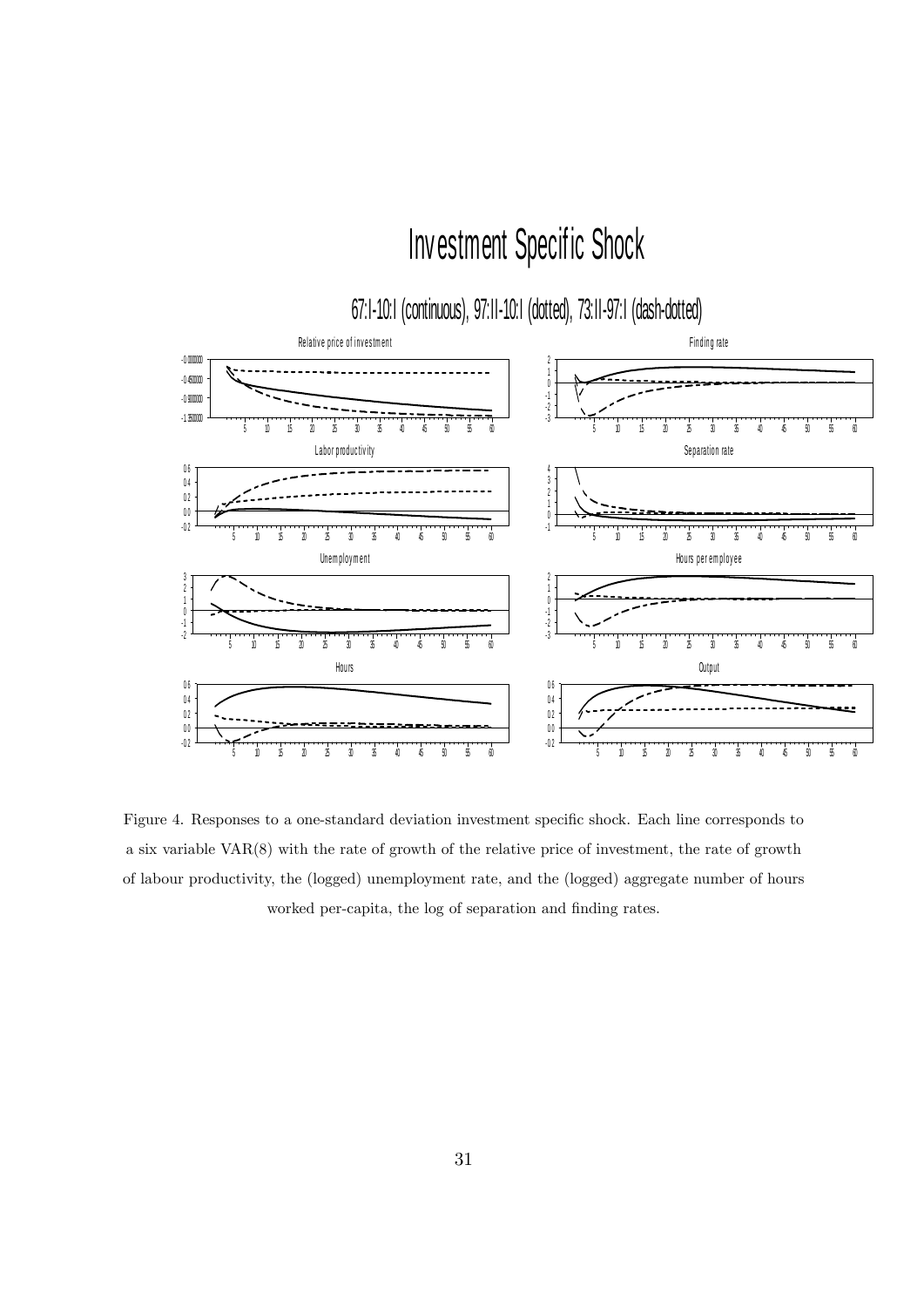# Neutral Shock



Figure 5. Responses to a one-standard deviation shock. Sample 1967:II-2010:I with intercept deterministically broken at 1973:II and 1997:I. Six variables VAR(8). Dotted lines are 5% and 95% quantiles of the distribution of the responses simulated by bootstrapping 500 times the residuals of the VAR. The continuous line is the median estimate.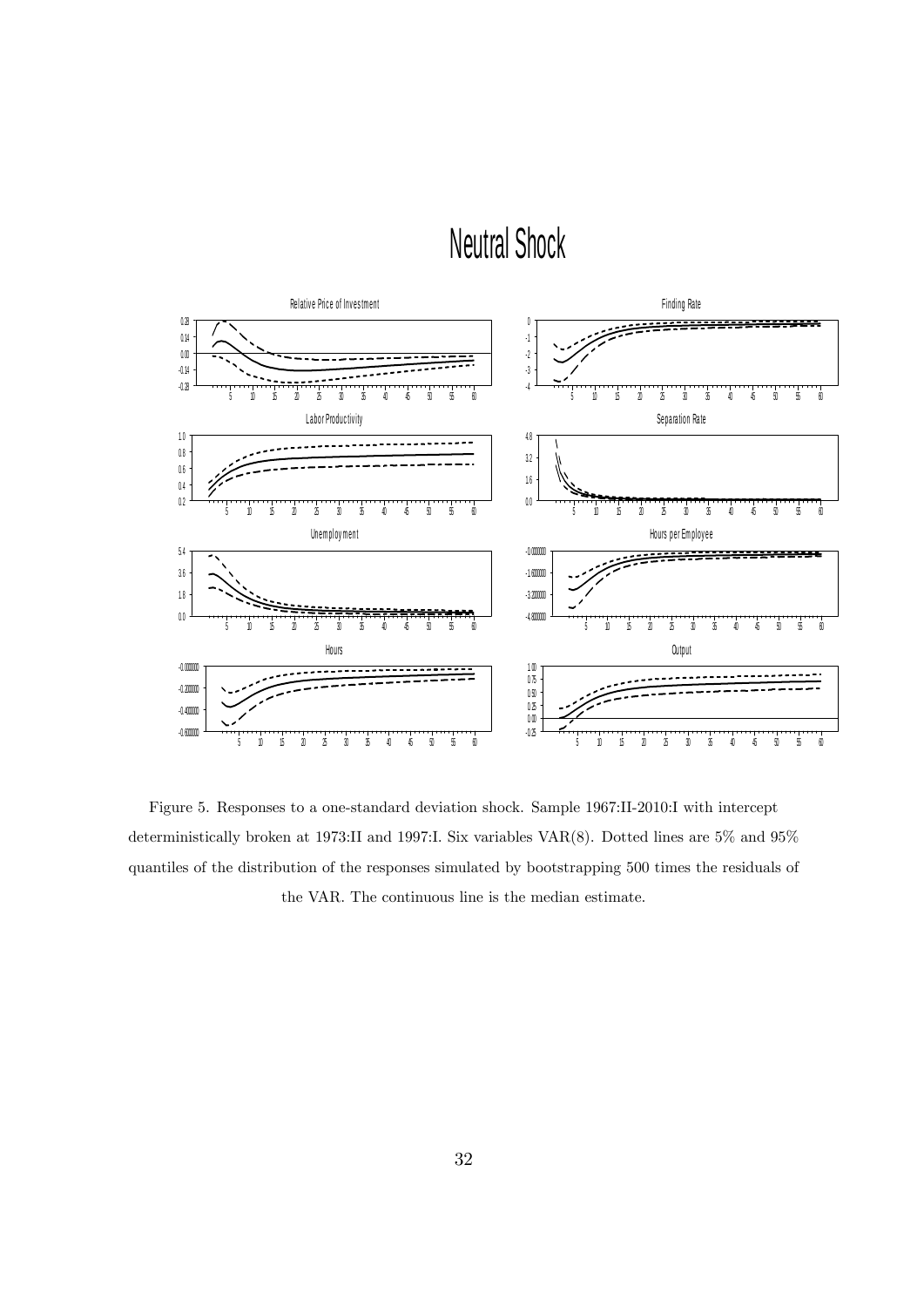# Inv estment Specif ic Shock



Figure 6. Responses to a one-standard deviation shock. Sample 1967:II-2010:I with intercept deterministically broken at 1973:II and 1997:I.Six variables VAR(8). Dotted lines are 5% and 95% quantiles of the distribution of the responses simulated by bootstrapping 500 times the residuals of the VAR. The continuous line is the median estimate.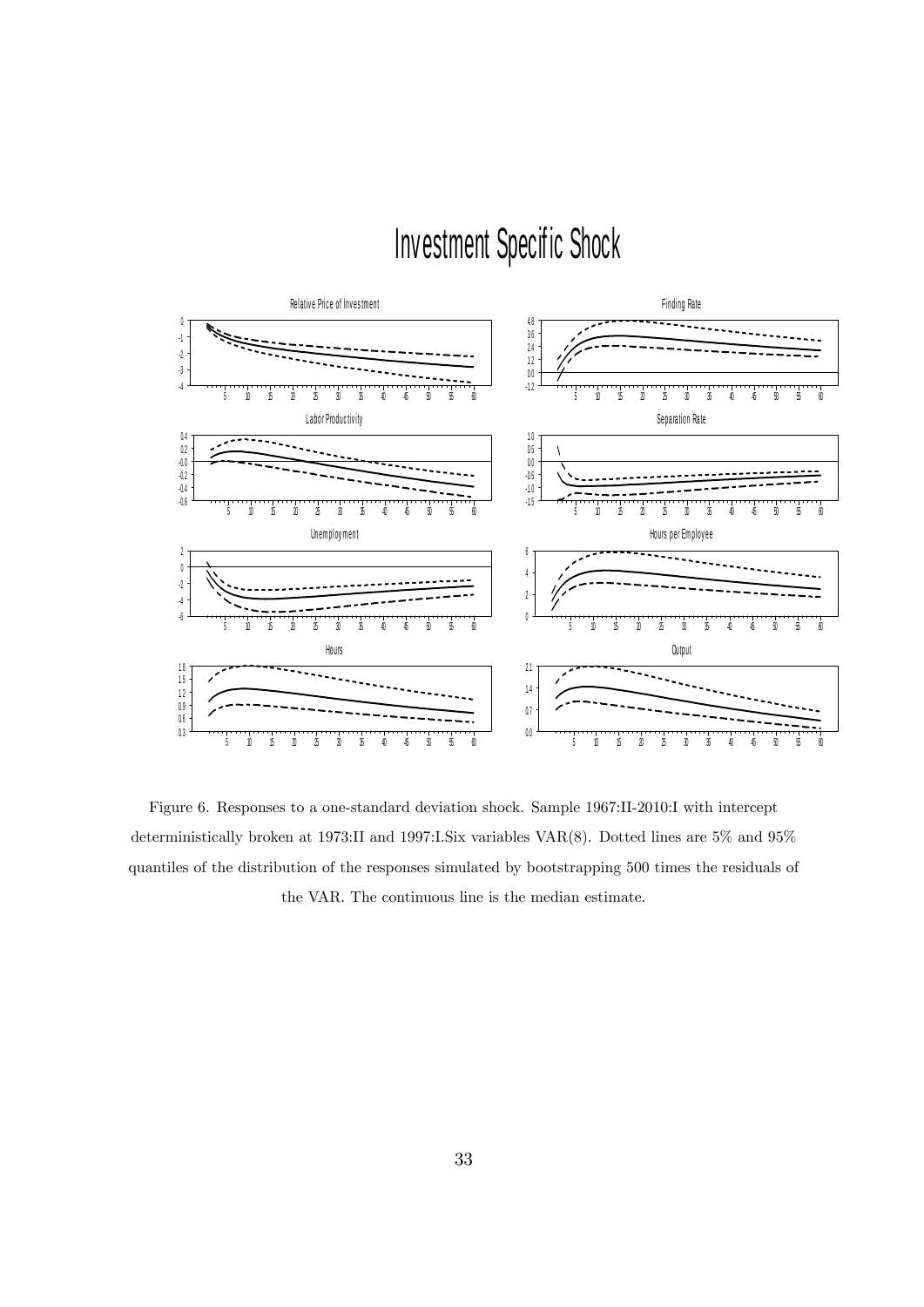# Correlation with omitted variables



Figure 7. Sample 1967:II-2010:I with intercept deterministically broken at 1973:II and 1997:I. Plotted are the correlations of the neutral shocks (left column) and investment specific shock (right column) with the consumption-output ratio, the investment-output ratio and the inflation rate. The shocks are estimated from the six variables VAR(8). The two horizontal lines correspond to an asymptotic 95 percent confidence interval for the null of zero correlation.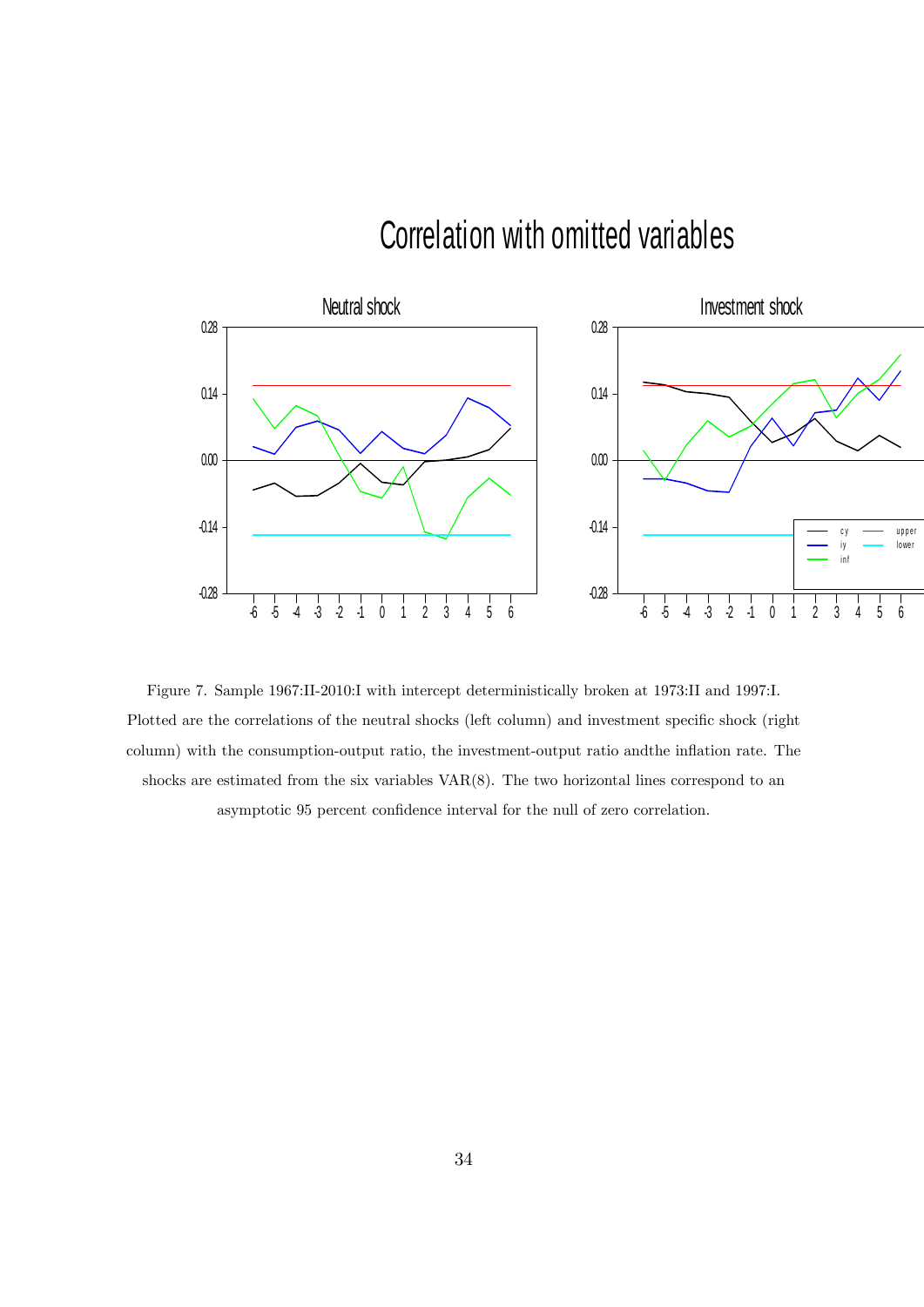## Contribution of Separation rate

u (continuous), u-fictional (dotted), Separation only (dash-dotted) Neutral Shock <sup>5</sup> 1 0 1 5 2 0 2 5 3 0 3 5 4 0 4 5 5 0 5 5 6 0 <sup>0</sup> 2 4 6 Inv es tment Spec ific Shoc k <sup>5</sup> 1 0 1 5 2 0 2 5 3 0 3 5 4 0 4 5 5 0 5 5 6 0 -4.2000000 -2.8000000  $-1.4000000$ 0.0000000

Figure 8. Six variables VAR(8). Sample 1967:II-2010:I with intercept deterministically broken at 1973:II and 1997:I. Reported are median estimates from 500 bootstrap replications.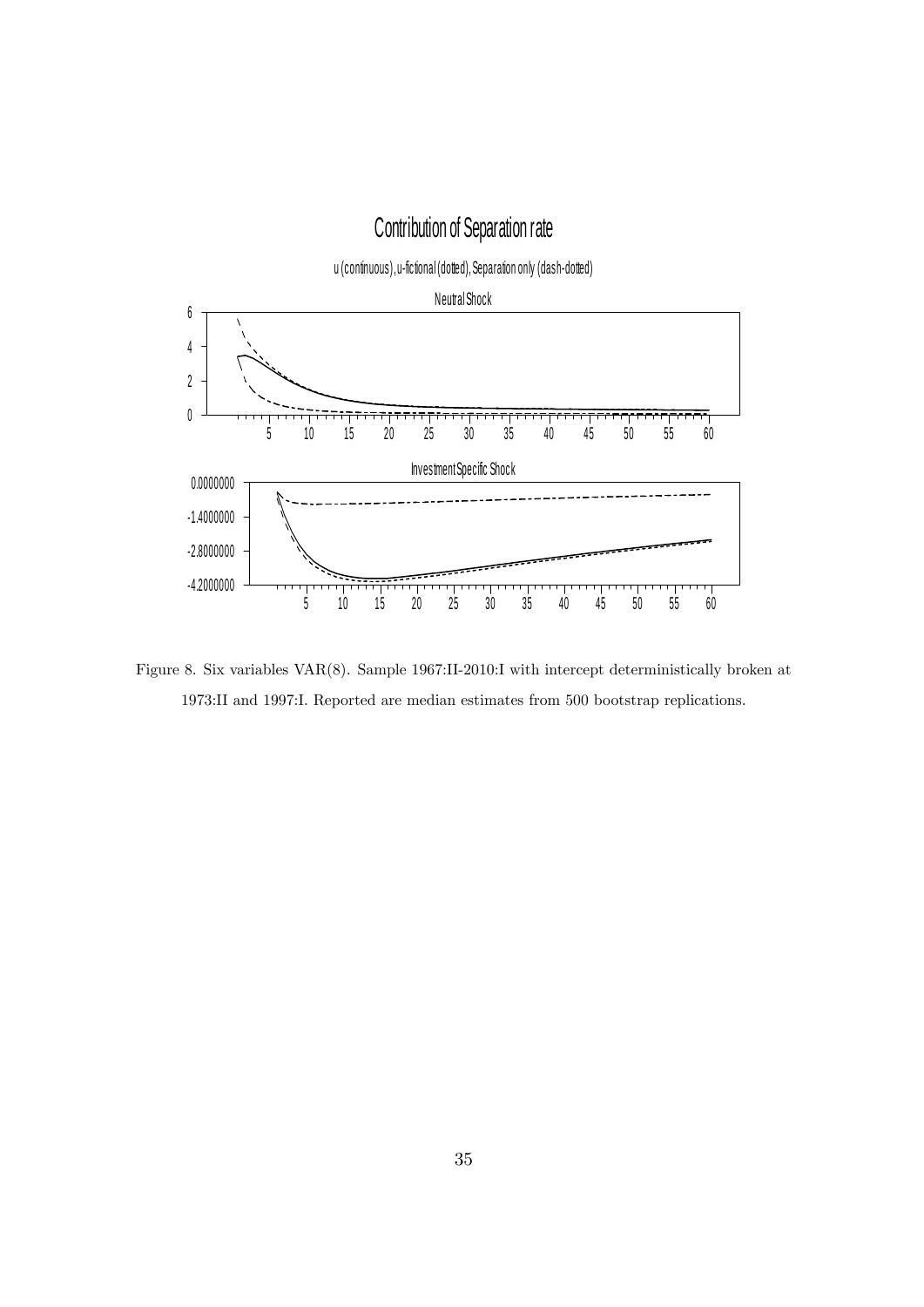

Figure 9. Technology shocks and labor market fluctuations. The solid line refers to raw data, the dashed lines to the component due to technology shock (either neutral or investment specific) as recovered from the six variables VAR(8). Sample 1967:II-2010:I with intercept deterministically broken at 1973:II and 1997:I. All series are detrended with a Hodrick Prescott Ölter with smoothing parameter equal to 1600. The areas in grey correspond to the NBER recessions.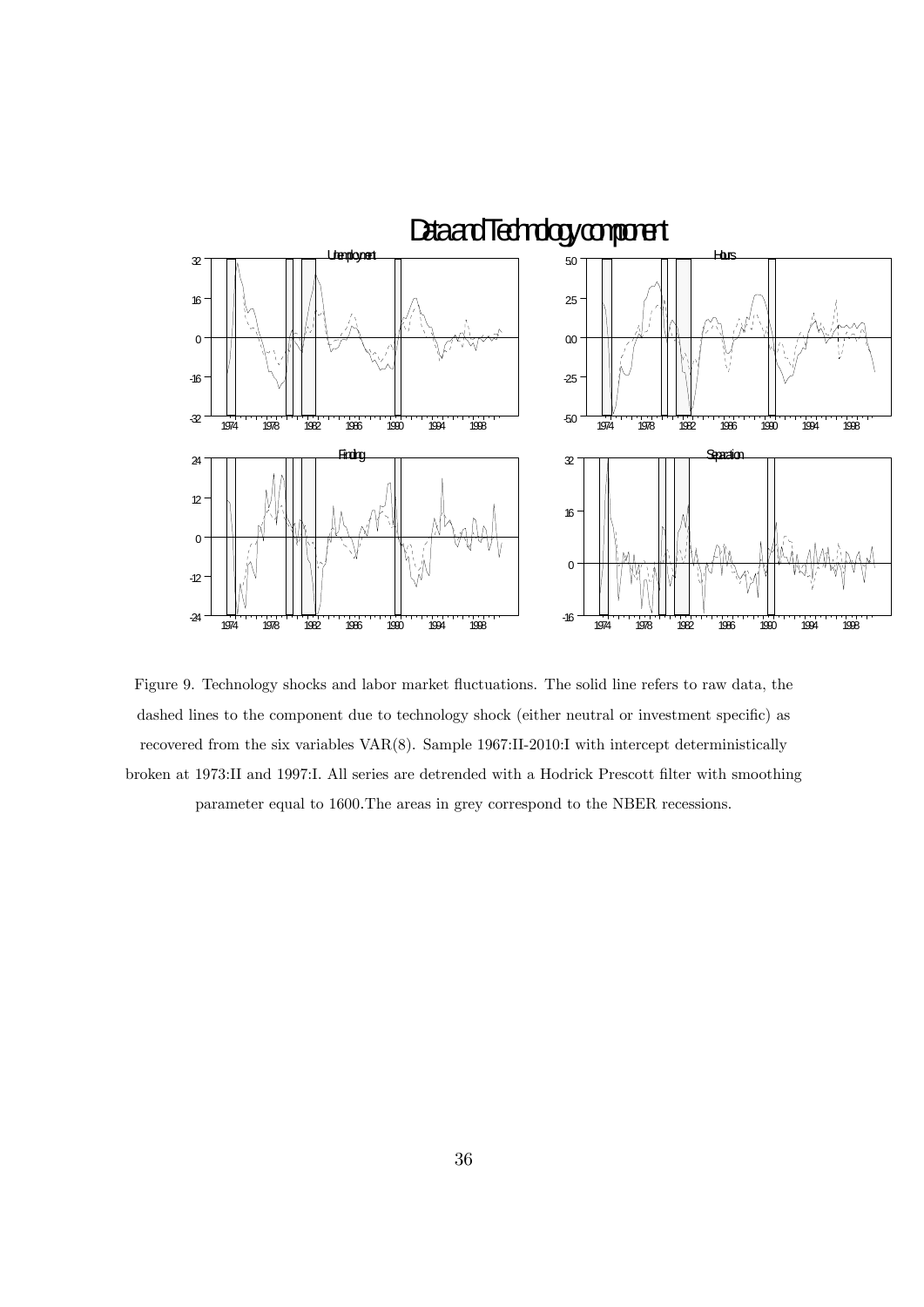

Figure 10. The jobless recovery of the 90s. Solid lines are raw data (either unemployment, finding rates, separation rates or output), the dashed lines the component due to technology shocks (either neutral or investment specific) as recovered from the six variables  $VAR(8)$  Sample 1967:II-2010:I with intercept deterministically broken at 1973:II and 1997:I. All series are detrended with a Hodrick

Prescott filter with smoothing parameter equal to 1600. The vertical lines identifies the NBER recession.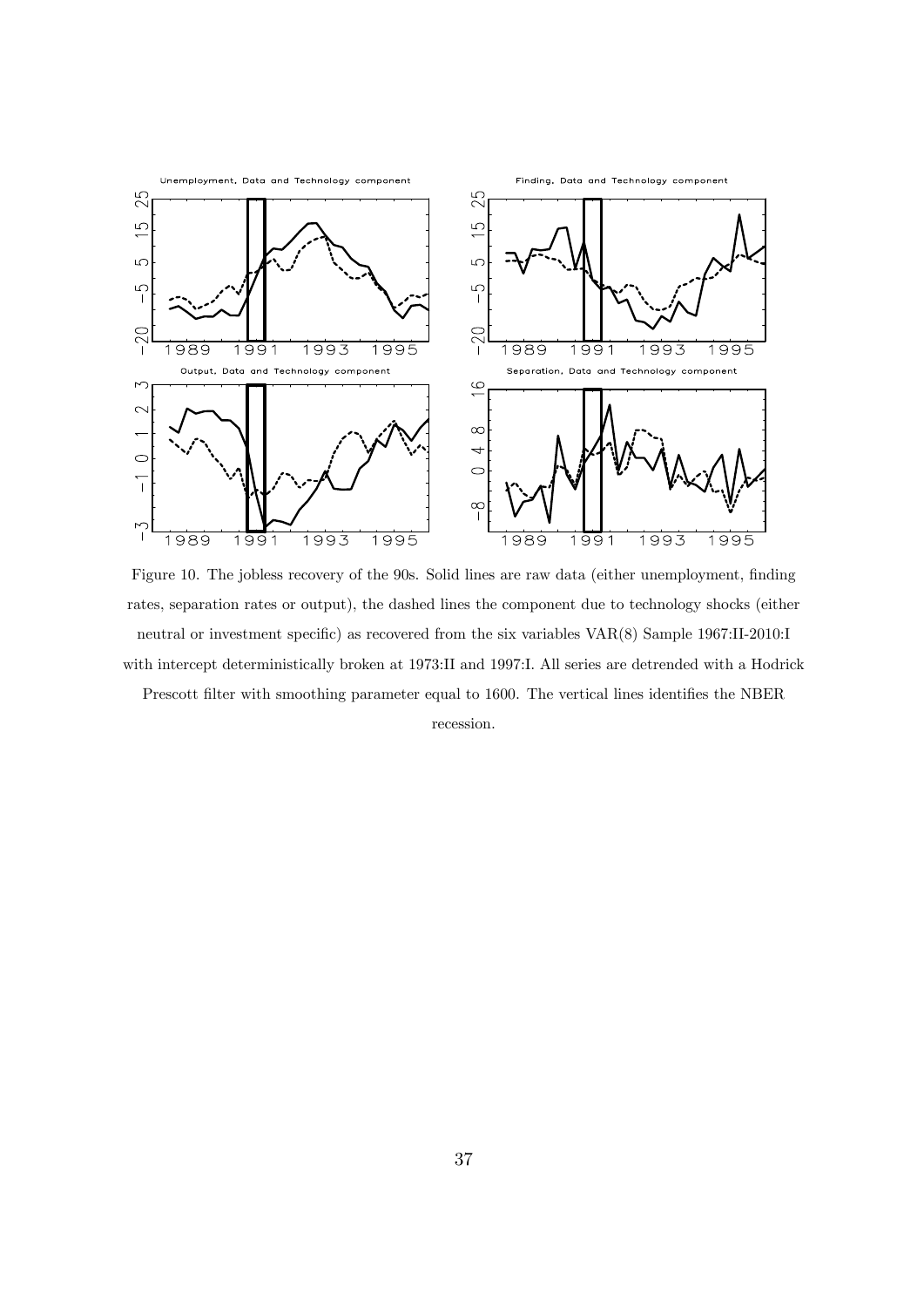## Appendix

THIS APPENDIX CONTAINS ADDITIONAL EMPIRICAL RESULTS. IT IS PROVIDED FOR BACKING UP STATE-MENTS MADE IN THE PAPER AND IT IS NOT INTENDED FOR PUBLICATION.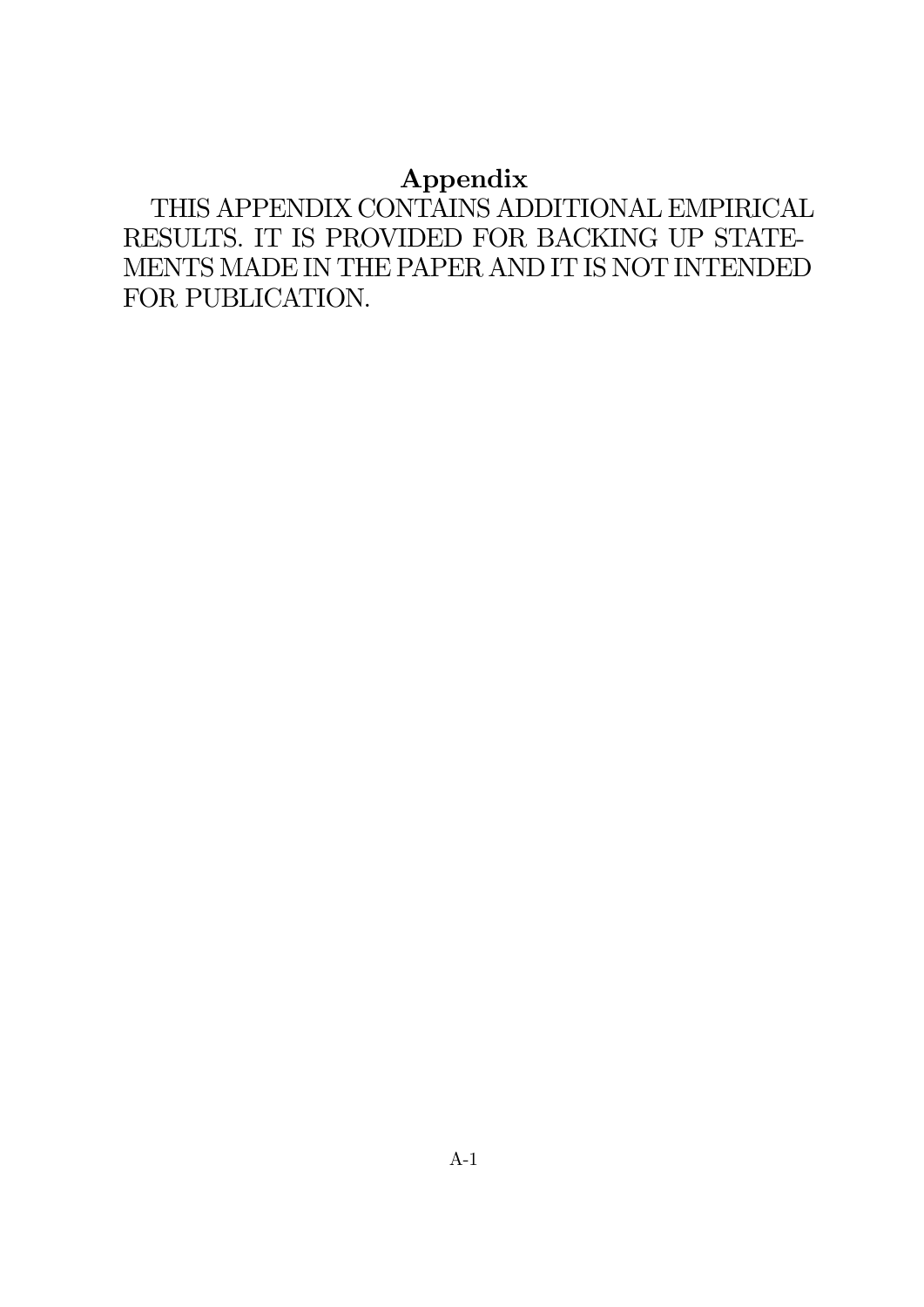

Figure A-1: The sample period is 1973:I-1997:I. The VAR has eight lags and contains: the rate of growth of the relative price of investment, the rate of growth of labour productivity, the (logged) job finding rate, the (logged) job separation rate, the (logged), unemployment rate (logged), and the (logged) aggregate number of hours worked per capita. Dotted lines represent the 5% and 95%

the VAR. The continuous line corresponds to median estimate from bootstrap replications.

quantiles of the distribution of the responses simulated by bootstrapping 500 times the residuals of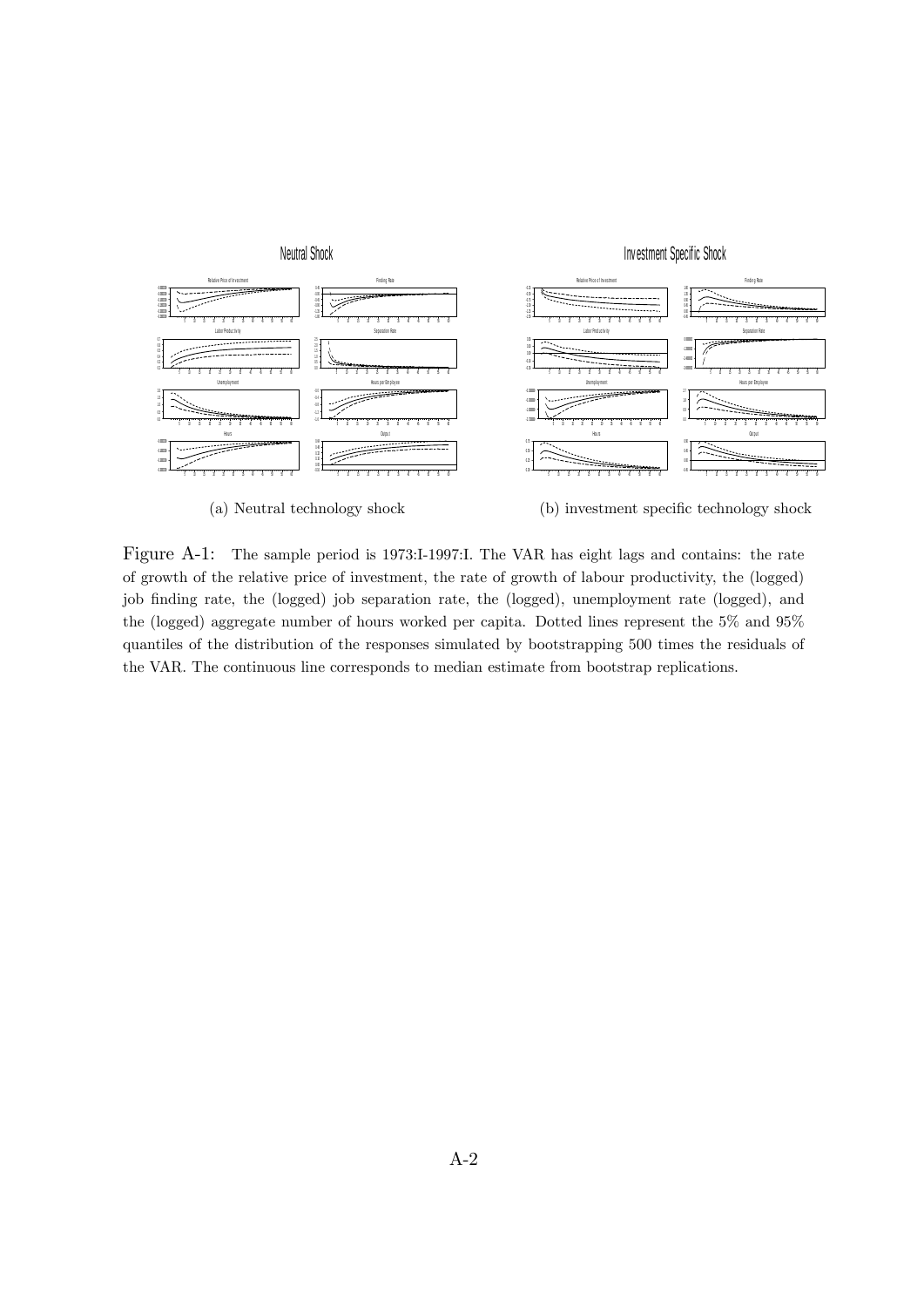

Figure A-2: The sample period is 1967:II-1997:I. The VAR has eight lags and contains: the rate of growth of the relative price of investment, the rate of growth of labour productivity, the (logged) job finding rate, the (logged) job separation rate, the (logged), unemployment rate (logged), and the (logged) aggregate number of hours worked per capita. Dotted lines represent the 5% and 95% quantiles of the distribution of the responses simulated by bootstrapping 500 times the residuals of the VAR. The continuous line corresponds to median estimate from bootstrap replications.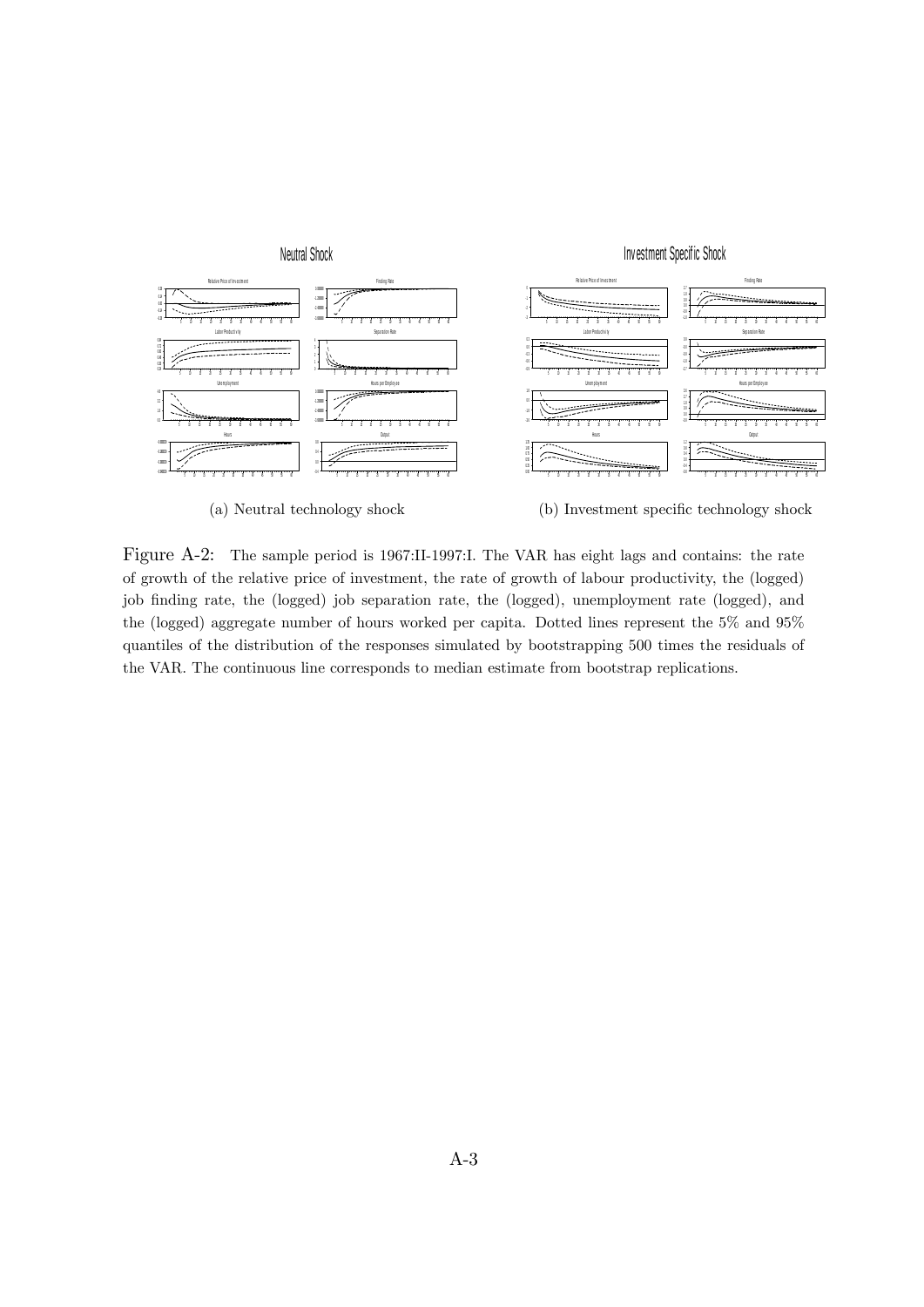

(a) Neutral technology shock (b) Investment specific technology shock

Figure A-3: The sample period is 1967:II-2007:I. The VAR has 8 lags and contaians: the rate of growth of the relative price of investment, the rate of growth of labour productivity, the (logged) unemployment rate, and the (logged) aggregate number of hours worked per capita, the log of separation and finding rates. Dotted lines represent the 5% and 95% quantiles of the distribution of the responses simulated by bootstrapping 500 times the residuals of the VAR. The continuous line corresponds to median estimate from bootstrap replications.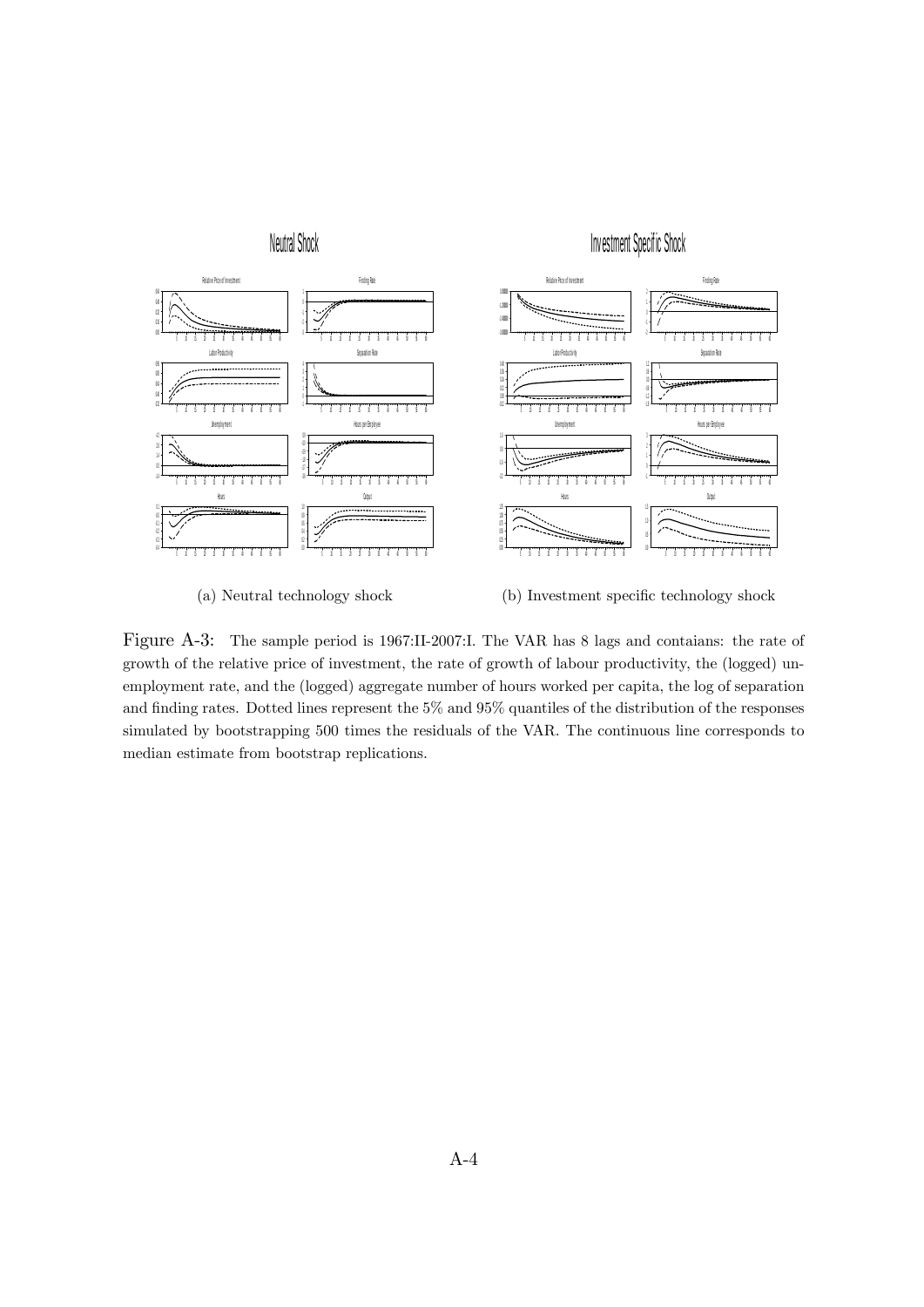

(a) Neutral technology shock (b) Investment specific technology shock

Figure A-4: Responses to a one-standard deviation shocks in the samples: 1967:II-2010:I, 1975:II-1997:I, and 1997:II-2010:I. Each line corresponds to a six variable VAR(8) with the rate of growth of the relative price of investment, the rate of growth of labour productivity, the (logged) unemployment rate, and the (logged) aggregate number of hours worked per capita, the log of separation and finding rates.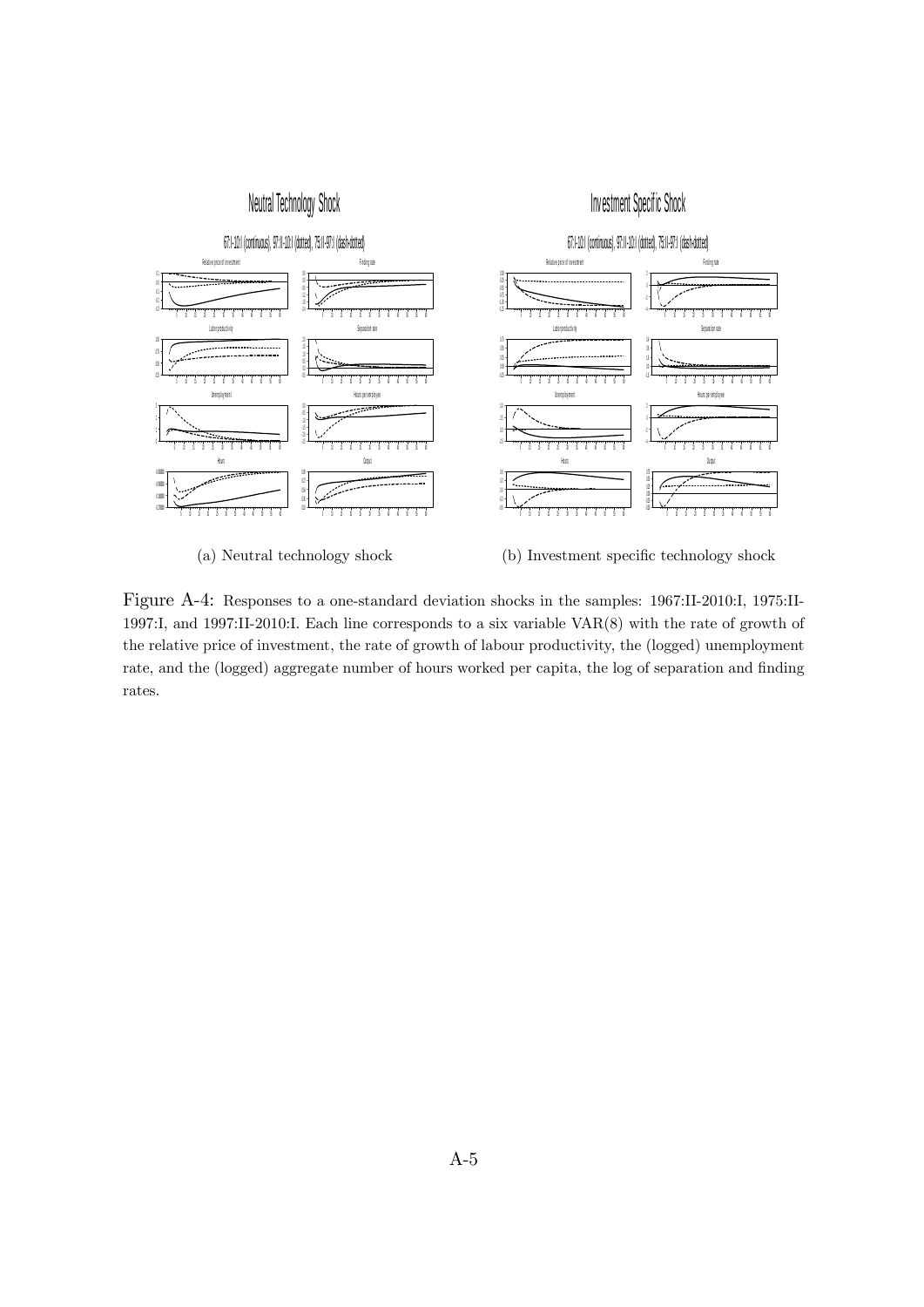

Figure A-5: Response to a neutral or an investment-specific technology shock in a six variables VAR(8), 1967:II-2010:I sample with intercept deterministically broken at 1973:I and 1997:I. Dotted lines represent the 5% and 95% quantiles of the distribution of the responses simulated by bootstrapping 500 times the residuals of the VAR. The continuous line corresponds to median estimate.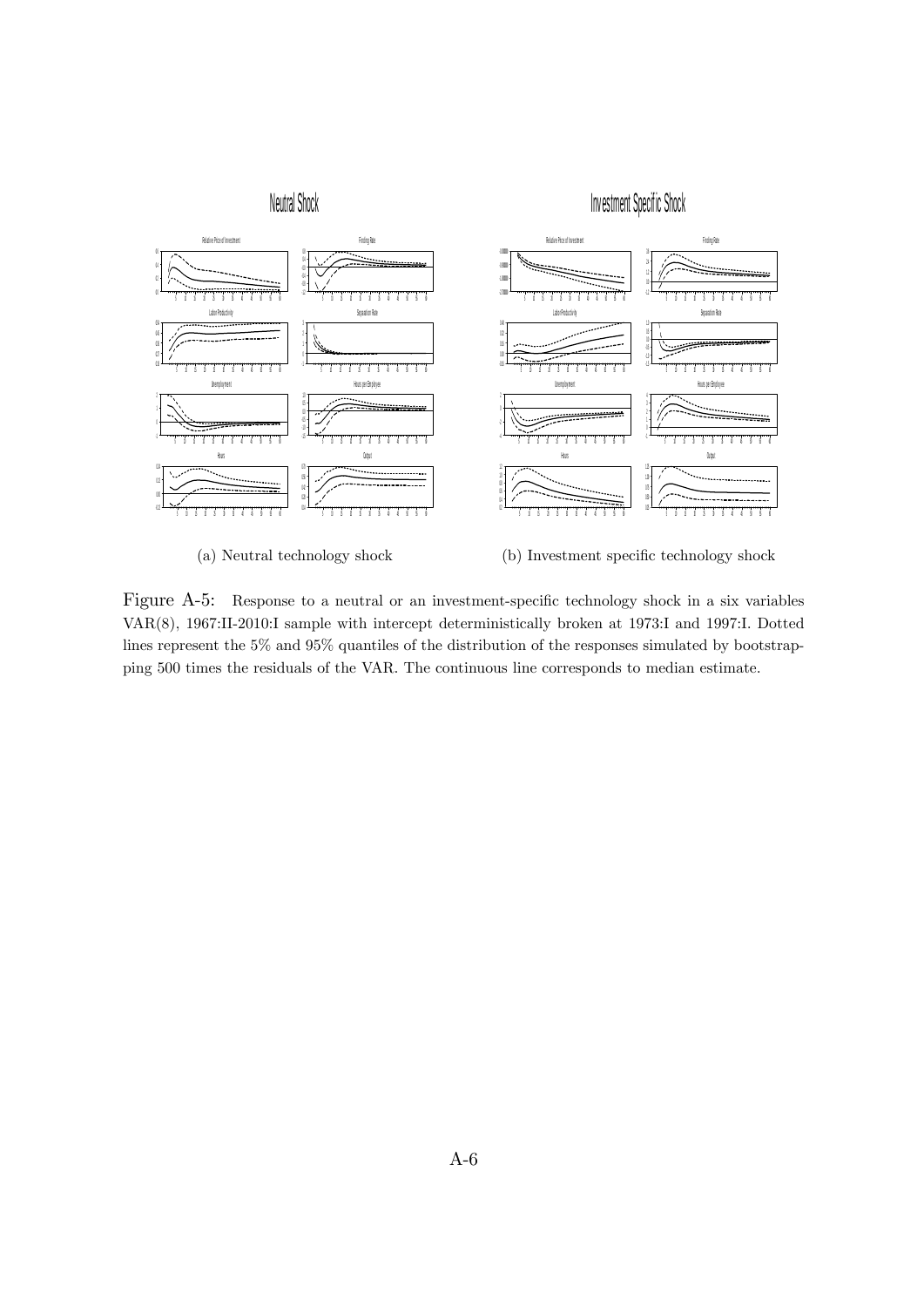

Figure A-6: Six variable VAR with 8 lags, sample 1967:II-2010:I with intercept deterministically broken at 1973:1 and 1997:I. The continous line has responses for the dummy specification, the dotted line responses where the intercept is a 3rd order polynomial in time, the dashed lines are responses after filtering with an Hodrick Prescott filter and smoothing parameter  $\lambda = 12800$ .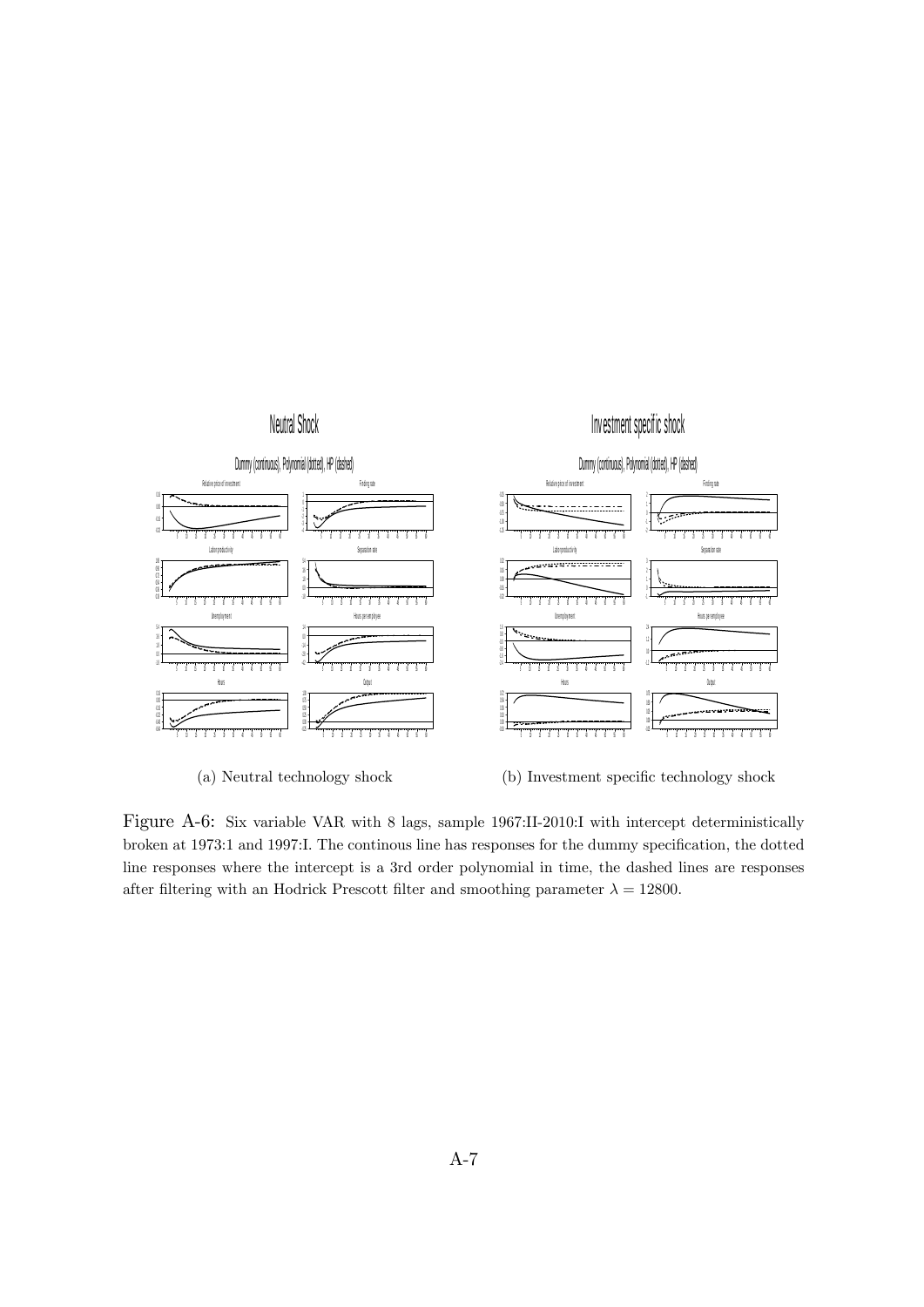

(a) Neutral technology shock (b) Investment specific technology shock

Figure A-7: Six variable VAR with 4 lags, sample 1967:II-2010:I with intercept deterministically broken at 1973:1 and 1997:I. Dotted lines represent the 5% and 95% quantiles of the distribution of the responses simulated by bootstrapping 500 times the residuals of the VAR; the solid line is the median of the distribution.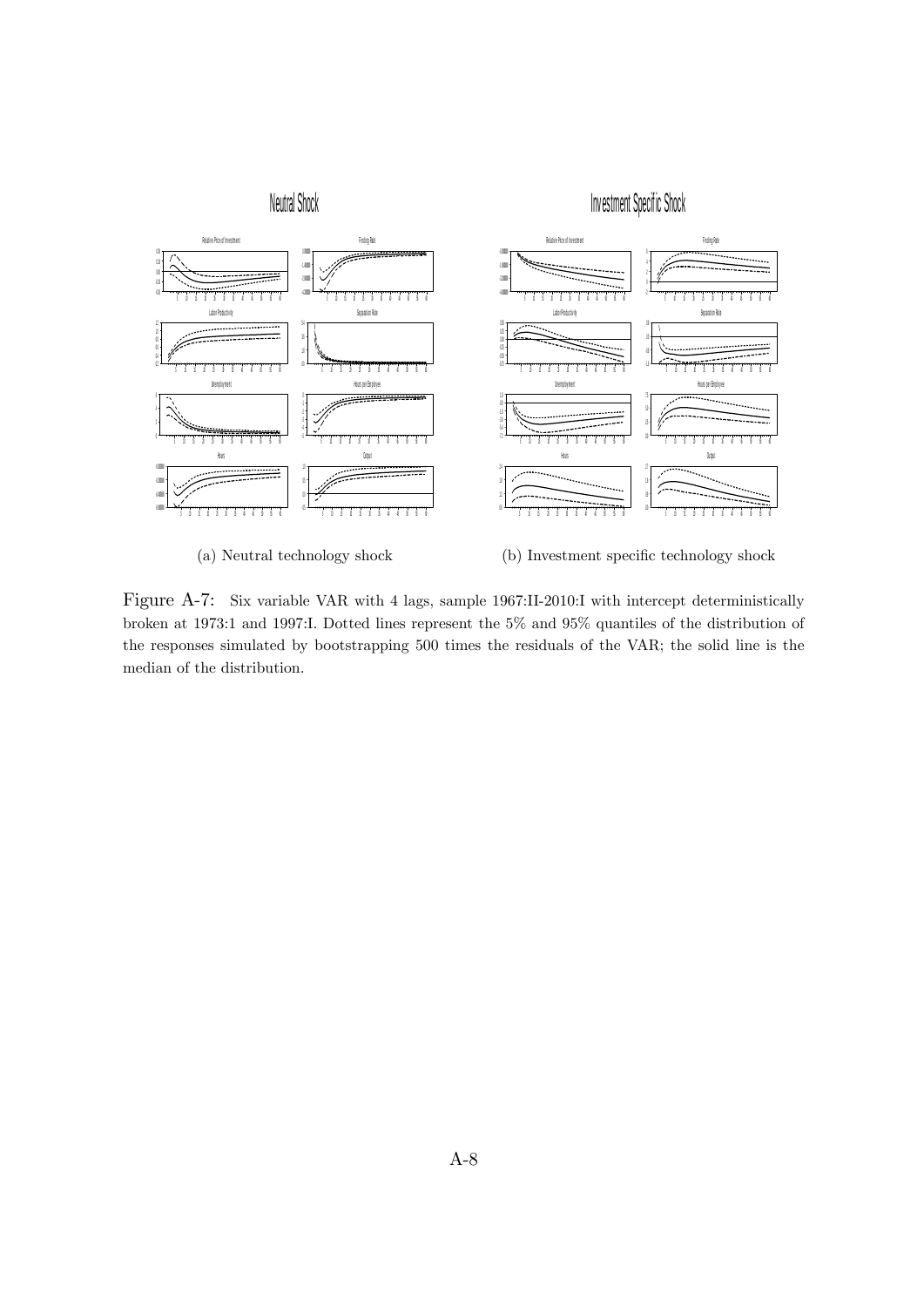

(a) Neutral technology shock (b) Investment specific technology shock

Figure A-8: Six variable VAR with 8 lags, sample 1967:II-2010:I with intercept deterministically broken at 1973:1 and 1997:I. Identifycation restrictions imposed at medium horizon (12 quarters). Dotted lines represent the 5% and 95% quantiles of the distribution of the responses simulated by bootstrapping 500 times the residuals of the VAR; the continuous line is the median of the distribution.